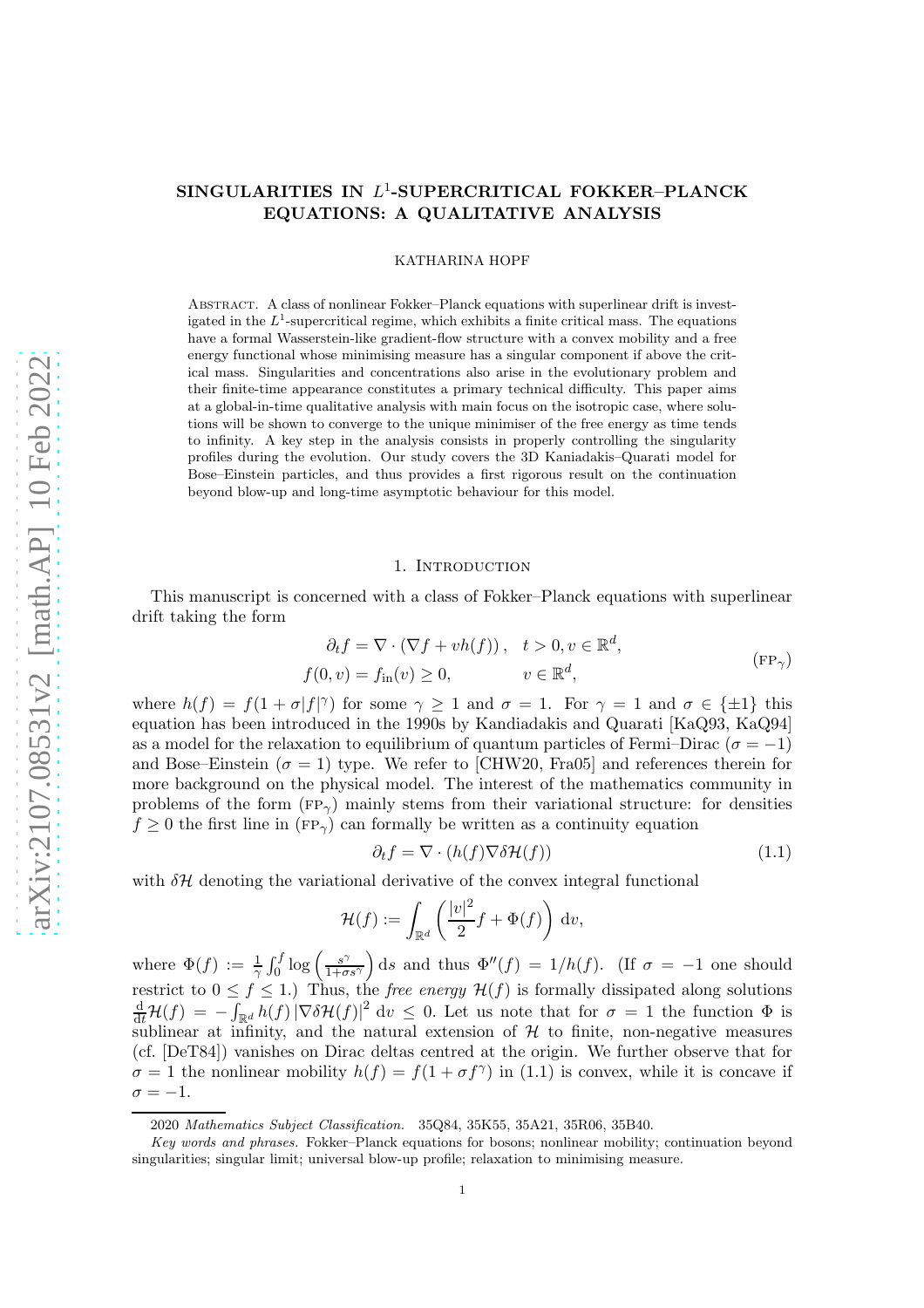The equation for fermions, where  $\sigma = -1$  and  $\gamma = 1$ , is mathematically well-understood. Here, in any dimension, solutions emanating from suitably regular initial data  $0 \le f_{\text{in}} \le 1$ remain bounded between zero and one, i.e. satisfy  $0 \le f \le 1$ , consistent with the wellknown Pauli exclusion principle. In the long-time limit they converge to the unique minimiser of  $H$  of the given mass [\[CLR09,](#page-33-5) [CRS08\]](#page-33-6), namely to the corresponding (smooth) Fermi–Dirac distribution. The concavity of the mobility even allows to give a rigorous meaning to the above gradient-flow structure with respect to generalised Wasserstein distances [\[DNS09,](#page-33-7) [CL](#page-33-8)∗10], which fails for the convex/non-concave mobilities associated with  $\sigma = 1$ .

The bosonic case, where  $\sigma = 1$  (and  $\gamma = 1$ ), is more challenging. Then, equation (FP<sub> $\gamma$ </sub>) becomes  $L^1$ -supercritical in dimension  $d > 2$ , in which case the large-data long-time analysis has remained open for quite a while. In fact, a first global-in-time rigorous study of the  $L^1$ -supercritical regime has only recently been obtained in [\[CHR20\]](#page-33-9) for a 1D analogue, that is for (FP<sub> $\alpha$ </sub>) with  $\sigma = 1$ ,  $d = 1$  and  $\gamma > 2$ , and is based on a Lagrangian approach and viscosity solution techniques. In the physically most interesting case  $d = 3$ and  $\gamma = 1$ , which will be the main focus of this manuscript, no rigorous long-time analysis exists when  $\sigma = 1$ , except for the ref. [\[Tos12\]](#page-34-0) showing finite-time blow-up for large data by a virial-type contradiction argument. In the  $L^1$ -critical case, in contrast, solutions are globally regular [\[CnC](#page-33-10)∗16]. For numerical studies on the singularity formation in the supercritical case, we refer to [\[CHW20,](#page-33-2) [SSC06\]](#page-34-1). The qualitative properties obtained in the present manuscript are in agreement with the simulations in [\[CHW20\]](#page-33-2), although our approximation scheme is different and not restricted to the isotropic case. Let us mention that the uniqueness and stability properties of the present scheme in the isotropic setting may also be of interest numerically.

In this paper we perform a rigorous global-in-time existence and qualitative analysis of  $(\text{FP}_{\gamma})$  with  $\sigma = 1$  in the L<sup>1</sup>-supercritical regime in higher dimensions  $d \geq 1$  our main interest being the bosonic 3D Kaniadakis–Quarati model ( $\sigma = 1$  and  $d = 3, \gamma = 1$ ); thus, hereafter  $\sigma = 1$ . Preservation of the variational structure beyond finite-time blow-up being a primary concern, we build our analysis on a suitably chosen approximation scheme that respects the basic mass conservation and structural properties of the continuity equation [\(1.1\)](#page-0-1). To begin with, we note that the stationary mass-constrained minimisation problem for H is well-understood. The minimisers of H for a given mass have been characterised in [\[BAGT11\]](#page-33-11) and are in fact explicit:

**Theorem** ([\[BAGT11\]](#page-33-11), Theorem 3.1). For every  $m \in (0, \infty)$  the functional H has a unique *minimiser*  $\mu_{\min} = \mu_{\min}^{(m)}$  *on the manifold*  $\{\mu \in \mathcal{M}_+(\mathbb{R}^d) : \int d\mu = m\}$ <sup>[1](#page-1-0)</sup>

*This minimiser takes the form*

$$
\mu_{\min} = \begin{cases} f_{\infty,\theta} \mathcal{L}^d & \text{if } m \le m_c, \text{ where } \theta \in \mathbb{R}_{\ge 0} \text{ obeys } \int f_{\infty,\theta} = m, \\ f_c \mathcal{L}^d + (m - m_c) \, \delta_0 & \text{if } m > m_c. \end{cases} \tag{1.2}
$$

*Here*

<span id="page-1-2"></span><span id="page-1-1"></span>
$$
f_{\infty,\theta}(v) = (\Phi')^{-1} \left( -\frac{1}{2}|v|^2 - \theta \right) = \left( e^{\gamma \left( \frac{|v|^2}{2} + \theta \right)} - 1 \right)^{-\frac{1}{\gamma}}, \quad \theta \in \mathbb{R}_{\geq 0},\tag{1.3}
$$

*and we abbreviated*  $f_c := f_{\infty,0}$  *as well as*  $m_c := \int_{\mathbb{R}^d} f_c(v) dv \in (0,\infty]$ .

For general  $\gamma \geq 1$ , the L<sup>1</sup>-supercritical regime as determined by a dimensional analysis is given by  $d - \frac{2}{\gamma} > 0$ . Observe that this is exactly the regime, where the *critical mass*  $m<sub>c</sub>$  appearing in the above theorem is finite and where minimisers with singular parts concentrated at velocity zero emerge. Such singular components are termed Bose–Einstein condensates in the physics literature (at least when  $\gamma = 1$ ).

<span id="page-1-0"></span><sup>&</sup>lt;sup>1</sup>We define  $\mathcal{H}(\mu) := \infty$  if  $\int_{\mathbb{R}^d} |v|^2 \mathrm{d}\mu = \infty$ .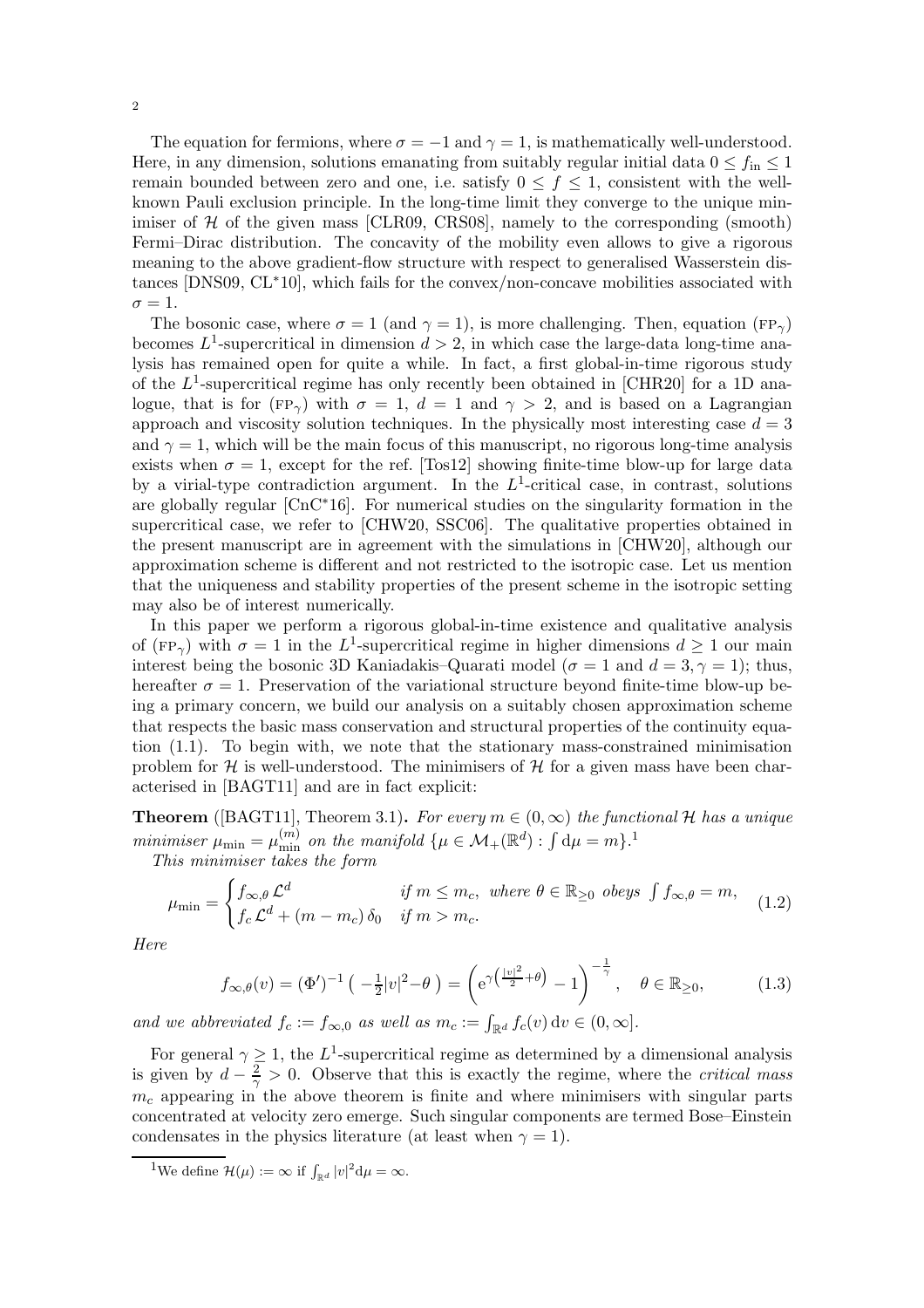Let us now put the analysis of the present work into context with existing literature and discuss the main new difficulties. Naturally, several aspects of our approach have their roots in the work [\[CHR20\]](#page-33-9). This is particularly true for the fact that our fundamental a priori bound consists in a space-uniform *temporal* Lipschitz estimate (of an integral quantity) that is propagated in time. Both, in [\[CHR20\]](#page-33-9) and in the present paper, such estimates are derived by means of suitable comparison principles. However, the approach in [\[CHR20\]](#page-33-9) relies on a Lagrangian reformulation of the problem in terms of the pseudo-inverse cumulative distribution function giving access to the powerful instrument of viscosity solution theory [\[CIL92\]](#page-33-12). While in higher dimensions such a reformulation is, in principle, still possible [\[CHW20,](#page-33-2) [CRW16,](#page-33-13) [ESG05\]](#page-33-14), the structural properties of the resulting PDE (system) greatly deteriorate—even in the isotropic case.

The new challenges we encounter in higher dimensions are thus mainly of a technical nature. Especially the derivation of the universal space profile at  $\{v=0\}$  for unbounded densities in Section [3](#page-17-0) (applying to isotropic flows) is significantly more delicate than in the 1D case and requires several intermediate steps. Determining the profile at the *first* blow-up time is still quite feasible and, as in the 1D case, amounts to solving an ordinary differential equation—in higher dimensions to be combined with a bootstrap argument. However, in  $(FP_{\gamma})$  solutions may regularise after a first blow-up, and such successions of 'blow-ups' and 'blow-downs' could in principle be highly oscillatory. Thus, for a global-intime analysis a particular challenge lies in gaining information at general points in time. We should emphasize that the space profile, while of interest in its own right, encodes a certain time-uniform continuity-at-infinity property that appears to be vital for proving relaxation to the minimiser  $\mu_{\min}$  in the long-time limit. (Observe that when only looking at the equation ( $FP_{\gamma}$ ) from a PDE point of view, other stationary 'solutions' consisting of a smooth steady state  $f_{\infty,\theta}$  for some  $\theta > 0$  plus a suitably weighted non-trivial Dirac measure at zero are conceivable, though unphysical.) Let us finally point out that, in contrast to [\[CHR20\]](#page-33-9) where the mass of the condensate component (i.e. of the singular part of the measure solution, which turns out to be supported in  $\{v = 0\}$  has only been shown to be a continuous function of time, the present approach allows us to infer Lipschitz continuity in the isotropic case and thus refines [\[CHR20\]](#page-33-9) (cf. [\[Hop19\]](#page-33-15)). Some of the basic ideas of this manuscript have been sketched for the 1D model in the author's PhD Thesis [\[Hop19,](#page-33-15) Chapter 5]. As indicated in Chapter 5.3 of [\[Hop19\]](#page-33-15), when  $d = 1$ , the solutions to be constructed below coincide with those obtained from the viscosity solution approach in [\[CHR20\]](#page-33-9).

1.1. Main results. In the subsequent analysis, unless specified otherwise, we assume the following general hypotheses:

- <span id="page-2-1"></span><span id="page-2-0"></span>(H1)  $L^1$ -supercriticality:  $\frac{\gamma d}{2} > 1$ , where  $\gamma \in [1, \infty)$ ,  $d \in \mathbb{N}_+$  are fixed parameters.
- (H2) Initial data:
	- \*  $f_{\text{in}} \geq 0$  a.e. in  $\mathbb{R}^d$ .
	- ∗ Either  $f_{\text{in}} \in (L_d^{\infty} \cap L_{2d+1}^1)(\mathbb{R}^d)$  and  $f_{\text{in}}$  is isotropic,
	- or  $f_{\text{in}} \in (L^{\infty}_{\ell} \cap L^{1}_{\ell+d+1})(\mathbb{R}^{d})$  for some  $\ell > 3d+1$  is (possibly) anisotropic.

The spaces  $L^p_\ell$  $l^p(\mathbb{R}^d)$  in [\(H2\)](#page-2-0) are weighted  $L^p$  spaces with norm  $||f||_{L^p_{\ell}} := ||(1+|\cdot|^{\ell})f||_{L^p(\mathbb{R}^d)}$ , see [\(2.4\)](#page-7-0). For details concerning further notations used in the sequel, we refer to Section [1.3.](#page-6-0)

Our results for the nonlinear Fokker–Planck equations (FP<sub> $\gamma$ </sub>) rely on a careful analysis of the proposed approximation scheme, which is devised in such a way as to preserve the Fokker–Planck-type gradient-flow structure [\(1.1\)](#page-0-1). Approximation schemes for continuation beyond blow-up have been employed in the literature for various other PDE problems. Closest to the present situation are perhaps the constructions in [\[LSV12,](#page-34-2) [Vel04\]](#page-34-3) for the 2D Patlak–Keller–Segel model.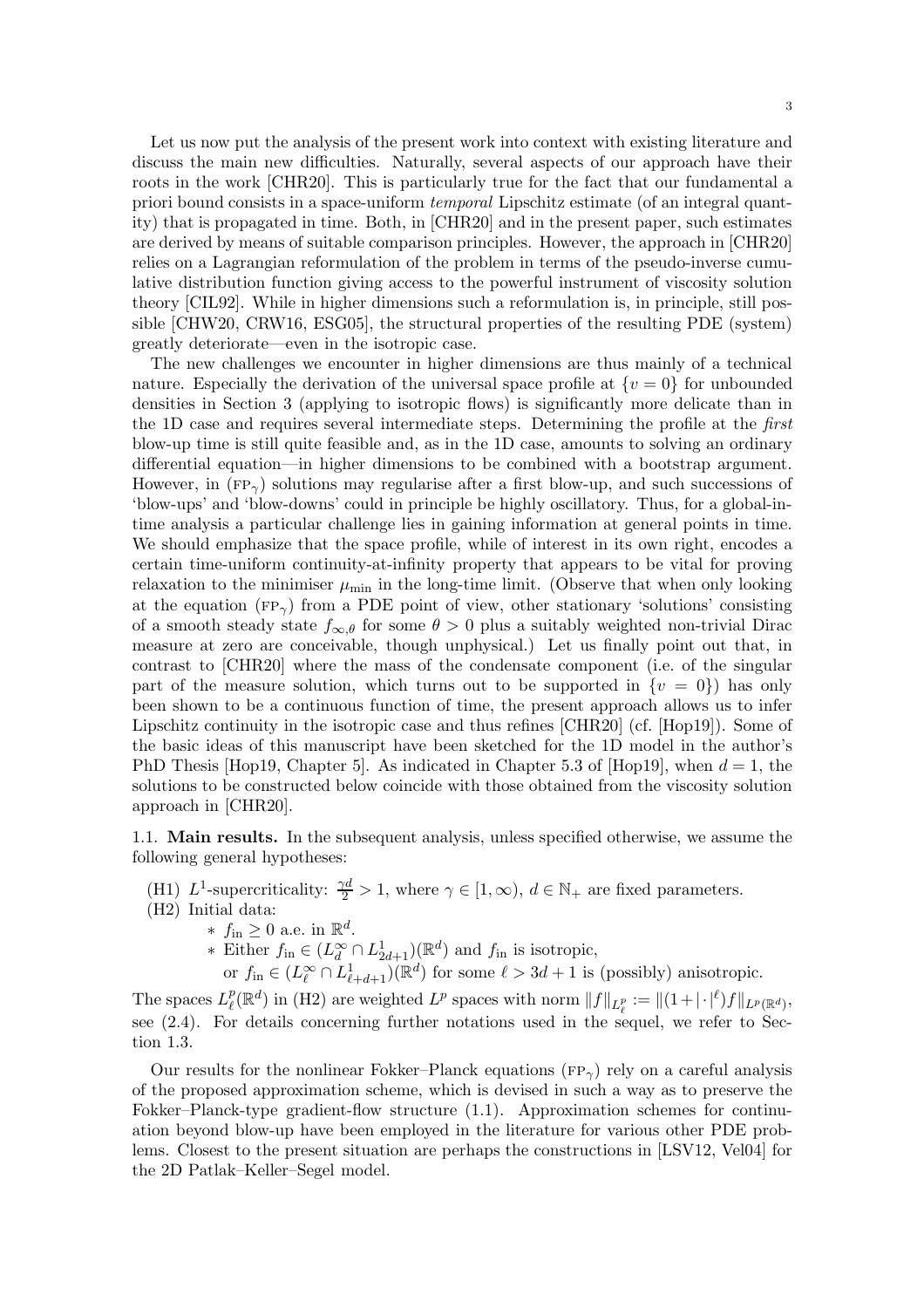Approximation scheme. Pick an even function  $\eta \in C^{0,1}(\mathbb{R}) \cap C^{\infty}(\mathbb{R} \setminus \{0\})$  that satisfies  $\eta(s) = \eta(-s)$  for all  $s \in \mathbb{R}$ ,  $\eta(s) = s^{\gamma}$  for  $s \in [0,1]$ ,  $\eta'(s) = 0$  for  $s \geq 2$ , and which is further such that  $(0, \infty) \ni s \mapsto \frac{\eta(s)}{s^{\gamma}}$  is non-increasing. For  $\varepsilon \in (0, 1]$  we let  $\eta_{\varepsilon}(s) := \varepsilon^{-\gamma} \eta(\varepsilon s)$  and

<span id="page-3-9"></span>
$$
h_{\varepsilon}(s) := s(1 + \eta_{\varepsilon}(s))
$$
  
=:  $s + \vartheta_{\varepsilon}(s)$ , where  $\vartheta_{\varepsilon}(s) := s\eta_{\varepsilon}(s)$ . (1.4)

Note that the choice of  $\eta$  implies that  $h_{\varepsilon}(s) \leq h_{\varepsilon}(s) \leq h(s)$  for all  $s \geq 0$  and  $0 < \varepsilon' \leq \varepsilon \leq 1$ . We then consider the associated Cauchy problem

<span id="page-3-0"></span>
$$
\partial_t f_{\varepsilon} = \nabla \cdot (\nabla f_{\varepsilon} + v h_{\varepsilon}(f_{\varepsilon})), \quad t > 0, v \in \mathbb{R}^d,
$$
  

$$
f_{\varepsilon}(0, v) = f_{\text{in}}(v) \ge 0, \qquad v \in \mathbb{R}^d.
$$
 (FP<sub>γ, reg</sub>)

For details on the variational structure of  $(FP_{\gamma,\text{reg}})$  we refer to Section [4.](#page-26-0) The global existence of non-negative mild solutions of  $(FP_{\gamma,\text{reg}})$  for suitably regular data can be deduced using the linear growth of  $h_{\varepsilon}$  at infinity in conjunction with the fact that Fokker–Planck equations like ( $FP_{\gamma,reg}$ ) (and  $(FP_{\gamma})$ ) propagate moments of order higher than 2 (cf. Prop. [2.4](#page-10-0) below). The relatively strong decay hypotheses in [\(H2\)](#page-2-0) are primarily needed to establish estimates that are independent of  $\varepsilon$  (cf. Prop. [2.6\)](#page-12-0).

<span id="page-3-6"></span><span id="page-3-5"></span>**Proposition 1.1** (Limiting measure for  $(FP_{\gamma})$ ). *Suppose [\(H1\),](#page-2-1) [\(H2\).](#page-2-0) Then there exists a non-negative Radon measure*  $\mu$  *on*  $[0, \infty) \times \mathbb{R}^d$  *with the following properties:* 

- (*i*) Mass-conserving curve:  $\mu$  can be represented as  $d\mu = d\mu_t dt$  for a family of meas $ures \{\mu_t\}_{t\geq 0} \subset \mathcal{M}_+(\mathbb{R}^d)$  *with the property that*  $t \mapsto \mu_t$  *is a weakly-* $*$  *continuous curve in*  $\overline{\mathcal{M}}_+(\mathbb{R}^d)$  *that satisfies*  $\mu_t(\mathbb{R}^d) = ||f_{\text{in}}||_{L^1} =: m$  *for all*  $t \geq 0$  *and admits a decomposition according to [\(ii\).](#page-3-1)*
- <span id="page-3-1"></span>*(ii) Decomposition: there exists a measurable function*  $a : [0, \infty) \to [0, m]$  and a non*negative function*  $f \in L^1_{loc}([0,\infty) \times \mathbb{R}^d) \cap C^{1,2}((0,\infty) \times U)$ ,  $U := \mathbb{R}^d \setminus \{0\}$ , *such that for all*  $t > 0$

$$
\mu_t = a(t)\delta_0 + f(t, \cdot)\mathcal{L}^d,
$$

*where*  $\delta_0$  *denotes the Dirac measure concentrated at the origin. The function* f *is a classical solution of*  $(FP_{\gamma})$  *in*  $(0, \infty) \times U$ *. Moreover,* f *is strictly* positive in  $(0, \infty) \times \mathbb{R}^d$  if  $||f_{in}||_{L^1} > 0$  in the sense that for all  $K \subset\subset (0, \infty) \times \mathbb{R}^d$ *there exists*  $c(K) > 0$  *such that*  $f_{|K} \ge c(K)$  *a.e. in* K.

<span id="page-3-3"></span>*(iii) Approximation property: denote by*  $f_{\varepsilon} \in C([0,\infty); (L_1^{\infty} \cap L_3^1)(\mathbb{R}^d))$  *the unique mild solution*<sup>[2](#page-3-2)</sup> *of* ( $FP_{\gamma \text{reg}}$ ) *(cf. Sec.* [2.1\)](#page-6-1) *and let*  $\mu^{(\varepsilon)} = f_{\varepsilon} \mathcal{L}_{+}^{1+d}$ , *where*  $\mathcal{L}_{+}^{1+d}$  *denotes the* (1+d)-dimensional Lebesgue measure on  $[0, ∞) \times \mathbb{R}^d$ . *Then, along a subsequence*  $\varepsilon \downarrow 0$ 

$$
\mu^{(\varepsilon)} \stackrel{*}{\rightharpoonup} \mu \text{ in } \mathcal{M}_+([0, T] \times \mathbb{R}^d) \quad \text{ for all } T < \infty,
$$
  

$$
f_{\varepsilon} \to f \text{ in } C^{1,2}_{\text{loc}}((0, \infty) \times U),
$$

*where*  $U := \mathbb{R}^d \setminus \{0\}.$ 

- <span id="page-3-7"></span>*(iv) Unique limit: if* fin *is isotropic, the convergence in [\(iii\)](#page-3-3) is true along any sequence* ε ↓ 0*.*
- <span id="page-3-8"></span>(v) Lipschitz continuity of point mass: if  $f_{\text{in}}$  is isotropic<sup>[3](#page-3-4)</sup>, the map  $t \mapsto \mu_t(\{0\})$  is *Lipschitz continuous.*

<sup>&</sup>lt;sup>2</sup>The approximate solutions  $f_{\varepsilon}$  enjoy further regularity properties, which will be needed in the analysis; see Section [2](#page-6-2) for details.

<span id="page-3-4"></span><span id="page-3-2"></span><sup>&</sup>lt;sup>3</sup>In the anisotropic case, we will see in Section [3](#page-17-0) that  $t \mapsto \mu_t(\{0\})$  is at least continuous, see Cor. [3.4.](#page-21-0)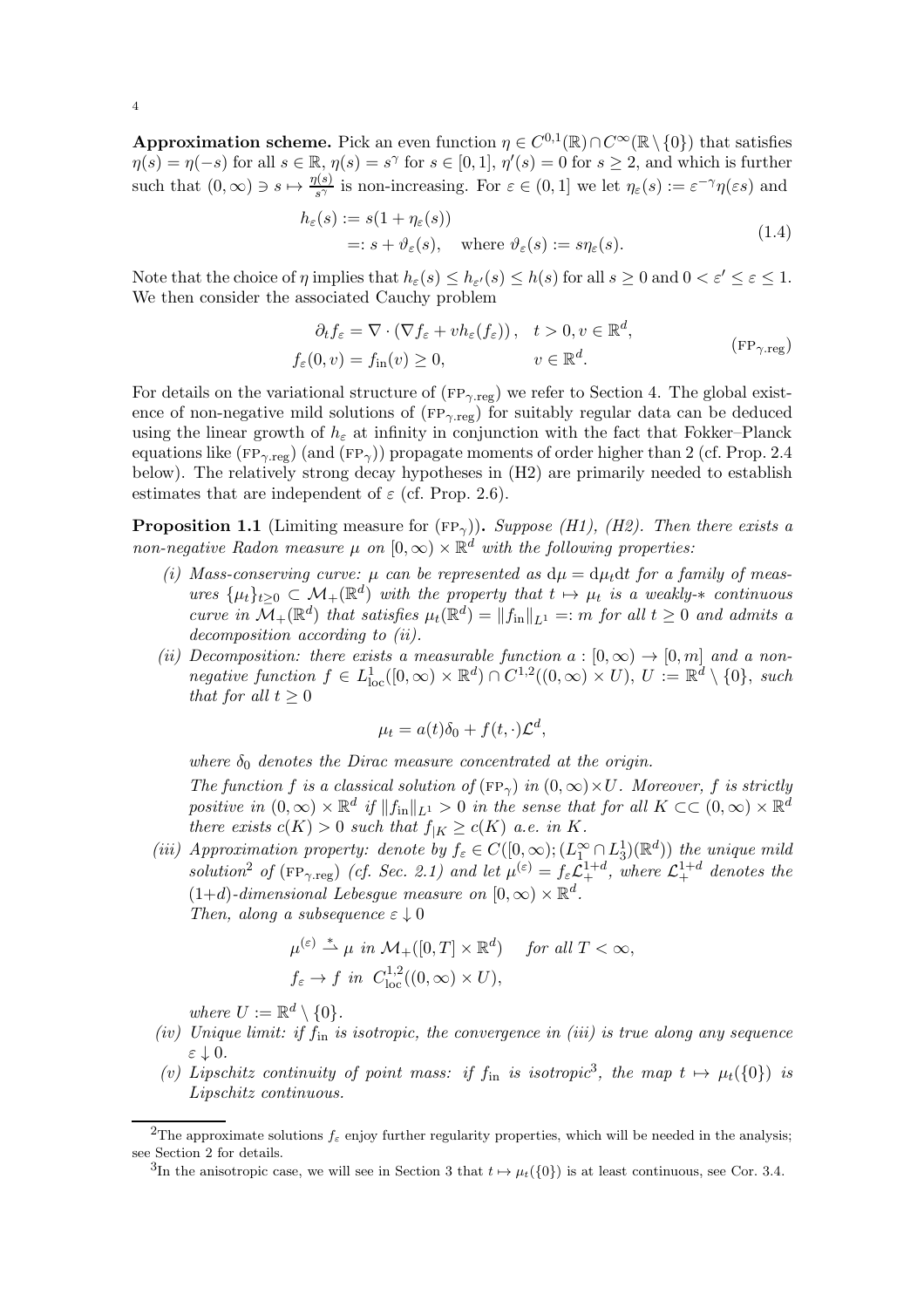Proposition [1.1](#page-3-5) [\(ii\)](#page-3-1) implies that supp  $\mu_t^{\text{sing}} \subset \{v = 0\}$ . Hence, recalling the sublinearity of  $\Phi(s)$  as  $s \to \infty$ , we infer that for every  $t \geq 0$ 

$$
\mathcal{H}(\mu_t)=\mathcal{H}(f(t)).
$$

Since all relevant measures in this work will have singular parts supported at the origin, we (continue to) denote by the symbol  $H$  both the functional acting on densities as well as the extended functional acting on non-negative finite measures.

The following result provides a sharp characterisation of the space profile near the origin of isotropic solutions, and moreover it is a key ingredient for uniquely identifying the long-time asymptotic limit. It will be established in Section [3.](#page-17-0)

<span id="page-4-1"></span>Theorem 1.2 (Universal space profile). *In addition to [\(H1\),](#page-2-1) [\(H2\)](#page-2-0) suppose that*

<span id="page-4-2"></span><span id="page-4-0"></span>
$$
\frac{2}{\gamma} + 2 - d > 0. \tag{1.5}
$$

*Further assume that the initial value*  $f_{\text{in}}$  *is isotropic and let*  $g(t, |v|) := f(t, v)$ *, where* f *denotes the density of the regular part of the limiting measure obtained in Proposition [1.1.](#page-3-5) There exists*  $r_* \in (0,1]$  *and a bounded function*  $A \in C_b((0,\infty) \times (0,1))$  *such that for each*  $\hat{t} > 0$  either  $g(\hat{t},\cdot) \in L^{\infty}(0,1)$  *and there exists a neighbourhood*  $J_{\hat{t}} \subset (0,\infty)$  *of*  $\hat{t}$  *such that*  $f_{|J_{\hat{t}} \times B_1}$  *is smooth* or

$$
g(\hat{t},r) = g_c(r) + A(\hat{t},r)r^{2-d} \qquad for \ r \in (0,r_*), \tag{1.6}
$$

*where*  $g_c(|v|) := f_c(v) = f_{\infty,0}(v)$  *(cf.* [\(1.3\)](#page-1-1)*), i.e.*  $g_c(r) = (\Phi')^{-1}(-\frac{1}{2})$  $(\frac{1}{2}r^2)$ . The upper bound  $\leq'$  *in* [\(1.6\)](#page-4-0) *is true for all*  $\hat{t} \in (0, \infty)$ *.* 

*If*  $\mu_i(\{0\}) > 0$ *, the second option, i.e.* [\(1.6\)](#page-4-0)*, must hold true.* 

See Section [3.3](#page-25-0) for the proof of Theorem [1.2.](#page-4-1) The main challenge is to show the lower bound  $\geq$  in [\(1.6\)](#page-4-0). For its proof we combine different techniques: based on the global temporal Lipschitz continuity of the partial mass function, we first establish a partial result on the 'stability from below' of the unbounded steady state  $f_c$  by employing a bootstrap argument that bears some elements of classical intersection comparison [\[Gal04,](#page-33-16) [GaV04\]](#page-33-17). This step strongly relies on the radial symmetry assumption. It allows to infer [\(1.6\)](#page-4-0) at times the where  $\mu_i(\{0\}) > 0$ , for instance. The full characterisation in Theorem [1.2](#page-4-1) is only achieved upon a combination with specially tailored semi-group estimates for mild solutions along with a contradiction-type argument. We refer to Remark [3.2](#page-18-0) for more details. The upper bound in [\(1.6\)](#page-4-0) also holds in the anisotropic case (see Corollary [3.4\)](#page-21-0).

We further observe that  $g_c(r) = \left(\frac{2}{\gamma}\right)^2$  $\frac{2}{\gamma}$   $\frac{1}{r}$   $\frac{1}{r}$   $\frac{2}{\gamma}$  +  $O(r^{-\frac{2}{\gamma}+2})$  for  $0 < r \ll 1$ , so that the remainder  $O(r^{2-d})$  in [\(1.6\)](#page-4-0) is indeed of lower order under condition [\(1.5\)](#page-4-2). Moreover, in the expansion for g one can replace the limiting steady state  $g_c(r)$  by the power law  $\left(\frac{2}{\infty}\right)$  $\frac{2}{\gamma}$   $\frac{1}{\gamma}$   $\frac{1}{r}$   $\frac{2}{\gamma}$  ince  $d > \frac{2}{\gamma}$ . In the present work, we focus on regime [\(1.5\)](#page-4-2) as it covers the most interesting case of the 3D Kaniadakis–Quarati model for bosons ( $\gamma = 1, d = 3$ ).

Owing to the strong nonlinearity in the drift one cannot expect the limiting density  $f$  to be a distributional solution of  $(\text{FP}_{\gamma})$  in  $(0, \infty) \times \mathbb{R}^d$ . Our analysis leading to Theorem [1.2](#page-4-1) allows to show that the limiting measure satisfies ( $FP_{\gamma}$ ) in the sense of renormalised solutions.

<span id="page-4-3"></span>**Definition 1.3** (Renormalised solution of  $(\text{FP}_{\gamma})$ ). Let  $\mu$  be a non-negative Radon measure on  $[0,\infty) \times \mathbb{R}^d$  and denote by  $\mu = \mu^{\text{reg}} + \mu^{\text{sing}} = f(t,v)\mathcal{L}_+^{1+d} + \mu^{\text{sing}}$  its Lebesgue decomposition into regular part  $\mu^{\text{reg}}$  with density  $f \in L^1_{\text{loc}}([0,\infty) \times \mathbb{R}^d)$  and singular part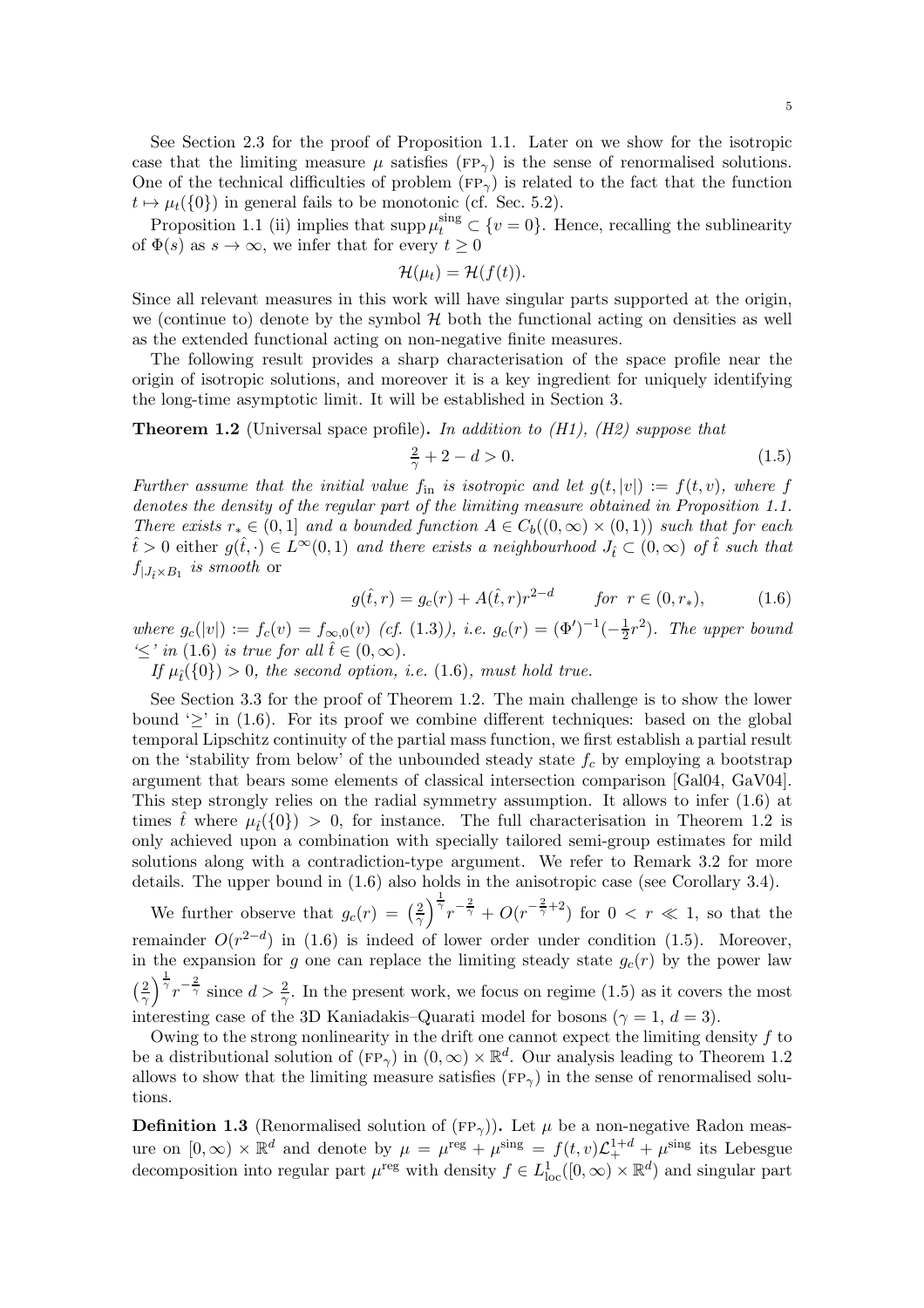$\mu^{\text{sing}}$ . We call  $\mu$  a renormalised solution of  $(\text{FP}_{\gamma})$  in  $(0,\infty) \times \mathbb{R}^d$  with initial data  $f_{\text{in}}$  if  $d\mu = d\mu_t dt$  for some weakly- $*$  continuous curve  $[0, \infty) \ni t \mapsto \mu_t$  in  $\mathcal{M}_+(\mathbb{R}^d)$  with preserved mass  $\int d\mu_t \equiv ||f_{in}||_{L^1(\mathbb{R}^d)}$ , if  $\mathcal{T}_k(f) := \min\{f, k\} \in L^2_{loc}([0, \infty); H^1_{loc}(\mathbb{R}^d))$  for every  $k > 0$ , and if for all  $\xi \in C^{\infty}([0,\infty))$  with compactly supported derivative  $\xi'$ , for a.a.  $T \in (0,\infty)$ and all  $\psi \in C_c^{\infty}([0, T] \times \mathbb{R}^d)$ :

<span id="page-5-0"></span>
$$
\int_{\mathbb{R}^d} \xi(f(T,\cdot))\psi(T,\cdot) \, \mathrm{d}v - \int_{\mathbb{R}^d} \xi(f_{\mathrm{in}})\psi(0,\cdot) \, \mathrm{d}v - \int_0^T \int_{\mathbb{R}^d} \xi(f)\partial_t\psi \, \mathrm{d}v \mathrm{d}t
$$
\n
$$
= -\int_0^T \int_{\mathbb{R}^d} (\nabla f + h(f)v) \cdot \nabla(\xi'(f)\psi) \, \mathrm{d}v \mathrm{d}t.
$$
\n(1.7)

As usual, the gradients of f on the RHS of [\(1.7\)](#page-5-0) are to be understood as  $\nabla T_k(f)$  for  $k = k(\xi)$  large enough such that  $\xi'(s) = 0$  for  $s \ge k$  (cf. [\[BB](#page-33-18)\*95, [DMM](#page-33-19)\*99]).

Let us emphasise that the above definition of renormalised solutions should be seen as preliminary. For a 'better' and more complete paradigm, the solution concept may have to be complemented by suitable *energy* or *entropy conditions* as it is classical for conservation laws and nonlinear elliptic/parabolic equations, see [\[Kru70,](#page-34-4) [CDFT16,](#page-33-20) [BB](#page-33-18)∗95, [BlM97\]](#page-33-21), where they are crucial for uniqueness. A general analysis of the question of uniqueness for ( $FP_{\gamma}$ ) is, however, beyond the scope of the present manuscript and will be left for future research.

<span id="page-5-2"></span>**Theorem 1.4** (The limit  $\mu$  is a renormalised solution). Assume the hypotheses of The*orem* [1.2.](#page-4-1) Then the limiting measure  $\mu$  constructed in Proposition [1.1](#page-3-5) satisfies ( $FP_{\gamma}$ ) *in the renormalised sense as specified in Definition [1.3.](#page-4-3)*

The proof of this theorem is given in Section [4.2](#page-27-0) and makes use, among others, of a local and truncated version of the energy dissipation estimate. The following energy dissipation identity is crucial for deducing the long-time asymptotic behaviour.

<span id="page-5-1"></span>Proposition 1.5 (Energy dissipation (in)equality). *Assume [\(H1\),](#page-2-1) [\(H2\)](#page-2-0) and use the nota-tions of Proposition [1.1.](#page-3-5) Then for all*  $t > 0$ 

$$
\mathcal{H}(f(t)) - \mathcal{H}(f_{\text{in}}) \leq -\int_0^t \int_{\mathbb{R}^d} \frac{1}{h(f)} |\nabla f + h(f)v|^2 \, \mathrm{d}v \mathrm{d}\tau.
$$

*When supposing in addition the hypotheses of Theorem [1.2,](#page-4-1) the stronger balance law holds true: for all*  $t \geq s \geq 0$ 

<span id="page-5-3"></span>
$$
\mathcal{H}(f(t)) - \mathcal{H}(f(s)) = -\int_{s}^{t} \int_{\mathbb{R}^{d}} \frac{1}{h(f)} |\nabla f + h(f)v|^{2} dv d\tau.
$$
 (1.8)

See Section [4.3](#page-29-0) for the proof of Proposition [1.5.](#page-5-1)

The long-time behaviour and further transient dynamical properties can be seen as corollaries of the above results (cf. Section [5](#page-30-0) for details). Let us here only highlight the long-time asymptotics.

<span id="page-5-4"></span>Theorem 1.6 (Convergence to minimiser). *Assume the hypotheses of Theorem [1.2](#page-4-1) and* denote by  $m = \int f_{\text{in}} > 0$  the total mass of the initial data. Further let  $\mu_{\text{min}} := \mu_{\text{min}}^{(m)}$  denote *the unique minimising measure of*  $H$  *for the given mass m (cf. eq.* [\(1.2\)](#page-1-2)). Then, as  $t \to \infty$ ,  $\mathcal{H}(\mu_t) \rightarrow \mathcal{H}(\mu_{\min})$ , and moreover

$$
\mu_t \stackrel{*}{\rightharpoonup} \mu_{\min} \quad in \ \mathcal{M}_+(\mathbb{R}^d) \quad and \quad \mu_t(\{0\}) \to \mu_{\min}(\{0\}),
$$
  

$$
f(t) \to f_{\min} \quad in \ C^2_{\text{loc}}(\mathbb{R}^d \setminus \{0\}),
$$
  

$$
f(t) \to f_{\min} \quad in \ L^p(\mathbb{R}^d) \quad for \ any \ p \in [1, \frac{\gamma d}{2}),
$$

*where*  $f_{\text{min}}$  *denotes the density of the regular part of*  $\mu_{\text{min}}$  *with respect to the Lebesgue measure.*

The proof of this result will be completed in Section [5.1.](#page-30-1)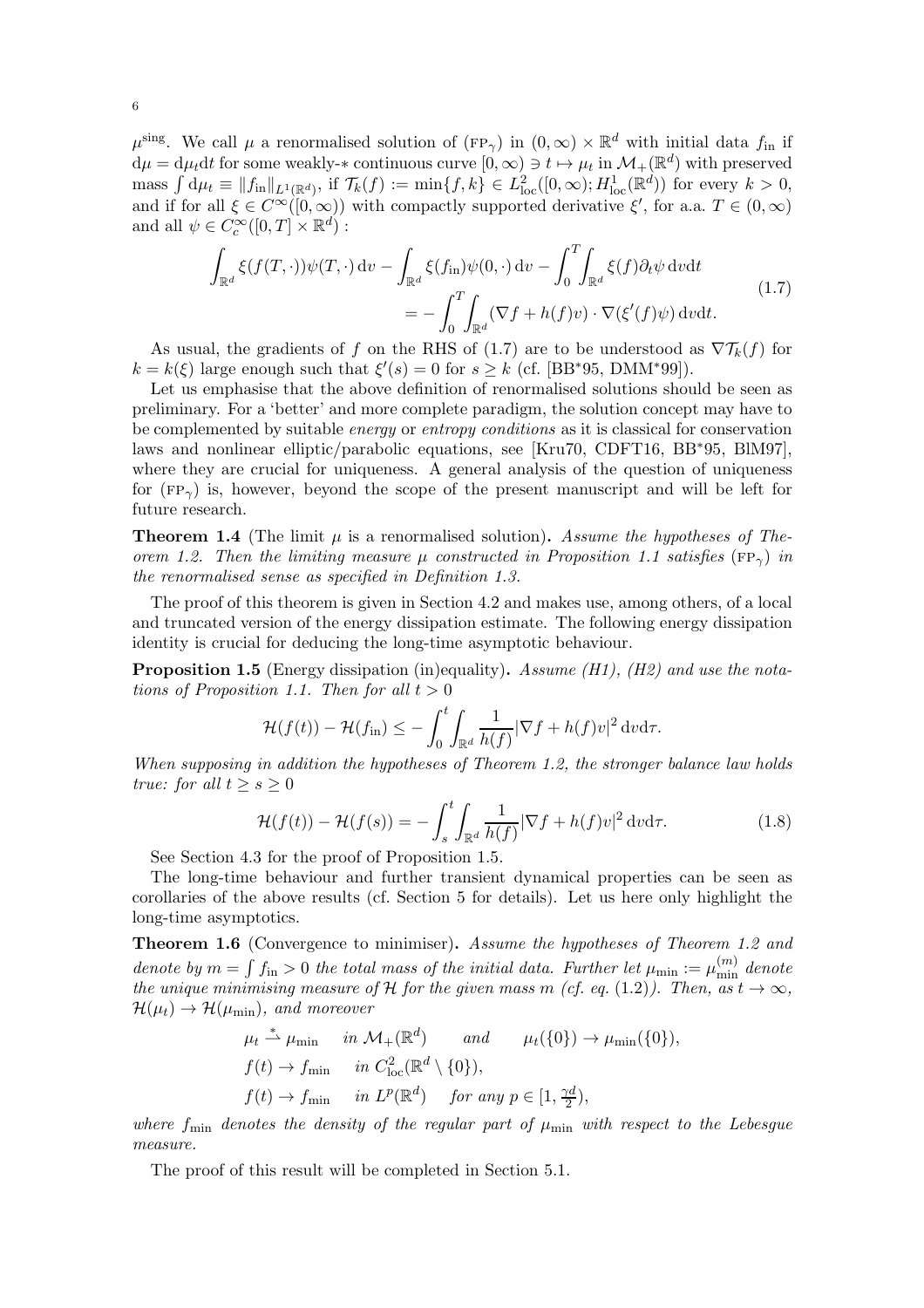1.2. Outline. The remaining part of this paper is structured as follows. In Section [2](#page-6-2) we establish global existence for the approximate problem  $(\text{FP}_{\gamma,\text{reg}})$  as well as uniform estimates, which allow us to pass to the limit  $\varepsilon \to 0$  in Section [2.3.](#page-15-0) An important ingredient is the uniform bound in Proposition [2.6,](#page-12-0) which is obtained using a comparison technique. Section [3](#page-17-0) lies at the heart of our analysis. Its main purpose is to establish the universal profile asserted in Theorem [1.2](#page-4-1) (see Sec. [3.3\)](#page-25-0). In Section [4](#page-26-0) we introduce entropy tools and use the results from Section [3](#page-17-0) to show, for the isotropic case, the renormalised solution property of  $(FP_{\gamma})$  as well as the energy dissipation identity. Section [5](#page-30-0) concludes with a characterisation of the long-time asymptotics and some additional remarks.

- <span id="page-6-0"></span>1.3. Notations. Unless specified otherwise, we adopt the following notations:
	- $L^p_\ell$  $\mathcal{L}^p(\mathbb{R}^d)$  : weighted  $L^p$  space with norm  $||f||_{L^p_{\ell}} := ||(1+|\cdot|^{\ell})f||_{L^p(\mathbb{R}^d)}$ , cf. [\(2.4\)](#page-7-0), where  $|\cdot|$  denotes the function  $v\mapsto |v|.$
	- $C^{1,2}((0,\infty) \times \mathbb{R}^d)$ : space of continuously differentiable functions  $f = f(t, v)$  that are twice continuously differentiable with respect to  $v \in \mathbb{R}^d$ .
	- $\mathcal{M}_+(G)$ : set of non-negative finite (Radon) measures on a given Borel set  $G \subset \mathbb{R}^N$ ,  $N \in \mathbb{N}$ . Usually,  $G = \mathbb{R}^d$  or  $G = I \times \mathbb{R}^d$  for an interval  $I \subset [0, \infty)$ .
	- $\mu_n \stackrel{*}{\rightharpoonup} \mu$  in  $\mathcal{M}_+(G)$  for  $\mu_n, \mu \in \mathcal{M}_+(G)$  stands for the convergence  $\int_G \mathcal{G} \downarrow \mu$  for all  $\varphi \in C_b(G)$ . This mode of convergence will be refer.  $\varphi \, d\mu_n \to$  $G \varphi d\mu$  for all  $\varphi \in C_b(G)$ . This mode of convergence will be referred to as weak-∗ convergence of measures and is induced by a distance on  $\mathcal{M}_+(G)$  [\[AGS08,](#page-33-22) Sec. 5.1], [\[Kle14\]](#page-33-23).
	- We write  $d\mu = d\mu_t dt$  for non-negative Radon measures  $\mu$  on  $[0, \infty) \times \mathbb{R}^d$  and  $\mu_t$  on  $\mathbb{R}^d$ ,  $t \geq 0$ , with  $\mu_t(\mathbb{R}^d) \equiv \text{const.} \in \mathbb{R}_+$  if for every  $\varphi \in C_c([0,\infty) \times \mathbb{R}^d)$ the function  $t \mapsto \int_{\mathbb{R}^d} \varphi(t, v) d\mu_t(v)$  is Lebesgue measurable and  $\int_{[0,\infty)\times\mathbb{R}^d} \varphi d\mu =$  $\int_{[0,\infty)} \int_{\mathbb{R}^d} \varphi(t,v) \, \mathrm{d}\mu_t(v) \mathrm{d}t.$
	- $\mu^{\text{reg}}, \mu^{\text{sing}}$ : regular and singular part of  $\mu \in \mathcal{M}_+(G)$  with respect to the Lebesgue measure on  $G \subset \mathbb{R}^N$ .
	- $\mathcal{L}^d$  : *d*-dimensional Lebesgue measure.
	- $\mathcal{L}_{+}^{1+d}$ : (1+d)-dimensional Lebesgue measure on  $[0,\infty) \times \mathbb{R}^d$ .
	- $A \leq B$  for non-negative quantities A, B stands for  $A \leq CB$  for a fixed constant  $C \in (0,\infty)$ . The relation  $A \gtrsim B$  is defined as  $B \lesssim A$ .
	- $s_+ := \max\{s, 0\}$  for  $s \in \mathbb{R}$ .
	- $B_r := B_r(0) := \{v \in \mathbb{R}^d : |v| < r\}.$
	- $g_c(r) = f_c(v)$  for  $r = |v|$ , where  $f_c = f_{\infty,0}$  as defined in [\(1.3\)](#page-1-1). Equivalently,  $g_c(r) = (\Phi')^{-1}(-\frac{1}{2})$  $(\frac{1}{2}r^2).$

### 2. Approximation scheme

<span id="page-6-2"></span>As pointed out in the introduction, local-in-time classical solutions of  $(\text{FP}_{\gamma})$  emanating from initial data that are large in a suitable sense may cease to exist in  $L^{\infty}(\mathbb{R}^d)$  after a finite time. The main purpose of this section is to establish global existence for the approximation scheme ( $FP_{\gamma,reg}$ ) in spaces of suitable regularity as well as certain compactness and convergence properties for the corresponding approximate solutions. In the isotropic case, our scheme obeys a monotonicity property and, as a consequence, gives rise to a unique limiting measure. Note that this feature may also be of interest from a numerics point of view. A key ingredient in the analysis is a uniform temporal Lipschitz bound for the partial mass function of isotropic solutions (see Proposition [2.6\)](#page-12-0).

<span id="page-6-1"></span>2.1. Mild solutions. The local-in-time wellposedness of equations (FP<sub> $\gamma$ </sub>) and (FP<sub> $\gamma$ </sub> reg) in suitably weighted spaces can conveniently be obtained in the framework of mild solutions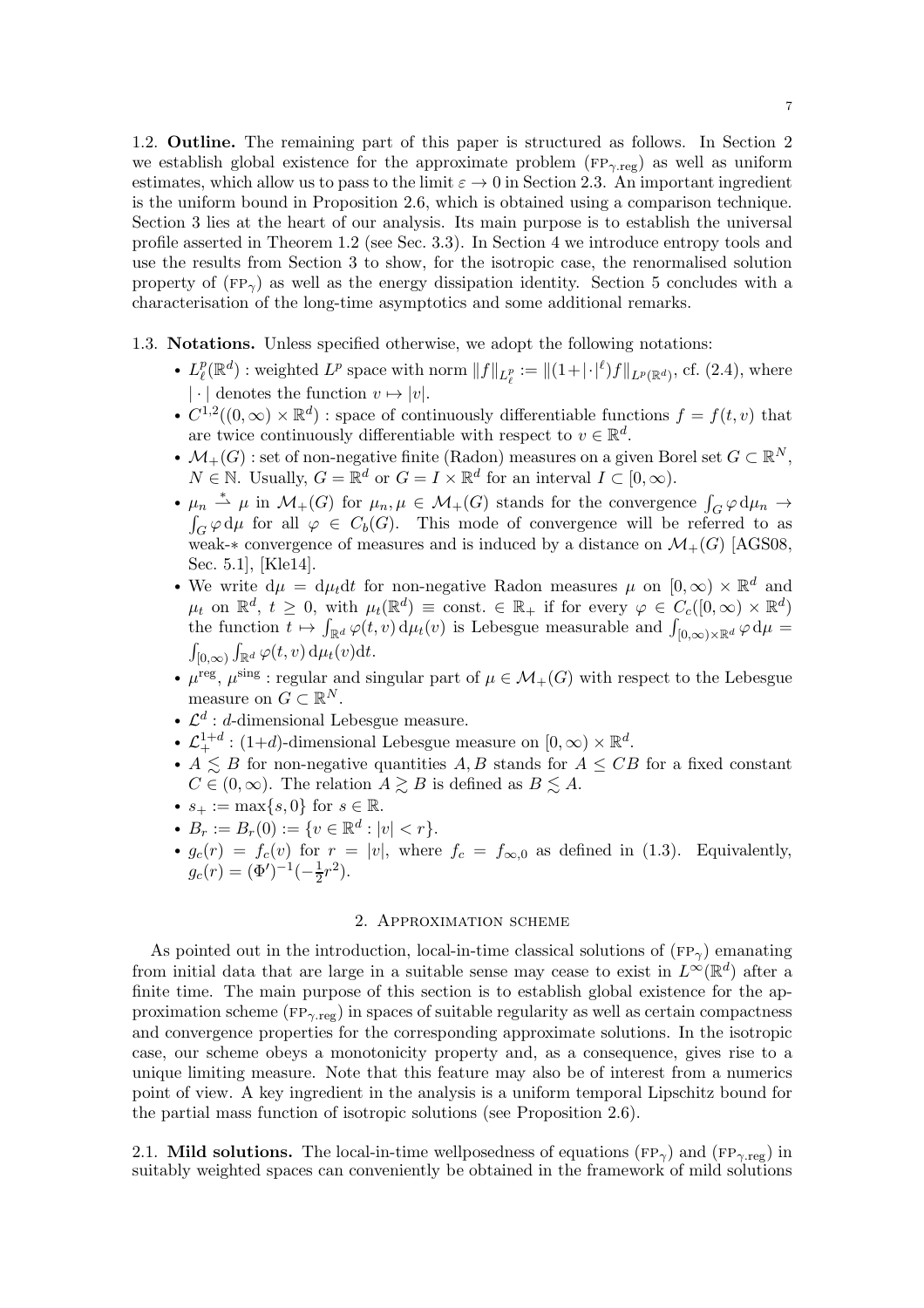using the Duhamel integral formulation of ( $FP_{\gamma}$ ) resp. of ( $FP_{\gamma, reg}$ ) given by

$$
f(t,v) = \int_{\mathbb{R}^d} \mathcal{F}(t,v,w) f_{\text{in}}(w) \, \mathrm{d}w + \int_0^t \int_{\mathbb{R}^d} \mathcal{F}(t-s,v,w) \big( \text{div}_w(w|f|^\gamma f) \big)|_{(s,w)} \, \mathrm{d}w \mathrm{d}s,\tag{2.1}
$$

$$
f_{\varepsilon}(t,v) = \int_{\mathbb{R}^d} \mathcal{F}(t,v,w) f_{\text{in}}(w) \, \mathrm{d}w + \int_0^t \int_{\mathbb{R}^d} \mathcal{F}(t-s,v,w) \big( \mathrm{div}_w(w \, \vartheta_{\varepsilon}(f_{\varepsilon})) \big) |_{(s,w)} \, \mathrm{d}w \mathrm{d}s,\qquad(2.2)
$$

where  $\mathcal{F} = \mathcal{F}(t, v, w)$  denotes the fundamental solution of the linear Fokker–Planck equation, that is

<span id="page-7-3"></span><span id="page-7-2"></span><span id="page-7-1"></span>
$$
\mathcal{F}(t, v, w) = e^{dt} G_{\nu(t)}(e^t v - w)
$$

with

$$
\nu(t) = e^{2t} - 1,
$$
  $G_{\lambda}(\xi) = (2\pi\lambda)^{-\frac{d}{2}} e^{-\frac{|\xi|^2}{2\lambda}}.$ 

In this subsection, we collect several auxiliary results for mild solutions, many of which can be obtained as in [\[CLR09\]](#page-33-5). The reasoning is therefore kept brief.

Using integration by parts, equation  $(2.1)$  can formally be rewritten as

$$
f(t,v) = \int_{\mathbb{R}^d} \mathcal{F}(t,v,w) f_{\text{in}}(w) \, dw
$$
  
+ 
$$
\int_0^t e^{-(t-s)} \int_{\mathbb{R}^d} \nabla_v \mathcal{F}(t-s,v,w) \cdot w |f|^\gamma f|_{(s,w)} \, dw \, ds.
$$
 (2.3)

Analogously, we may rewrite equation [\(2.2\)](#page-7-2). For estimating the integrals appearing on the right-hand side of [\(2.3\)](#page-7-3) we use the semi-group estimates in [\[CLR09,](#page-33-5) Appendix A]. To state these estimates, we define for  $p \in [1,\infty]$  and  $\ell \geq 0$ 

$$
L^p_\ell(\mathbb{R}^d) := \{ f \in L^p(\mathbb{R}^d) : \|f\|_{L^p_\ell} < \infty \}, \qquad \|f\|_{L^p_\ell} := \|(1 + |\cdot|^\ell)f\|_{L^p(\mathbb{R}^d)}. \tag{2.4}
$$

By [\[CLR09,](#page-33-5) Proposition A.1] the linear operator

<span id="page-7-4"></span><span id="page-7-0"></span>
$$
\mathscr{F}[f](t,v) := \int_{\mathbb{R}^d} \mathcal{F}(t,v,w) f(w) \, \mathrm{d}w
$$

enjoys the following smoothing estimates for all  $t \in (0, T]$  and  $T < \infty$ 

$$
\|\nabla^k \mathscr{F}[f](t)\|_{L^q_\ell} \le C_T \nu(t)^{-\frac{d}{2}\left(\frac{1}{p} - \frac{1}{q}\right) - \frac{k}{2}} \|f\|_{L^p_\ell} \tag{2.5}
$$

for any  $1 \le p \le q \le \infty$ ,  $\ell \ge 0$  and  $k \in \mathbb{N}_0$ , where the constant  $C_T = C_T(d, q, k)$  is given by  $C_T = C \exp((\frac{d}{q'}+k)T)$  with  $\frac{1}{q'}+\frac{1}{q}$  $\frac{1}{q} = 1$  and  $C < \infty$  a universal constant.

In the rest of this section, C denotes a constant that may depend on fixed parameters, but not on time. Constants that additionally depend on the (final) time  $T < \infty$  are denoted by  $C_T$ . Any such constants may change from line to line.

We begin with a uniqueness result.

<span id="page-7-5"></span>**Lemma 2.1** (Uniqueness of mild solutions for  $(FP_{\gamma})$  and  $(FP_{\gamma \text{reg}})$ ). Let  $p > d$ . There  $exists \; at \; most \; one \; mild \; solution \; f \; \in \; C([0,T]; (\overline{L^{\infty}} \cap L^{p}_{1}))$  $\binom{p}{1}(\mathbb{R}^d)$  *of equation* (FP<sub> $\gamma$ </sub>). An *analogous result holds for equation* ( $FP_{\gamma \text{reg}}$ ).

*Proof.* Let  $f, \tilde{f} \in C([0, T]; (L^{\infty} \cap L_1^p))$  $\binom{p}{1}(\mathbb{R}^d)$  both satisfy equation  $(2.3)$  for  $t \in [0, T]$ . Note that since  $p > d$ , we have  $\alpha := \frac{1}{2} + \frac{d}{2}$ 2 1  $\frac{1}{p} \in [0, 1)$ . We may thus estimate for  $t \in [0, T]$ , using the bound [\(2.5\)](#page-7-4) and recalling that  $\nu(t) = e^{2t} - 1$ ,

$$
||f(t) - \tilde{f}(t)||_{L^{\infty}} \le C_T \int_0^t \nu(t-s)^{-\alpha} ||w(|f|^{\gamma} f(s, w) - |\tilde{f}|^{\gamma} \tilde{f}(s, w))||_{L^p} ds
$$
  

$$
\le C_T |||f| + |\tilde{f}||_{C([0,T];L_1^p \cap L^{\infty})}^{\gamma} \int_0^t (t-s)^{-\alpha} ||f(s) - \tilde{f}(s)||_{L^{\infty}} ds,
$$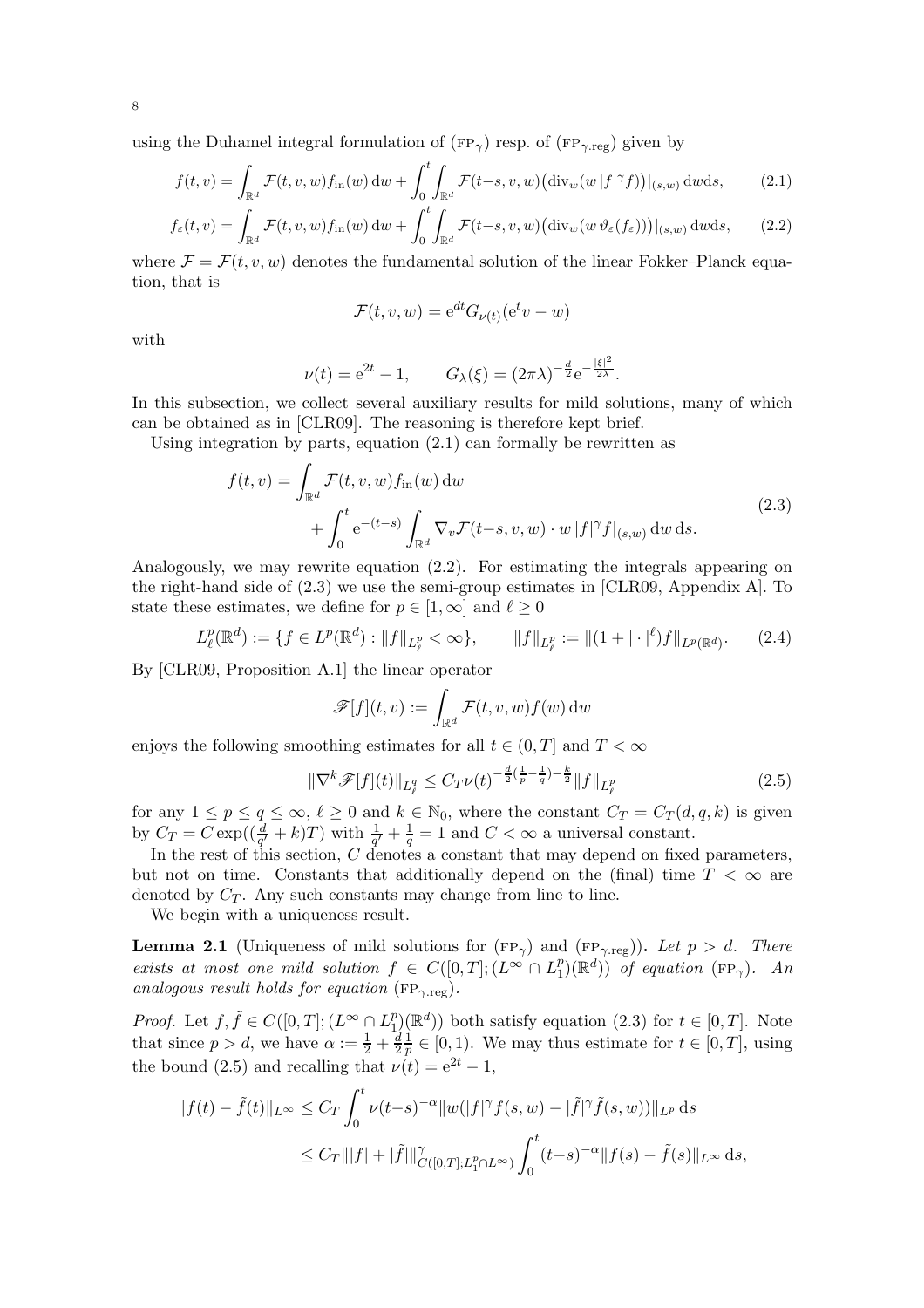where we used the fact that  $\nu(t) \geq 2t$ . Invoking the singular Gronwall inequality (see e.g. [\[Ama95,](#page-33-24) Theorem 3.3.1]), we infer that  $f(t) = \tilde{f}(t)$  for all  $t \in (0, T]$ , which shows the asserted uniqueness. asserted uniqueness.

We now seek to construct solutions taking values in the Banach space

$$
X_{\ell,n} = (L_{\ell}^{\infty} \cap L_n^1)(\mathbb{R}^d)
$$

for suitable  $\ell, n \in [1,\infty)$ . The canonical norm on  $X := X_{\ell,n}$  will often be abbreviated by  $\| \cdot \|_X$ , i.e. we let  $||f||_X := ||f||_{X_{\ell,n}} := \max\{||f||_{L^{\infty}_{\ell}}, ||f||_{L^1_n}\}.$ 

<span id="page-8-0"></span>**Lemma 2.2** (Local existence for (FP<sub>γ</sub>), (FP<sub>γ</sub>,reg) in X and basic properties). Let  $\ell, n \geq 1$ . *For any*  $L \in (0,\infty)$  *there exists*  $T = T(L) > 0$  *such that for every*  $f_{\text{in}} \in X_{\ell,n}$  *with*  $||f_{in}||_{X_{\ell,n}} \leq L$  *there exists a unique mild solution*  $f \in C([0,T]; X_{\ell,n})$  *of equation*  $(\text{FP}_{\gamma})$ *.* 

*On any time interval* [0,*T*<sup>\*</sup>)*, where the local-in-time mild solution exists, one has the extra regularity*  $t \mapsto \nu(t)^{\frac{1}{2}} |\nabla f(t)| \in C_b((0,T); X_{\ell,1})$  *for every*  $T \in (0,T^*)$ *.* 

<span id="page-8-1"></span>*Furthermore, if*  $f_{\text{in}} \geq 0$ *, the following additional properties hold true:* 

- <span id="page-8-4"></span>(i) Positivity:  $f ">= 0$  in  $(0, T^*) \times \mathbb{R}^d$ .
- (ii) *Smoothness:*  $f \in C^{1,2}((0,T^*) \times \mathbb{R}^d)$  and  $(\text{FP}_{\gamma})$  holds in the classical sense.
- <span id="page-8-3"></span>(iii) *Mass conservation:*  $|| f(t) ||_{L^1} = || f_{in} ||_{L^1}$  *for all*  $t \in (0, T^*)$ *.*
- (iv) Preservation of radial symmetry: if  $f_{\text{in}}$  is isotropic, so is  $f(t)$  for all  $t \in (0, T^*)$ .

*Given non-negative initial data*  $f_{\text{in}}^{(i)} \in X_{\ell,n}$ ,  $i = 1, 2$ , denote by  $f^{(i)}$ ,  $i = 1, 2$ , the mild solution emanating from  $f_{\text{in}}^{(i)}$  and let  $[0, T^*)$  be a common time interval of existence. Then

- <span id="page-8-2"></span>(v)  $L^1$ -Contractivity:  $||f^{(1)}(t) - f^{(2)}(t)||_{L^1} \leq ||f_{\text{in}}^{(1)} - f_{\text{in}}^{(2)}||_{L^1}$  for all  $t \in (0, T^*)$ .
- (vi) *Comparison: if*  $f_{\text{in}}^{(1)} \leq f_{\text{in}}^{(2)}$ , then  $f^{(1)} \leq f^{(2)}$  in  $(0, T^*) \times \mathbb{R}^d$ .

*Completely analogous statements hold for the regularised problem* ( $FP_{\gamma, reg}$ ).

*Proof.* The proof is similar to that of [\[CLR09,](#page-33-5) Theorem 2.5]. Abbreviate  $X := X_{\ell,n}$ . To prove the existence of a mild solution  $f \in C([0,T];X)$  of  $(\text{FP}_{\gamma})$  we show that the operator

$$
\mathcal{T}[f](t) := \mathscr{F}[f_{\text{in}}](t) + \int_0^t e^{-(t-s)} \int_{\mathbb{R}^d} \nabla_v \mathcal{F}(t-s, v, w) \cdot w |f|^\gamma f|_{(s,w)} dw ds
$$

defines a contraction mapping on a closed ball in  $C([0, T]; X)$  provided  $T = T(||f_{\text{in}}||_X) > 0$ is small enough. For this purpose, we rely on [\(2.5\)](#page-7-4) and estimate

$$
\|\mathcal{T}[f](t)\|_{L^1_n} \leq C_T \|f_{\text{in}}\|_{L^1_n} + C_T \int_0^t \nu(t-s)^{-\frac{1}{2}} \|\cdot \|f(s)|^{\gamma+1} \|_{L^1_n} ds,
$$

where  $|\cdot||f(s)|^{\gamma+1}$  denotes the function  $w \mapsto |w||f(s, w)|^{\gamma+1}$ . We next observe that

$$
\|\cdot\|f|^{\gamma+1}\|_{L_n^1(\mathbb{R}^d)} \le \int_{\mathbb{R}^d} (1+|w|^n)(1+|w|)|f(w)|^{\gamma+1} \, dw
$$
  
\n
$$
\le \int_{\mathbb{R}^d} (1+|w|^n)|f(w)| \, dw \, \|(1+|\cdot|)|f|^\gamma\|_{L^\infty}
$$
  
\n
$$
\le \|f\|_{L_n^1} \|f\|_{L^\infty}^\gamma,
$$

where the last step uses the fact that  $\gamma \geq 1$ .

Next, we estimate for  $p := d + 1$ 

$$
\|\mathcal{T}[f](t)\|_{L_{\ell}^{\infty}} \leq C_T \|f_{\text{in}}\|_{L_{\ell}^{\infty}} + C_T \int_0^t \nu(t-s)^{-\frac{1}{2}-\frac{d}{2p}} \|\cdot \|f(s)|^{\gamma+1} \|_{L_{\ell}^p} \,\mathrm{d} s
$$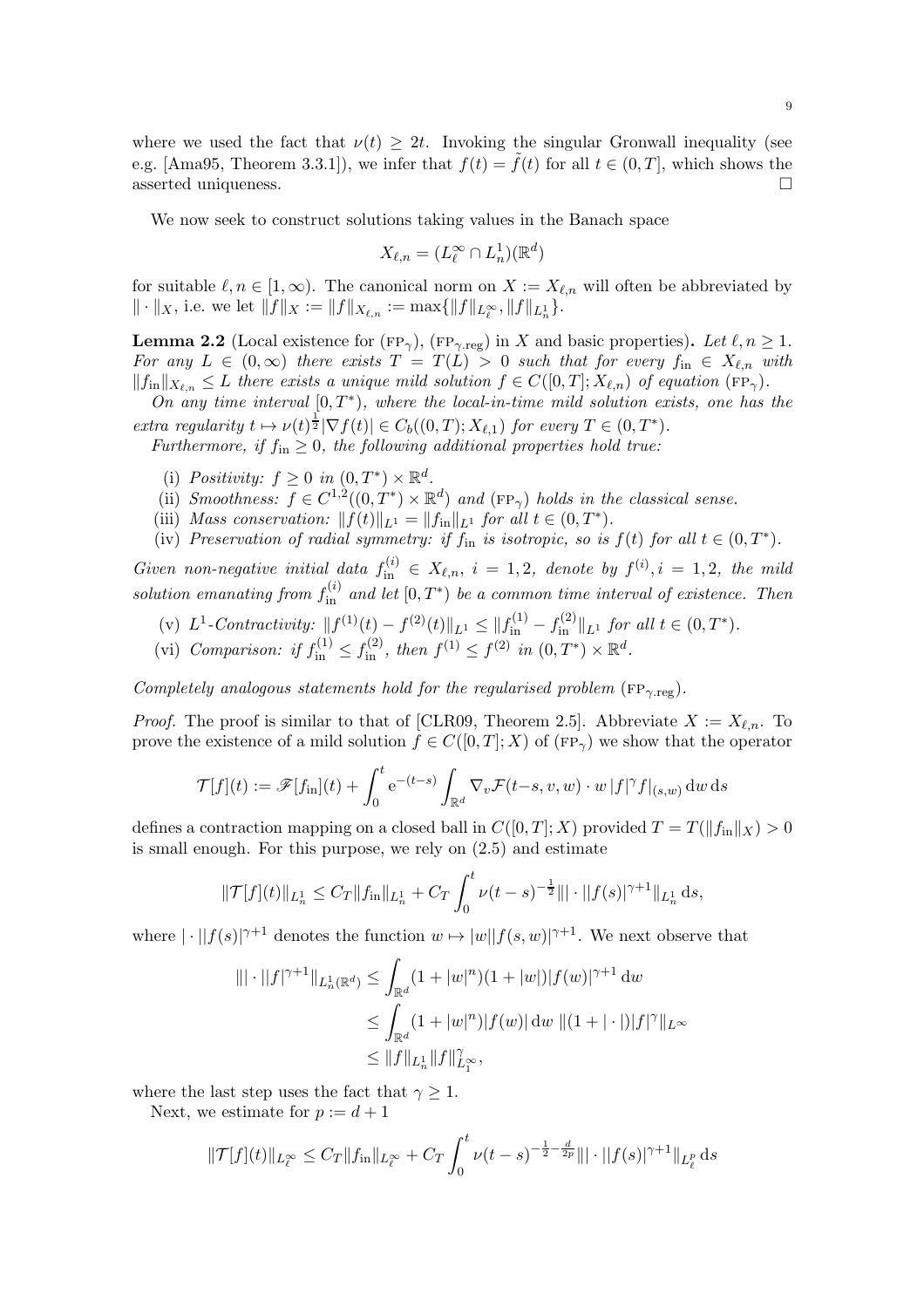and

$$
\|\cdot\|f|^{\gamma+1}\|_{L^p_{\ell}(\mathbb{R}^d)}^p \leq \int_{\mathbb{R}^d} (1+|w|^{\ell})^p (1+|w|^p)|f(w)|^{(\gamma+1)p} \, \mathrm{d}w
$$
  
\n
$$
\leq C \int_{\mathbb{R}^d} (1+|w|^{(\ell+1)p}) \left(1+|w|^{\ell[(\gamma+1)p-1]}\right)^{-1} |f| \, \mathrm{d}w \, \|(1+|\cdot|^{\ell})f\|_{L^\infty}^{(\gamma+1)p-1}
$$
  
\n
$$
\leq C \|f\|_{L^1_n} \|f\|_{L^\infty_{\ell}}^{(\gamma+1)p-1},
$$

where the last step uses the fact that

$$
(\ell+1)p - \ell[(\gamma+1)p - 1] = \ell p + p - \ell p - \ell \gamma p + \ell = \ell + d + 1 - \ell(d+1)\gamma \leq 1 \leq n,
$$

which follows from the choice  $p = d + 1$ ,  $\ell \geq 1$  and  $\gamma \geq 1$ .

In combination, this shows that the mapping  $\mathcal T$  obeys an estimate of the form

$$
\|\mathcal{T}[f](t)\|_{X} \leq C_T \|f_{\text{in}}\|_{X} + C_T \kappa(T) \|f\|_{C([0,T];X)}^{\gamma+1}, \quad t \in [0,T],
$$

for some function  $\kappa \in C([0,\infty))$  that satisfies  $\kappa(0) = 0$ .

Using the above estimates and analogous bounds for the difference  $\mathcal{T}[f] - \mathcal{T}[\tilde{f}]$ , one may now follow [\[CLR09\]](#page-33-5) to show the contraction mapping property of  $\mathcal T$  and deduce the existence of a fixed point  $f \in C([0,T];X)$  for small enough T as asserted in Lemma [2.2.](#page-8-0) By construction, this fixed point is a mild solution of (FP<sub> $\gamma$ </sub>). The extra regularity  $t \mapsto$  $\nu(t)^{\frac{1}{2}}|\nabla f(t)| \in C_b((0,T);(L^\infty_\ell \cap L^1_1)(\mathbb{R}^d))$  follows from similar arguments (see [\[CLR09,](#page-33-5) Section 2.2) combined with the uniqueness of mild solutions in  $C([0, T]; (L^{\infty} \cap L_1^p))$  $_{1}^{p})$  $(\mathbb{R}^{d})$ for  $p > d$  shown in Lemma [2.1.](#page-7-5) (Of course, the contraction mapping property, whose proof we have not presented in full detail, also provides uniqueness.)

The properties  $(i)$ –[\(vi\)](#page-8-2) can be deduced from classical arguments as in [\[CLR09,](#page-33-5) Sections 2.3 and 2.4] (see also [\[LSU68,](#page-34-5) [QuS19\]](#page-34-6)).

The analogous results for the regularised problem ( $FP_{\gamma, reg}$ ) are obtained along the same lines using in particular the bound  $0 \leq \eta_{\varepsilon}(f) \leq |f|$ <sup> $\gamma$ </sup> . В последните поставите на производите на селото на селото на селото на селото на селото на селото на селото<br>В селото на селото на селото на селото на селото на селото на селото на селото на селото на селото на селото н

<span id="page-9-1"></span>**Lemma 2.3** (Uniform moment bound). Assume that  $\ell \geq 1$ ,  $n \geq 2$ , and let  $f_{\text{in}} \in X_{\ell,n}$ *be non-negative.* Denote by  $f_{\varepsilon} \in C([0,T^*); X_{\ell,n})$  the non-negative (local-in-time) mild *solution of*  $(\text{FP}_{\gamma \text{reg}})$  *as obtained in Lemma [2.2.](#page-8-0) Then, for all*  $t \in [0, T^*)$ ,

$$
\int_{\mathbb{R}^d} f_{\varepsilon}(t, v)(1+|v|^n) dv \le C(n, d) \|f_{\mathrm{in}}\|_{L_n^1}.
$$
\n(2.6)

We emphasize that the constant  $C(n, d) < \infty$  in the above lemma is independent of  $\varepsilon$ and  $T^*$ . Moreover, the bound [\(2.6\)](#page-9-0) equally holds for the local mild solution of (FP<sub> $\gamma$ </sub>).

*Proof.* Let us first provide the formal argument leading to the above estimate. We abbreviate  $f := f_{\varepsilon}$  and define for  $k \in [0, \infty)$ 

<span id="page-9-0"></span>
$$
E_k(t) = \int_{\mathbb{R}^d} |v|^k f(t, v) \, \mathrm{d}v.
$$

Then, by Lemma [2.2,](#page-8-0)  $E_0(t) \equiv ||f_{\text{in}}||_{L^1(\mathbb{R}^d)} =: B_0$ . Clearly,  $B_0 \le ||f_{\text{in}}||_{L^1_n}$ .

We now argue inductively and assume that  $\sup_{t\in[0,T^*)} E_{k-2}(t) \leq B_{k-2}$  for some  $k \in [2,n]$ and a positive constant  $B_{k-2}$  obeying the bound  $B_{k-2} \leq C ||f_{in}||_{L^1_n}$  with  $C = C(n, d)$ .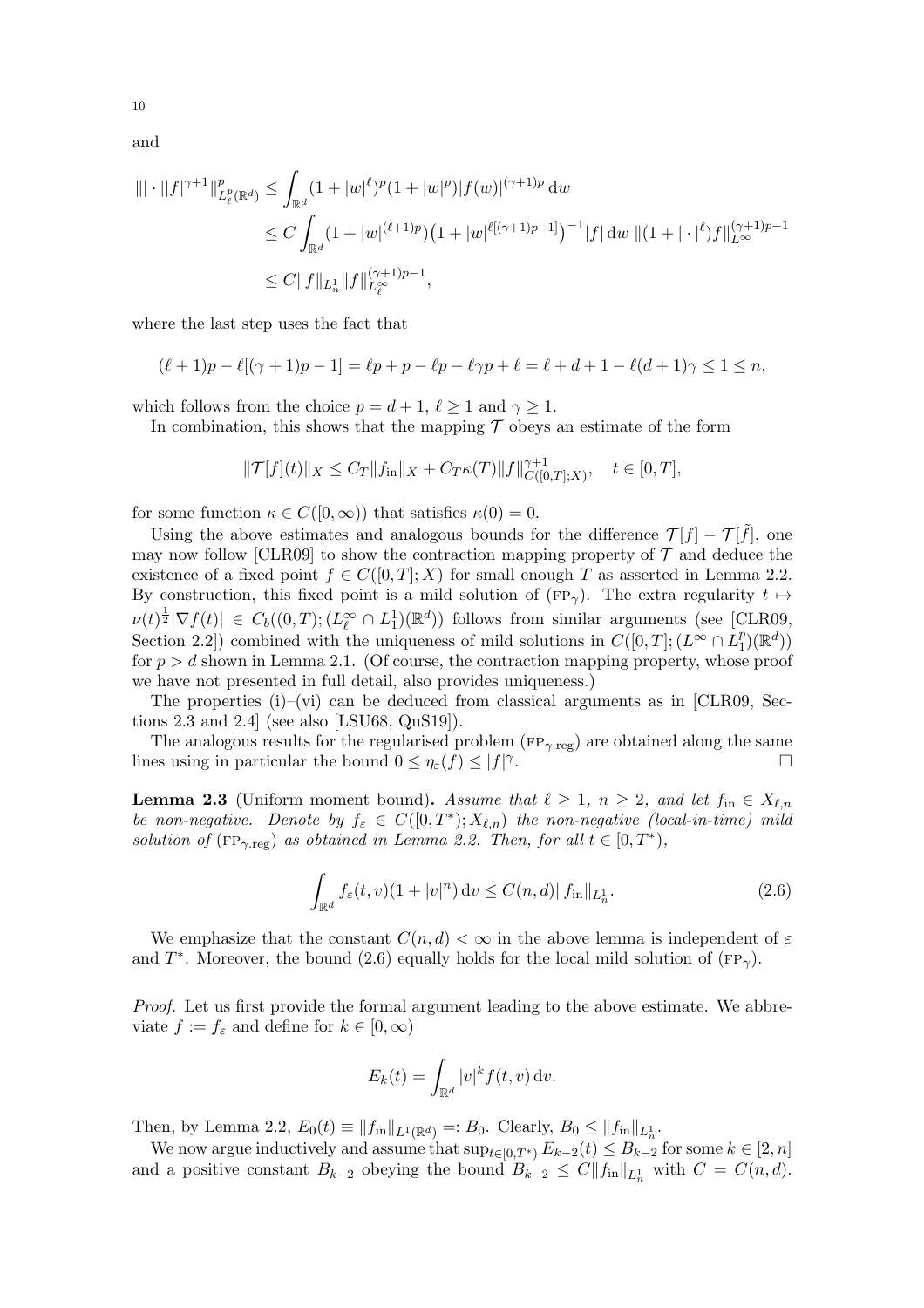Formally, we may then compute

<span id="page-10-1"></span>
$$
\frac{1}{k} \frac{d}{dt} E_k(t) = - \int_{\mathbb{R}^d} |v|^{k-2} v \cdot (\nabla f + v h_{\varepsilon}(f)) dv
$$
\n
$$
= \int_{\mathbb{R}^d} \text{div}(|v|^{k-2} v) f dv - \int_{\mathbb{R}^d} |v|^k h_{\varepsilon}(f) dv
$$
\n
$$
\le (k - 2 + d) \int_{\mathbb{R}^d} |v|^{k-2} f dv - \int_{\mathbb{R}^d} |v|^k f dv
$$
\n
$$
= (k - 2 + d) E_{k-2}(t) - E_k(t),
$$
\n(2.7)

which implies that

$$
E_k(t) \le \max\{E_k(0), (k-2+d)B_{k-2}\} =: B_k, \qquad t \in [0, T^*). \tag{2.8}
$$

Since  $k \leq n$ , the new upper bound  $B_k$  again satisfies the estimate  $B_k \leq C||f_{in}||_{L^1_n}$  for some possibly larger constant  $C = C(n, d)$ .

We now let  $k = 2$  in the above step to find that  $\sup_t E_2(t) \leq \max\{E_2(0), dB_0\} = B_2$ . By interpolation we infer that  $E_k(t) \leq B_2^{\frac{k}{2}} B_0^{\frac{2-k}{2}} =: B_k$  for all  $k \in (0, 2)$  and all  $t \in [0, T^*)$ . Observe that  $B_k \n\t\le C \|f_{in}\|_{L^1_n}$  for all  $k \in (0,2)$ . We may now complete the induction argument: starting with  $k - 2 = n - 2\lfloor n/2 \rfloor$  (which lies in [0, 2)) and iterating the above induction step  $\lfloor n/2 \rfloor$  times, we arrive at the bound  $\sup_t E_n(t) \leq C(n,d) \|f_{\text{in}}\|_{L^1_n}$ .

Finally, let us note that the computation [\(2.7\)](#page-10-1) can be made rigorous by introducing a smooth, compactly supported cut-off function  $\varphi_R$ ,  $R \geq 1$ , with  $\varphi_R(v) = \varphi(R^{-1}v)$  for some  $\varphi \in C_c^{\infty}(\mathbb{R}^d)$  satisfying  $0 \leq \varphi \leq 1$  and  $\varphi \equiv 1$  on  $\{|v| \leq 1\}$ . The time derivative of  $t \mapsto \int |v|^k f(t, v) \varphi_R(v) dv$  then satisfies an inequality which leads to  $(2.7)$ – $(2.8)$  in the limit  $R \to \infty$ .

Global existence for ( $FP_{\gamma, reg}$ ) in  $X_{\ell,n}$  will be obtained under the decay conditions

<span id="page-10-3"></span><span id="page-10-2"></span>
$$
\ell \ge 1,n \ge \ell + d + 1.
$$
\n(2.9)

<span id="page-10-0"></span>**Proposition 2.4** (Global existence for (FP<sub>γ.reg</sub>)). Let  $\varepsilon \in (0,1]$ . Let  $\ell, n$  satisfy [\(2.9\)](#page-10-3), and *suppose that*  $f_{\text{in}} \in X_{\ell,n}$  *is non-negative. There exists a unique global-in-time mild solution*  $f_{\varepsilon} \in C([0,\infty); X_{\ell,n})$  *of the Cauchy problem* (FP<sub>γreg</sub>).

Note that, as a consequence of Lemma [2.2,](#page-8-0) the function  $f_{\varepsilon}$  in the above proposition enjoys the additional properties [\(i\)–](#page-8-1)[\(iv\).](#page-8-3) In particular, it is a classical solution of  $(\text{FP}_{\gamma,\text{reg}})$ in  $(0,\infty)\times \mathbb{R}^d$ .

*Proof.* Local-in-time wellposedness of ( $FP_{\gamma, reg}$ ) in  $X := X_{\ell,n}$  follows from Lemma [2.2.](#page-8-0) Thus, for proving global existence it suffices to show that, for  $\varepsilon > 0$  fixed,  $|| f_{\varepsilon}(t) ||_X$  cannot blow up in finite time. For this purpose, let  $T < \infty$  and suppose that  $f_{\varepsilon} \in C([0,T); X)$  is a mild solution of ( $FP_{\gamma,reg}$ ) on the interval  $[0, T)$ . Since  $n \geq 2$ , we may invoke Lemma [2.3](#page-9-1) to infer that  $|| f_{\varepsilon}(t) ||_{L^1_n}$  remains bounded uniformly in time:

<span id="page-10-5"></span><span id="page-10-4"></span>
$$
\sup_{t \in [0,T)} \|f_{\varepsilon}(t)\|_{L_n^1} \le C \|f_{\rm in}\|_{L_n^1} < \infty. \tag{2.10}
$$

Next, we let  $p := d + 1$  and estimate for  $t \in [0, T)$ 

$$
||f_{\varepsilon}(t)||_{L_{\ell}^{\infty}} \leq C_{T} ||f_{\text{in}}||_{L_{\ell}^{\infty}} + C_{T} \int_{0}^{t} \nu(t-s)^{-\frac{1}{2} - \frac{d}{2p}} ||f_{\varepsilon}\eta_{\varepsilon}(f_{\varepsilon})||_{L_{\ell+1}^{p}} ds, \qquad (2.11)
$$

where we used the fact that  $||| \cdot ||\tilde{f}(\cdot)||_{L^p_{\ell}} \leq 2||\tilde{f}||_{L^p_{\ell+1}}$  for  $\tilde{f} \in L^p_{\ell+1}(\mathbb{R}^d)$ . Since

$$
(\ell + 1)p - \ell(p - 1) = \ell + d + 1 \le n
$$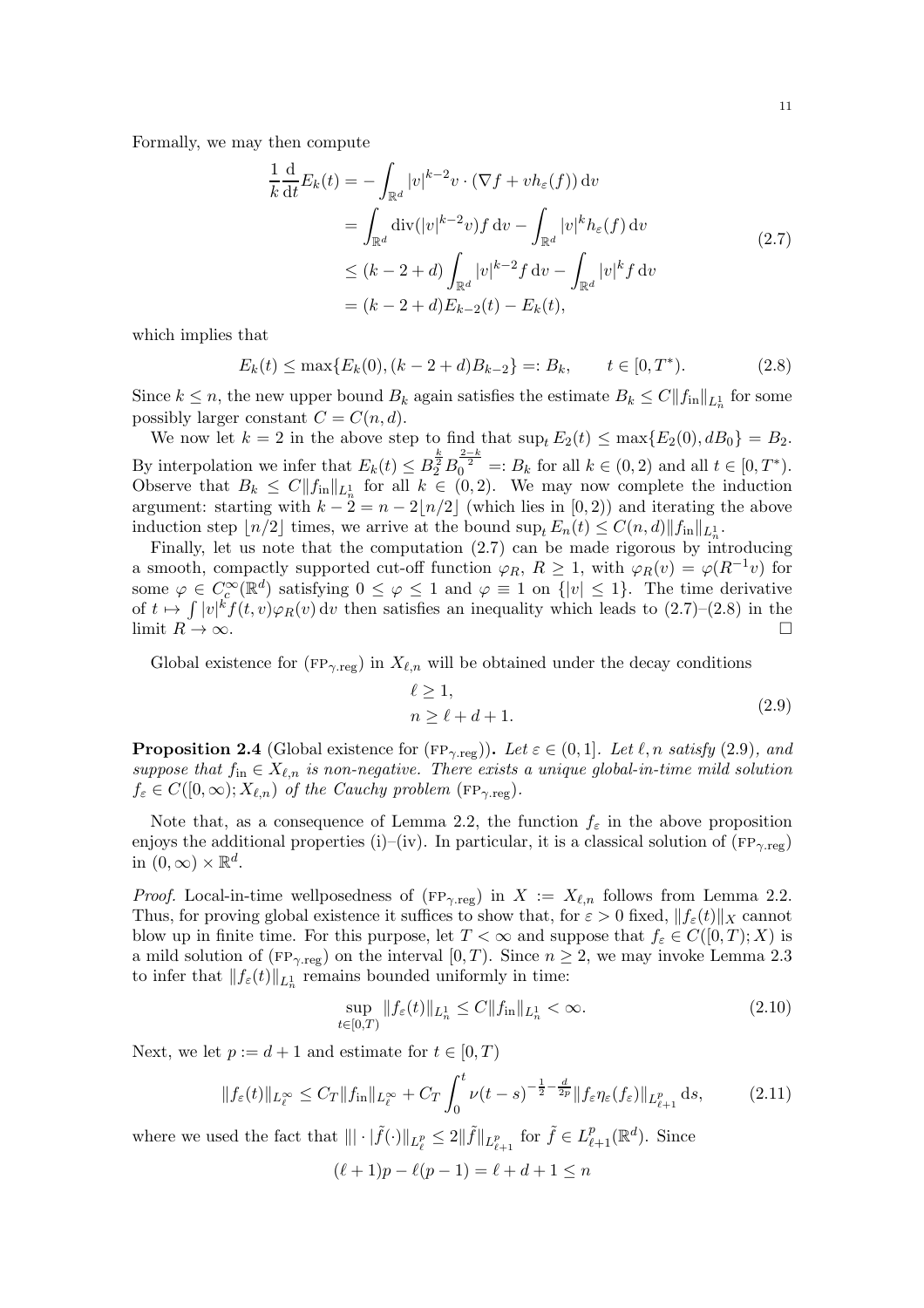and hence  $(1+|w|^{\ell+1})^p \lesssim (1+|w|^n)(1+|w|^{\ell})^{p-1}$ , we further have

$$
||f_{\varepsilon}\eta_{\varepsilon}(f_{\varepsilon})||_{L_{\ell+1}^p}^p \le C(\varepsilon)^p \int_{\mathbb{R}^d} (1+|w|^{\ell+1})^p |f_{\varepsilon}|^p \, dw
$$
  

$$
\le C(\varepsilon)^p ||f_{\varepsilon}||_{L_n^1} ||f_{\varepsilon}||_{L_{\ell}^{\infty}}^{p-1}.
$$

Hence, using the Young inequality  $ab \leq \frac{1}{p}$  $rac{1}{p}a^p + \frac{p-1}{p}$  $\frac{-1}{p}b^{\frac{p}{p-1}}$ , we deduce

$$
\|f_\varepsilon \eta_\varepsilon(f_\varepsilon)\|_{L^p_{\ell+1}}\leq C(\varepsilon)\,\|f_\varepsilon\|_{L^1_n}+C(\varepsilon)\|f_\varepsilon\|_{L^\infty_\ell}.
$$

Inserting this bound into [\(2.11\)](#page-10-4), using [\(2.10\)](#page-10-5), and applying the generalised Gronwall inequality [\[Ama95,](#page-33-24) Theorem 3.3.1] yields

$$
\sup_{t\in[0,T)}\|f_{\varepsilon}(t)\|_{L_{\ell}^{\infty}}\leq C_{T,\varepsilon}(\|f_{\mathrm{in}}\|_{L_{\ell}^{\infty}}+\|f_{\mathrm{in}}\|_{L_{n}^{1}})\exp\left(C_{T,\varepsilon}\right),
$$

where the constants  $C_{T,\varepsilon}$  depend on  $\varepsilon$ , T and fixed parameters. This shows that the unique local-in-time mild solution can be extended beyond the time T, and since  $T \in$  $(0, \infty)$  was arbitrary, the function  $f_{\varepsilon}$  extends to a unique global-in-time mild solution  $f_{\varepsilon} \in C([0, \infty); X)$ .  $f_{\varepsilon} \in C([0,\infty);X).$ 

For later reference, let us note the following consequence of the above theory.

<span id="page-11-0"></span>Corollary 2.5 (Short-time consistency). Assume the hypotheses of Proposition [2.4.](#page-10-0) Let  $f \in C([0,T]; X_{\ell,n})$  be a local-in-time mild solution of  $(\text{FP}_{\gamma}),$  let  $0 < \epsilon_* < (\|f\|_{C([0,T]; L^{\infty})})^{-1}$ and  $\varepsilon \in (0, \epsilon_*]$ . Then, since  $h_{\varepsilon}(s) = h(s)$  for  $s \leq \varepsilon^{-1}$ , the function f is also the unique mild solution  $f = f_{\varepsilon} \in C([0,T]; X_{\ell,n})$  of  $(\text{FP}_{\gamma,\text{reg}})$  in  $[0,T]$ . In particular, as long as the mild solution of (FP<sub> $\gamma$ </sub>) obtained in Lemma [2.2](#page-8-0) exists, the scheme  $\{f_{\varepsilon}\}_{\varepsilon}$  trivially converges to this solution as  $\varepsilon \downarrow 0$ .

## <span id="page-11-2"></span>2.2. Uniform bounds.

2.2.1. *Preliminaries.* From now on we assume hypothesis [\(H2\),](#page-2-0) which imposes a somewhat stronger decay condition on the initial data as compared to Proposition [2.4.](#page-10-0) In particular,  $f_{\text{in}} \in X_{\ell,\ell+d+1}$  with  $\ell = d$  (resp.  $\ell > 3d+1$ ) if  $f_{\text{in}}$  is isotropic (resp. anisotropic). Let us note that the specific regularity conditions in [\(H2\)](#page-2-0) have been made for convenience, and we have not attempted to optimise them.

Let  $f \in C([0,T]; X_{\ell,\ell+d+1})$  denote the local mild solution of  $(\text{FP}_{\gamma})$  obtained in Lemma [2.2.](#page-8-0) Then, replacing f by the time-shifted solution  $f(t_0 + \cdot)$  emanating from  $f(t_0)$  for some small  $t_0 \in (0, T/2)$ , we may henceforth assume, without loss of generality, the additional regularity  $f \in C^{1,2}([0,T/2] \times \mathbb{R}^d)$  with  $\nabla f \in C([0,T/2]; L^\infty_d(\mathbb{R}^d))$  and moreover, that f is strictly positive in  $[0, T/2] \times \mathbb{R}^d$  (if  $m > 0$ , the strict positivity of  $f(t_0)$  follows from [\[QuS19,](#page-34-6) Proposition 52.7.

Thus, from now on we may assume the following stronger version of hypothesis [\(H2\):](#page-2-0)

(H2')   
\n(H2) and the local regular solution 
$$
f
$$
 of  $(FP_{\gamma})$  with  $f(0) = f_{\text{in}}$   
\nsatisfies  $f \in C^{1,2}([0, \tau_*] \times \mathbb{R}^d)$ ,  $\nabla f \in C([0, \tau_*]; L_d^{\infty}(\mathbb{R}^d))$ ,  $f > 0$  in  $[0, \tau_*] \times \mathbb{R}^d$   
\nfor some fixed  $\tau_* > 0$ .

Furthermore, we henceforth denote by  $f_{\varepsilon}$ ,  $\varepsilon \in (0, \epsilon_*]$ , the global mild solution of the regularised equation ( $FP_{\gamma,reg}$ ) as obtained in Proposition [2.4,](#page-10-0) where  $\epsilon_* \in (0,1]$  is chosen small enough such that

<span id="page-11-1"></span>
$$
f_{\varepsilon} \equiv f \text{ in } [0, \tau_*] \quad \text{for all } \varepsilon \in (0, \epsilon_*]. \tag{2.12}
$$

Such  $\epsilon_*$  exists in virtue of Corollary [2.5.](#page-11-0)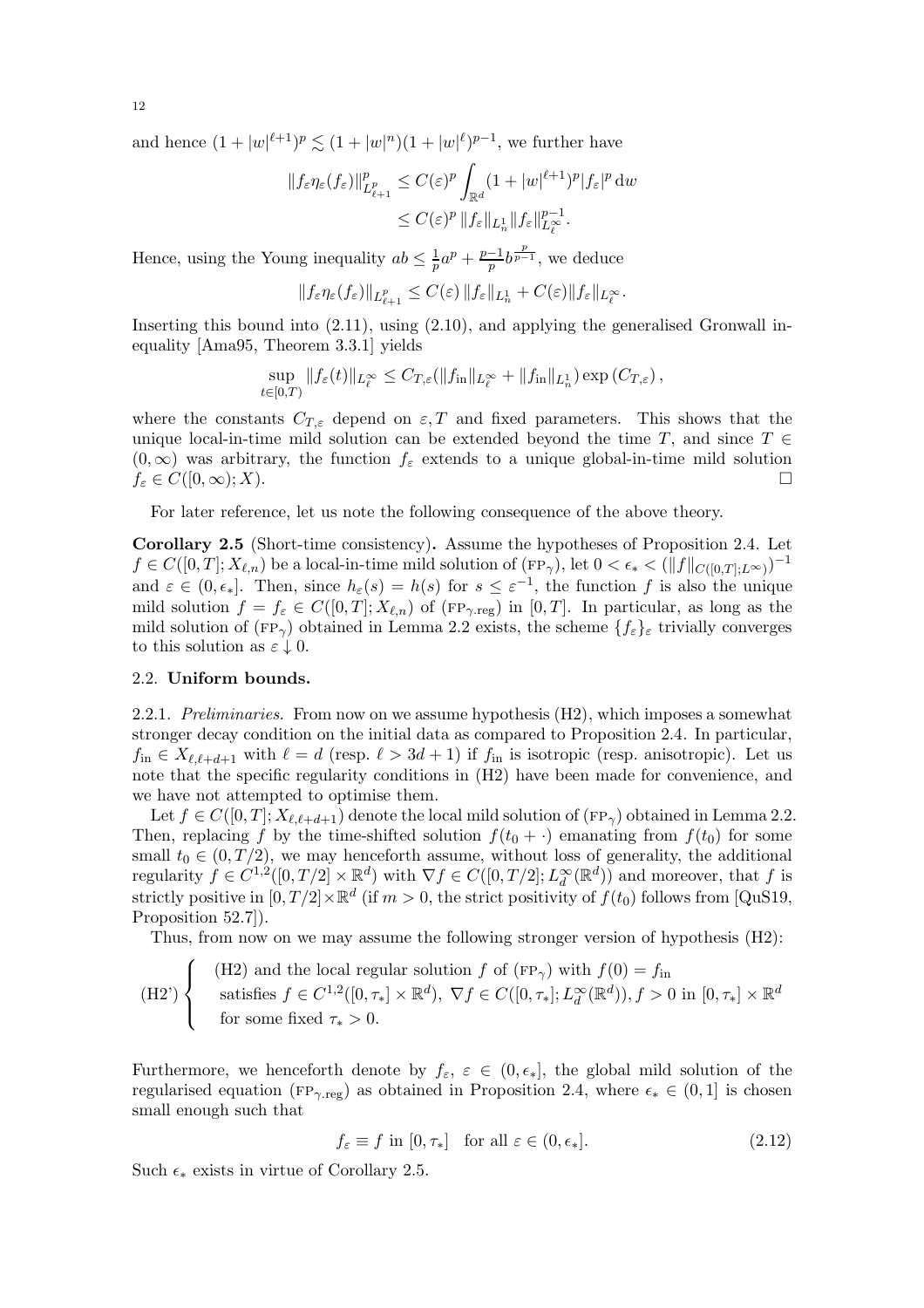<span id="page-12-9"></span>2.2.2. *Isotropic solutions*. In this subsection we assume  $f_{\text{in}}$  to be isotropic and write  $g_{\text{in}}(r) = f_{\text{in}}(v)$ ,  $|v| = r$ . By Proposition [2.4](#page-10-0) [\(iv\),](#page-8-3) the global mild solution  $f_{\varepsilon}$  of (FP<sub>γ.reg</sub>) is isotropic, allowing us to write  $g_{\varepsilon}(t,r) := f_{\varepsilon}(t,v)$  for  $r = |v| \geq 0$ . Observe that  $g_{\varepsilon}$  satisfies the equation

$$
\partial_t g_{\varepsilon} = r^{-(d-1)} \partial_r \left( r^{d-1} \partial_r g_{\varepsilon} + r^d h_{\varepsilon}(g_{\varepsilon}) \right) \text{ in } \mathbb{R}_+ \times \mathbb{R}_+,
$$
  
\n
$$
0 = \lim_{r \to 0} \left( r^{d-1} \partial_r g_{\varepsilon} + r^d h_{\varepsilon}(g_{\varepsilon}) \right),
$$
\n(2.13)

where the limit in the last line holds locally uniformly in  $t \in [0, \infty)$ .

Our fundamental a priori bound for  $(FP_{\gamma})$  relies on the fact that, in the isotropic case, equation ( $FP_{\gamma,reg}$ ) can be expressed as an evolution equation for the partial mass function

$$
M_{\varepsilon}(t,r) := \int_0^r g_{\varepsilon}(t,\rho)\rho^{d-1}\mathrm{d}\rho = c_d^{-1} \int_{B_r} f_{\varepsilon}(t,v)\,\mathrm{d}v \le c_d^{-1} \|f_{\mathrm{in}}\|_{L^1(\mathbb{R}^d)},\tag{2.14}
$$

where  $c_d$  denotes the area of the unit sphere  $\partial B_1$  in  $\mathbb{R}^d$ . The equation for  $M_\varepsilon$  is obtained by multiplying [\(2.13\)](#page-12-1) by  $r^{d-1}$  and integrating in r

<span id="page-12-3"></span><span id="page-12-2"></span><span id="page-12-1"></span>
$$
\partial_t M_{\varepsilon} = r^{d-1} \partial_r g_{\varepsilon} + r^d h_{\varepsilon}(g_{\varepsilon}). \tag{2.15}
$$

Using the relations

<span id="page-12-5"></span><span id="page-12-4"></span>
$$
\partial_r M_{\varepsilon} = r^{d-1} g_{\varepsilon},
$$
  

$$
\partial_r^2 M_{\varepsilon} = r^{d-1} \partial_r g_{\varepsilon} + \frac{(d-1)}{r} \partial_r M_{\varepsilon},
$$

one arrives at

$$
\begin{cases}\n\partial_t M_{\varepsilon} = \partial_r^2 M_{\varepsilon} - \frac{(d-1)}{r} \partial_r M_{\varepsilon} + r^d h_{\varepsilon} (r^{1-d} \partial_r M_{\varepsilon}), & t > 0, r \in \mathbb{R}_+, \\
M_{\varepsilon}(t, 0) = 0, & t > 0, \\
M_{\varepsilon}(0, r) = M_{\rm in}(r), & r \in \mathbb{R}_+.\n\end{cases}
$$
\n(2.16)

We note that, as a consequence of [\(2.12\)](#page-11-1),

$$
M_{\varepsilon} \equiv M \text{ in } [0, \tau_*] \times [0, \infty) \text{ for all } \varepsilon \in (0, \epsilon_*], \tag{2.17}
$$

where  $M(t,r) = c_d^{-1}$  $\overline{d}^{\perp} \int_{B_r} f(t, v) dv$  with  $f \in C([0, \tau_*]; X_{d, 2d+1})$  denoting the local-in-time mild solution of  $(FP_{\gamma})$ . Hence, thanks to the regularity established in Lemma [2.2](#page-8-0) and hypothesis [\(H2'\)](#page-11-2) we can ensure that

$$
M \in C^{1,2}([0,\tau_*] \times [0,\infty)) \text{ with } \sup_{\tau \in [0,\tau_*]} \|\partial_t M(\tau,\cdot)\|_{L^\infty([0,\infty))} \le K < \infty,
$$
 (2.18)

where the last estimate follows from [\(2.15\)](#page-12-2) and the regularity  $f \in C([0, \tau_*]; L_d^{\infty}(\mathbb{R}^d))$ ,  $\nabla f \in C([0, \tau_*]; L_d^{\infty}(\mathbb{R}^d)).$ 

<span id="page-12-0"></span>**Proposition 2.6** (Global Lipschitz regularity in time). Suppose that  $f_{\text{in}}$  is isotropic and *satisfies the hypotheses in [\(H2'\).](#page-11-2)* Denote by  $M_{\varepsilon}$  the partial mass function [\(2.14\)](#page-12-3) of the *global solution*  $f_{\varepsilon}$  *of* ( $FP_{\gamma, reg}$ ) *obtained in Proposition [2.4.](#page-10-0) In particular,*  $M_{\varepsilon}$  *is a classical solution of equation* [\(2.16\)](#page-12-4) *satisfying* [\(2.17\)](#page-12-5)*,* [\(2.18\)](#page-12-6) *and is such that*  $f_{\varepsilon}$  *enjoys the uniform moment bound* [\(2.6\)](#page-9-0) *for*  $n = 2d + 1$ *. Then* 

<span id="page-12-6"></span>
$$
\sup_{\varepsilon \in (0,\epsilon_*]} \sup_{t,r>0} |\partial_t M_{\varepsilon}(t,r)| \le K_*,
$$
\n(2.19)

*where*

<span id="page-12-8"></span><span id="page-12-7"></span>
$$
K_* := \max\{K, \frac{\tilde{m}}{\tau_*}\} < \infty \tag{2.20}
$$

*with K as in* [\(2.18\)](#page-12-6) *and*  $\tilde{m} := c_d^{-1}m = c_d^{-1}$  $\frac{-1}{d}\|f_{\textup{in}}\|_{L^1(\mathbb{R}^d)}.$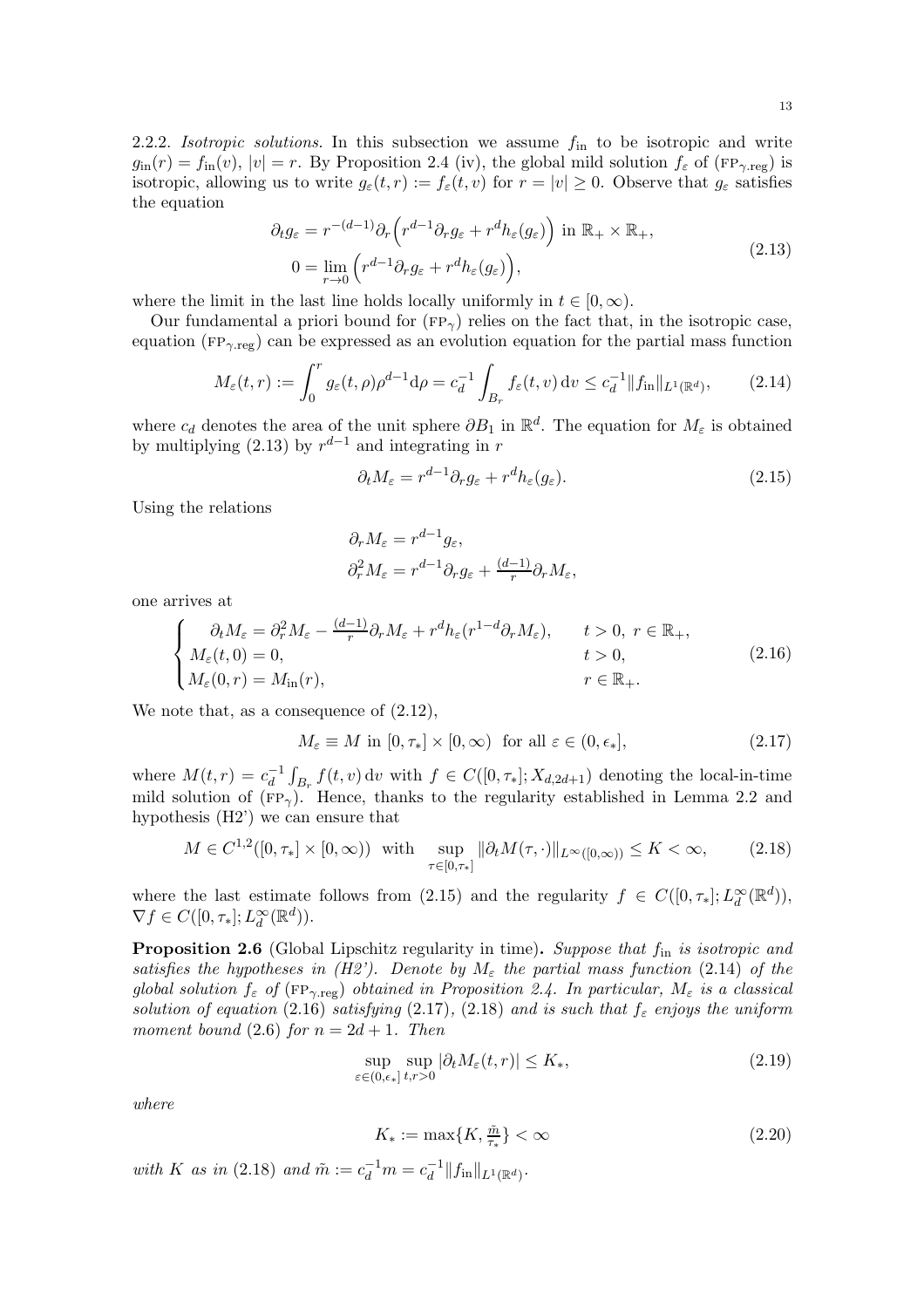*Proof.* Let  $K_*$  be as in [\(2.20\)](#page-12-7). We will show by contradiction that

$$
\sup_{\varepsilon \in (0,\epsilon_*]} \left( M_{\varepsilon}(t,r) - M_{\varepsilon}(s,r) \right) \le K_*|t-s|
$$

for all  $t, s, r > 0$ .

Suppose the last inequality is false for some  $\varepsilon > 0$ . Then there exist t, s, r such that

$$
M_{\varepsilon}(t,r) - M_{\varepsilon}(s,r) - K_{*}|t-s| > 0.
$$

Pick some  $T > \max\{t, s\}$ . Without loss of generality we further assume that  $T > \tau_*$  with  $\tau_*$  being as in [\(2.17\)](#page-12-5), [\(2.18\)](#page-12-6). Then, for  $\delta > 0$  small enough, we have

$$
M_{\varepsilon}(t,r) - \frac{\delta}{T-t} - \frac{\delta}{T-s} - M_{\varepsilon}(s,r) - K_{*}|t-s| > 0
$$

and hence

$$
\sup_{(t,s,r)\in Q} \left( M_{\varepsilon}(t,r) - M_{\varepsilon}(s,r) - K_*|t-s| - \frac{\delta}{T-t} - \frac{\delta}{T-s} \right) > 0,
$$

where  $Q = (0, T) \times (0, T) \times (0, \infty)$ .

We assert that the function

$$
U(t,s,r) := M_{\varepsilon}(t,r) - M_{\varepsilon}(s,r) - K_{*}|t-s| - \frac{\delta}{T-t} - \frac{\delta}{T-s}
$$

attains its (positive) supremum in the interior of Q. This can be seen as follows: by the uniform continuity of  $M_{\varepsilon}$  on  $[0, T] \times [0, 1]$  and the fact that  $M_{\varepsilon}(\cdot, 0) \equiv 0$ , there exists  $r' > 0$  such that  $U < 0$  in  $[0, T] \times [0, T] \times [0, r']$ . Moreover, by [\(2.17\)](#page-12-5) and [\(2.18\)](#page-12-6) one has  $U < 0$  in  $[0, \tau_*] \times [0, \tau_*] \times [0, \infty)$ . The bound  $M_{\varepsilon} \leq \tilde{m}$  further shows that  $U < 0$  in  $[0, T] \times [T - \epsilon, T] \times [0, \infty)$  and in  $[T - \epsilon, T] \times [0, T] \times [0, \infty)$  for some  $\epsilon = \epsilon(\delta, \tilde{m}) > 0$ . Next, for all  $\bar{s} \in [\tau_*, T]$  and  $r \in [0, \infty)$ , we have  $U(0, \bar{s}, r) \leq \tilde{m} - K_* \tau_* - \frac{2\delta}{T} < 0$  thanks to the choice of  $K_*$ . Likewise,  $U(\bar{t},0,r) \leq -\frac{2\delta}{T}$  for all  $\bar{t} \in [t^*,T]$  and  $r \in [0,\infty)$ . Hence, it remains to rule out the existence of a maximising sequence  $(t_n, s_n, r_n)$  with  $r_n \to \infty$ . To this end, we take advantage of the bound  $(2.6)$  (for  $n = 2$ ) to estimate

$$
U(t, s, r) \le c_d^{-1} \int_{\mathbb{R}^d \backslash B_r} f_{\varepsilon}(s, v) dv - \frac{2\delta}{T}
$$
  

$$
\le \frac{1}{c_d(1+r)} \int_{\mathbb{R}^d \backslash B_r} f_{\varepsilon}(s, v) (1+|v|) dv - \frac{2\delta}{T}
$$
  

$$
\le \frac{1}{c_d(1+r)} ||f_{\text{in}}||_{L_2^1(\mathbb{R}^d)} - \frac{2\delta}{T}.
$$

Observe that the right-hand side is negative whenever  $r \geq R_*$  for a finite radius  $R_* =$  $R_*(\|f_{\text{in}}\|_{L_2^1}, T, \delta)$  large enough. Hence, the same is true for  $U(t, s, r)$ .

Thus, the supremum of U must be attained at some interior point  $p^* = (t, s, r) \in Q$ . At the point  $p^*$  we have the optimality conditions

$$
\partial_t M_{\varepsilon}(t,r) - K_* \frac{t-s}{|t-s|} = \frac{\delta}{(T-t)^2},
$$
  

$$
- \partial_s M_{\varepsilon}(s,r) + K_* \frac{t-s}{|t-s|} = \frac{\delta}{(T-s)^2},
$$

and hence

$$
\partial_t M_{\varepsilon}(t,r) - \partial_s M_{\varepsilon}(s,r) = \frac{\delta}{(T-t)^2} + \frac{\delta}{(T-s)^2}
$$

.

Moreover,

$$
\partial_r M_\varepsilon(t,r)=\partial_r M_\varepsilon(s,r)
$$

14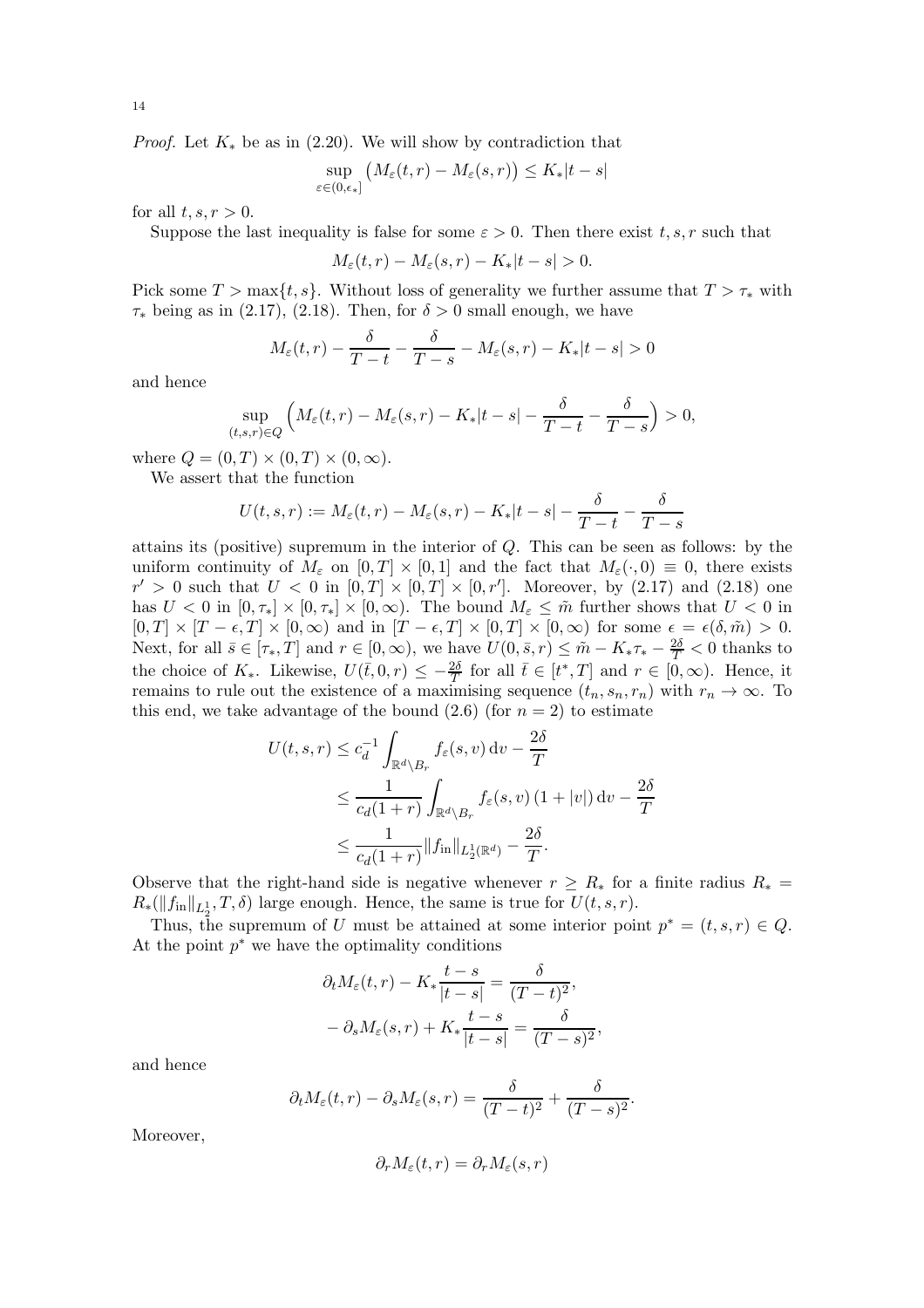and thus

<span id="page-14-0"></span>
$$
h_{\varepsilon}(r^{1-d}\partial_r M_{\varepsilon}(t,r)) - h_{\varepsilon}(r^{1-d}\partial_r M_{\varepsilon}(s,r)) = 0.
$$
\n(2.21)

Further note that  $0 \geq \partial_r^2 U(t,s,r) = \partial_r^2 M_{\varepsilon}(t,r) - \partial_r^2 M_{\varepsilon}(s,r)$ .

In combination with equation [\(2.16\)](#page-12-4) we deduce at the point  $(t, s, r) = p^*$ :

$$
0 = \partial_t M_{\varepsilon}(t, r) - \partial_s M_{\varepsilon}(s, r) - (\partial_r^2 M_{\varepsilon}(t, r) - \partial_r^2 M_{\varepsilon}(s, r))
$$
  

$$
\geq \frac{\delta}{(T - t)^2} + \frac{\delta}{(T - s)^2} > 0,
$$

which is a contradiction. This completes the proof of Proposition [2.6.](#page-12-0)

Let us remark that, thanks to the smoothness of  $M_{\varepsilon}$ , estimate [\(2.19\)](#page-12-8) may alternatively be proved by directly considering the equation satisfied by  $N_{\varepsilon} := \partial_t M_{\varepsilon}$ , at least if one assumes a slightly stronger decay hypothesis on  $f_{\text{in}}$ . Indeed, notice that positive constants above sup  $N_{\varepsilon}(0, \cdot)$  of the problem for  $N_{\varepsilon}$  are supersolutions, while negative constants below inf  $N_{\varepsilon}(0, \cdot)$  are subsolutions. And if  $f_{\varepsilon} \in C([0, T]; L^{\infty}_{\ell}(\mathbb{R}^d))$  and  $\nabla f_{\varepsilon} \in C([0, T]; L^{\infty}_{\ell-1}(\mathbb{R}^d))$ for some  $\ell > d$ , we may use [\(2.15\)](#page-12-2) to find that  $N_{\varepsilon}(t,r) \to 0$  as  $r \to \infty$ , uniformly in  $t \in [0, T].$ 

The comparison principle underlying the proof of Proposition [2.6](#page-12-0) can further be used to deduce monotonicity in  $\varepsilon$  of  $M_{\varepsilon}(t,r)$ .

<span id="page-14-2"></span>Proposition 2.7 (Monotonicity of the scheme). *Let the hypotheses of Proposition [2.6](#page-12-0) hold. For any*  $0 < \varepsilon' \leq \varepsilon \leq \epsilon_*$ 

$$
M_{\varepsilon'}(t,r) \ge M_{\varepsilon}(t,r), \qquad t, r > 0.
$$

*Proof.* To begin with, we recall that  $h_{\varepsilon} \leq h_{\varepsilon'}$  whenever  $0 < \varepsilon' \leq \varepsilon$  because of the nonincrease of the function  $(0, \infty) \ni s \mapsto s^{-\gamma} \eta(s)$ .

The remaining reasoning is similar to the proof of Proposition [2.6.](#page-12-0) By contradiction, one assumes that  $M_{\varepsilon}(t,r) - M_{\varepsilon'}(t,r)$  has a positive supremum on  $(0,T) \times (0,\infty)$  for some  $T < \infty$ , and then considers for  $\delta > 0$  small enough the function

$$
U(t,r) = M_{\varepsilon}(t,r) - M_{\varepsilon'}(t,r) - \frac{\delta}{T-t}.
$$

At an interior maximum point, one uses elementary calculus as before, where the main difference is that instead of line [\(2.21\)](#page-14-0), we have now an inequality

$$
h_{\varepsilon}(r^{1-d}\partial_r M_{\varepsilon}(t,r)) - h_{\varepsilon'}(r^{1-d}\partial_r M_{\varepsilon'}(t,r)) \leq 0.
$$

The conclusion is then obtained by conceptually following the proof of Proposition [2.6.](#page-12-0)  $\Box$ 

The bound in Proposition [2.6](#page-12-0) combined with the conservation of mass allows us to infer a uniform pointwise bound of the family  $\{f_{\varepsilon}\}_{\varepsilon}$  away from the origin. Let us emphasize that, at this stage, we do not aim for optimal blow-up rates as  $r \downarrow 0$ . Such sharp rates will be derived in Section [3.](#page-17-0)

<span id="page-14-1"></span>Lemma 2.8 (Bound away from origin: isotropic case). *Assume the hypotheses of Proposition* [2.6](#page-12-0) and let  $K_*$  be as in [\(2.20\)](#page-12-7). Then for all  $\varepsilon \in (0, \epsilon_*]$ , all  $t > 0$  and all  $r > 0$ 

$$
g_{\varepsilon}(t,r) \le 2 \max\{K_*, d\tilde{m}\} r^{-d},
$$

*where as before we let*  $g_{\varepsilon}(t, |v|) := f_{\varepsilon}(t, v)$  *for*  $f_{\varepsilon}(t, \cdot)$  *isotropic.* 

*Proof.* The inequality  $s \leq h_{\varepsilon}(s)$  and [\(2.15\)](#page-12-2) imply the bound  $g_{\varepsilon}(t,r) \leq r^{-d}K_{*} - r^{-1}\partial_{r}g_{\varepsilon}$ . Hence,

$$
g_{\varepsilon}(t,r) \leq K_* r^{-d}
$$
 whenever  $\partial_r g_{\varepsilon}(t,r) \geq 0$ .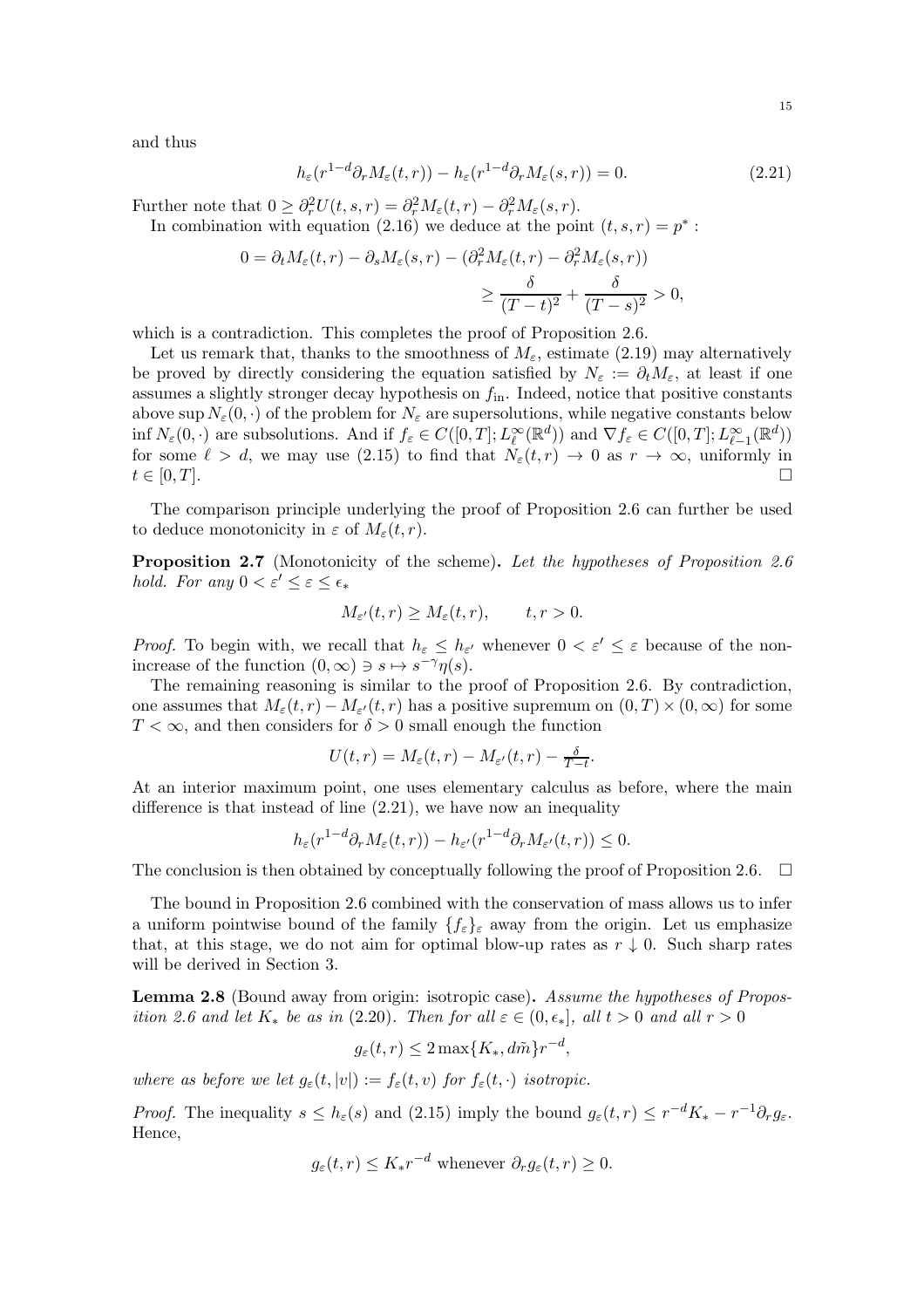Suppose now that  $\partial_r g_\varepsilon(t,r) < 0$  for some  $t, r > 0$ . If  $\partial_r g_\varepsilon(t, \cdot) \leq 0$  on  $[2^{-\frac{1}{d}}r, r]$ , then

$$
g_{\varepsilon}(t,r)\frac{r^d}{2d} = g_{\varepsilon}(t,r) \int_{2^{-\frac{1}{d}}r}^{r} \rho^{d-1} d\rho \le \int_{2^{-\frac{1}{d}}r}^{r} g_{\varepsilon}(t,\rho)\rho^{d-1} d\rho \le \tilde{m},
$$

where the second step uses the monotonicity of  $g_{\varepsilon}(t, \cdot)$  on  $[2^{-\frac{1}{d}}r, r]$  and the third step follows from mass conservation. Otherwise, there exists  $r_0 \in [2^{-\frac{1}{d}}r, r]$  such that  $\partial_r g_{\varepsilon}(t, \rho) < 0$ for all  $\rho \in (r_0, r]$  and  $\partial_r g_\varepsilon(t, r_0) = 0$ . In this case, we estimate

$$
g_{\varepsilon}(t,r) \le g_{\varepsilon}(t,r_0) \le K_* r_0^{-d} \le 2K_* r^{-d}.
$$

In combination, this shows the bound  $g_{\varepsilon}(t,r) \leq 2 \max\{K_*, d\tilde{m}\}r^{-d}$  for all  $r > 0$  and every  $t > 0$ .

<span id="page-15-3"></span>2.2.3. *Anisotropic case*. For non-isotropic initial data  $f_{\text{in}}$  satisfying [\(H2'\)](#page-11-2) and thus in particular  $f_{\text{in}} \in L^{\infty}_{\ell}(\mathbb{R}^d)$  for some  $\ell > 3d + 1$ , we consider as in [\[CnC](#page-33-10)\*16] an isotropic envelope  $\hat{f}_{in}(v) \ge f_{in}(v)$  given by

$$
\hat{f}_{\rm in}(v) = \frac{\|f_{\rm in}\|_{L_{\ell}^{\infty}}}{(1+|v|^{\ell})}.
$$

Since  $\ell - (2d + 1) > d$ , the isotropic function  $\hat{f}_{in}$  satisfies [\(H2'\)](#page-11-2) and thus in particular the hypotheses of Proposition [2.4.](#page-10-0) Invoking this proposition, we obtain non-negative globalin-time (mild) solutions  $f_{\varepsilon}$  and  $\hat{f}_{\varepsilon}$  of (FP<sub> $\gamma$ </sub> reg) emanating from  $f_{\rm in}$  resp.  $\hat{f}_{\rm in}$ , where by the comparison property, Proposition [2.4](#page-10-0) [\(vi\),](#page-8-2)  $f_{\varepsilon} \leq \hat{f}_{\varepsilon}$  in  $[0,\infty) \times \mathbb{R}^d$ . Thus, the uniform bound away from zero in the isotropic case (cf. Lemma [2.8\)](#page-14-1) implies a similar result for anisotropic solutions:

<span id="page-15-2"></span>**Corollary 2.9** (Bound away from origin: anisotropic case). Assume  $(H2)$ , thus in particular  $f_{\text{in}} \in L^{\infty}_{\ell}(\mathbb{R}^d)$  for some  $\ell > 3d + 1$  if  $f_{\text{in}}$  is non-isotropic. There exists a finite (non-explicit) constant  $\hat{K}_*$  only depending on  $||f_{in}||_{L^{\infty}_{\ell}}, \ell$  and fixed parameters such that for all  $t > 0$  and all  $v \in \mathbb{R}^d \setminus \{0\}$ 

$$
f_{\varepsilon}(t,v) \le 2 \max \left\{ \hat{K}_*, d\hat{m} \right\} |v|^{-d},
$$

where  $\hat{m} = c_d^{-1}$  $\hat{d}^{-1}$   $\|\hat{f}_{\text{in}}\|_{L^1}$ .

# <span id="page-15-0"></span>2.3. Passage to the limit.

*Proof of Proposition [1.1.](#page-3-5)* For  $\varepsilon \in (0, \epsilon_*]$  let  $f_{\varepsilon}$  be the global-in-time mild solution of ( $FP_{\gamma, reg}$ ) emanating from  $f_{\text{in}}$  as constructed in Proposition [2.4.](#page-10-0) In the rest of this proof we abbreviate  $U := \mathbb{R}^d \setminus \{0\}.$ 

We first show assertions  $(i)$ – $(iii)$ .

- *Approximation property [\(iii\)](#page-3-3) and regularity of* f*.* We assert that for every compact set  $G \subset \subset (0,\infty) \times U$ , we have an  $\varepsilon$ -uniform bound of the form

<span id="page-15-1"></span>
$$
\|f_{\varepsilon}\|_{H^{1+\frac{\alpha}{2},2+\alpha}(G)} \le C_G \tag{2.22}
$$

for some  $\alpha \in (0,1)$ , where  $H^{1+\frac{\alpha}{2},2+\alpha}(G)$  denotes the parabolic Hölder space with  $\frac{\alpha}{2}$ -Hölder continuous first order temporal and  $\alpha$ -Hölder continuous second order spatial derivatives. Inequality [\(2.22\)](#page-15-1) can be shown using standard results on parabolic regular-ity [\[LSU68,](#page-34-5) [Lie96\]](#page-34-7). To sketch the main points, we first observe that each  $f_{\varepsilon}$  is strictly positive unless  $f_{\text{in}} \equiv 0$  (cf. [\[QuS19,](#page-34-6) Prop. 52.7]) and smooth in  $(0, \infty) \times \mathbb{R}^d$ . Moreover, as a consequence of Lemma [2.8](#page-14-1) resp. Corollary [2.9,](#page-15-2) the family  $\{f_{\varepsilon}\}_{\varepsilon}$  is  $\varepsilon$ -uniformly bounded in  $L^{\infty}(G)$ . Hence, rewriting (FP<sub>γ.reg</sub>) as  $\partial_t f_{\varepsilon} = \Delta f_{\varepsilon} + h'_{\varepsilon}(f_{\varepsilon})v \cdot \nabla f_{\varepsilon} + dh_{\varepsilon}(f_{\varepsilon})$ , Theorem 11.1 in [\[LSU68,](#page-34-5) Chapter III] on linear parabolic equations provides us with an  $\varepsilon$ -uniform gradient bound  $\|\nabla f_{\varepsilon}\|_{C^0(G)} \leq C_G$ . For higher-order spatial derivatives,  $\varepsilon$ -uniform bounds on

16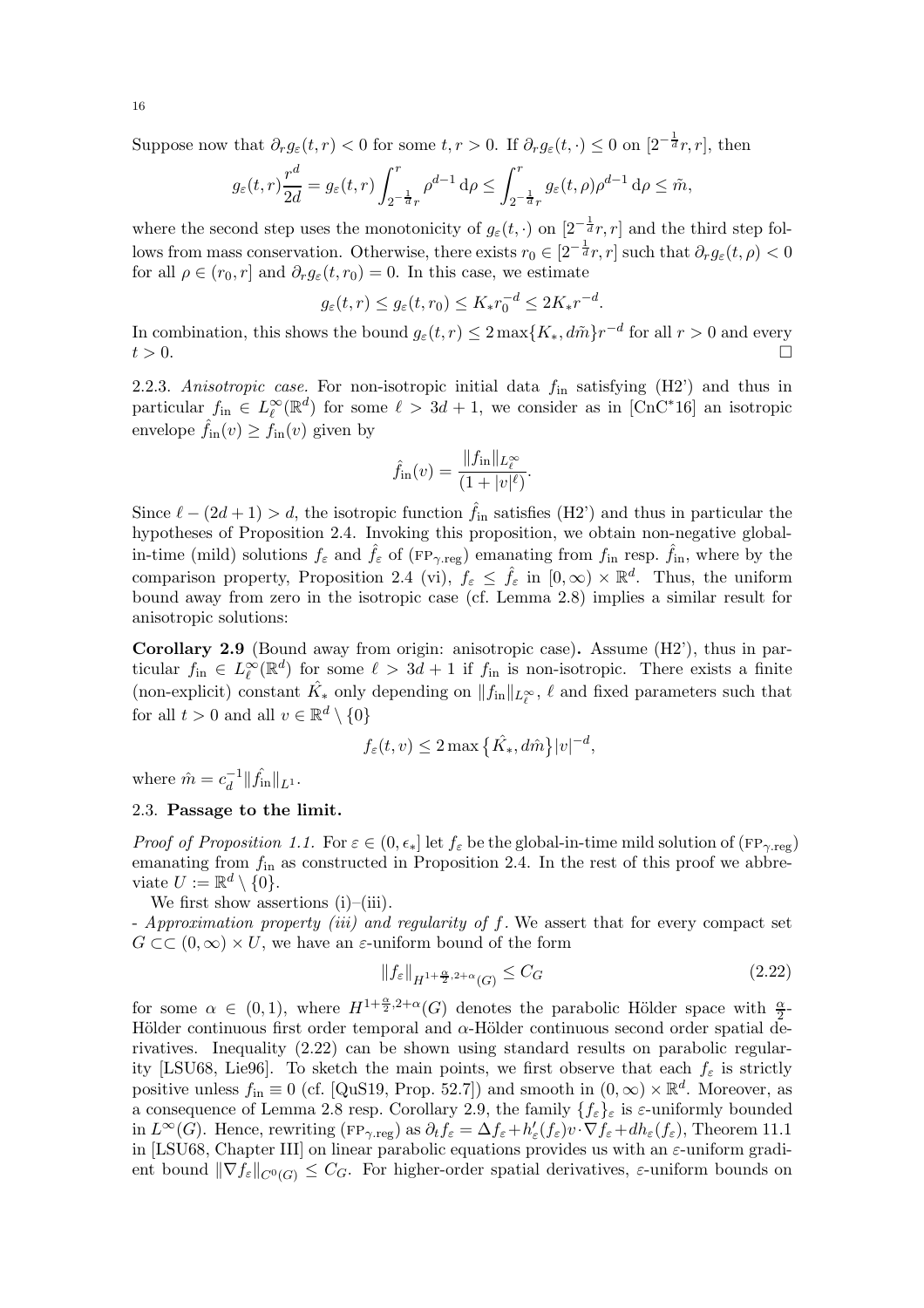G are obtained by applying a similar reasoning to the equation satisfied by  $\partial_{v_i} f_\varepsilon$  etc., and time regularity follows from the equation itself.

Hence, by the Arzelà–Ascoli theorem, there exists a function  $f \in C^{1,2}((0,\infty) \times U)$ ,  $f \geq 0$ , such that, upon passing to a subsequence  $\varepsilon \downarrow 0$  (not relabelled),

$$
f_{\varepsilon} \to f
$$
 in  $C^{1,2}(G)$  for every  $G \subset\subset (0,\infty) \times U$ , (2.23)

and f is a classical solution of  $(\text{FP}_{\gamma})$  in  $(0,\infty) \times U$ .

Combining [\(2.23\)](#page-16-0) with the moment bound in Lemma [2.3](#page-9-1) yields, for all  $\rho > 0$ ,

<span id="page-16-2"></span><span id="page-16-0"></span>
$$
\lim_{\varepsilon \to 0} \|f_{\varepsilon}(t) - f(t)\|_{L^{1}(\mathbb{R}^{d} \setminus B_{\rho}(0))} = 0
$$
\n(2.24)

locally uniformly in  $t \in [0, \infty)$ . Moreover, Fatou's lemma implies  $\int_{\mathbb{R}^d} f(t) \leq m$  for all t.

Let us now show that f is strictly positive for non-trivial initial data  $f_{\text{in}}$ , i.e. whenever  $m > 0$ . For this purpose, we pick some  $\theta > 0$ , define  $f_{\text{in}}^{\#} := \min\{f_{\infty,\theta}, f_{\text{in}}\}$ , and let  ${f_{\varepsilon}^{\#}}_{\varepsilon\in(0,\epsilon_{\theta}]}\nightharpoonup \text{with}\nightharpoonup \epsilon_{\theta} := (\|f_{\infty,\theta}\|_{L^{\infty}(\mathbb{R}^d)})^{-1} > 0$  denote the family of global-in-time mild solutions of ( $FP_{\gamma \text{reg}}$ ) starting from  $f_{\text{in}}^{\#}$ . For  $\varepsilon \in (0, \epsilon_{\theta}]$  the steady state  $f_{\infty,\theta}$  is a classical solution of ( $FP_{\gamma,reg}$ ) with rapid decay as  $|v| \to \infty$ , and thus in particular a mild solution. Hence, the comparison principle in Lemma [2.2](#page-8-0) [\(vi\)](#page-8-2) implies that

<span id="page-16-1"></span>
$$
f_{\varepsilon}^{\#} \le \min\{f_{\infty,\theta}, f_{\varepsilon}\}\tag{2.25}
$$

showing in particular that  $f^{\#} := f_{\varepsilon}^{\#}$  is independent of  $\varepsilon$  for  $\varepsilon \in (0, \epsilon_{\theta}]$  (cf. the argument in Cor. [2.5\)](#page-11-0). By Lemma [2.2](#page-8-0) [\(ii\),](#page-8-4)  $f^{\#}$  is a non-negative classical solution of (FP<sub> $\gamma$ ·reg)</sub> (and  $(FP_{\gamma})$ ) with initial datum  $f_{\text{in}}^{\#} \neq 0$ . From a classical strong comparison principle (see e.g. [\[QuS19,](#page-34-6) Prop. 52.7]), comparing  $f^{\#}$  with the zero solution, we deduce that  $f^{\#}$  is strictly positive in  $(0, \infty) \times \mathbb{R}^d$ . Taking the limit  $\varepsilon \to 0$  in [\(2.25\)](#page-16-1) along the subsequence obtained in [\(2.23\)](#page-16-0) yields  $f^{\#} \leq f$ , and thus provides us with a locally uniform positive lower bound for  $f$  away from zero.

The family of measures  $\{\mu^{(\varepsilon)}\}_\varepsilon$ ,  $\mu^{(\varepsilon)} := f_\varepsilon \mathcal{L}^{1+d}_+$ , is tight on any finite time horizon as ensured by Lemma [2.3.](#page-9-1) Hence, by Prokhorov's theorem, there exists a non-negative Radon measure  $\mu$  on  $[0, \infty) \times \mathbb{R}^d$  such that after possibly passing to another subsequence  $\varepsilon \downarrow 0$ 

<span id="page-16-4"></span><span id="page-16-3"></span>
$$
\mu^{(\varepsilon)} \stackrel{*}{\rightharpoonup} \mu \text{ in } \mathcal{M}_+([0, T] \times \mathbb{R}^d) \tag{2.26}
$$

for any  $T < \infty$ . In fact, due to [\(2.23\)](#page-16-0), [\(2.24\)](#page-16-2) and  $\int_{\mathbb{R}^d} f_{\varepsilon}(t) \equiv m$ , the passage to a subsequence  $\varepsilon \downarrow 0$  would not have been necessary at this point (see also the next paragraph). - *Mass-conserving curve and decomposition*. By [\(2.24\)](#page-16-2) the family  $\mu_t^{(\varepsilon)}$  $t^{(\varepsilon)}_t := f_{\varepsilon}(t)\mathcal{L}^d$  satisfies

$$
\lim_{\varepsilon \to 0} \int_{\mathbb{R}^d} \psi \, \mathrm{d}\mu_t^{(\varepsilon)} = \int_{\mathbb{R}^d} \psi(v) \, f(t, v) \mathrm{d}v \tag{2.27}
$$

for all  $\psi \in C_b(\mathbb{R}^d)$  with supp  $\psi \subset \mathbb{R}^d \setminus \{0\}$ , where the limit is taken along the same sequence  $\varepsilon \downarrow 0$  as in [\(2.24\)](#page-16-2). At the same time, the tightness of the family  $\{\mu_t^{(\varepsilon)}\}$  $\{e^{i\epsilon}\}_\epsilon$  ensures, upon passing to a subsequence  $\varepsilon_j \downarrow 0$  which may (initially) depend on t, that  $\mu_t^{(\varepsilon_j)}$  $t_t^{(\varepsilon_j)} \stackrel{*}{\rightharpoonup} \mu_t$  in  $\mathcal{M}_{+}(\mathbb{R}^{d})$  for some  $\mu_{t} \in \mathcal{M}_{+}(\mathbb{R}^{d})$  with  $\mu_{t}(\mathbb{R}^{d}) = m$ . As a consequence of [\(2.27\)](#page-16-3), we have  $\text{supp}(\mu_t - f(t)\mathcal{L}^d) \subset \{0\},\$ independent of the chosen subsequence  $\varepsilon_j \downarrow 0$ . Since  $\mu_t(\mathbb{R}^d) = m$ , this entails that  $\mu_t({0}) = m - ||f(t)||_{L^1(\mathbb{R}^d)} := a(t)$ . Hence,

$$
\mu_t = a(t)\delta_0 + f(t)\mathcal{L}^d, \quad t \ge 0,
$$
\n(2.28)

and the convergence

<span id="page-16-6"></span><span id="page-16-5"></span>
$$
\mu_t^{(\varepsilon)} \stackrel{*}{\rightharpoonup} \mu_t \quad \text{in } \mathcal{M}_+(\mathbb{R}^d) \tag{2.29}
$$

holds for the entire sequence  $\varepsilon \downarrow 0$  as obtained in [\(2.23\)](#page-16-0)–[\(2.26\)](#page-16-4). Let now  $\varphi \in C_c([0,\infty) \times$  $\mathbb{R}^d$ ). On the one hand, identity [\(2.26\)](#page-16-4) implies that  $\lim_{\varepsilon \downarrow 0} \int_{[0,\infty) \times \mathbb{R}^d} \varphi \, d\mu^{(\varepsilon)} = \int_{[0,\infty) \times \mathbb{R}^d} \varphi \, d\mu$ .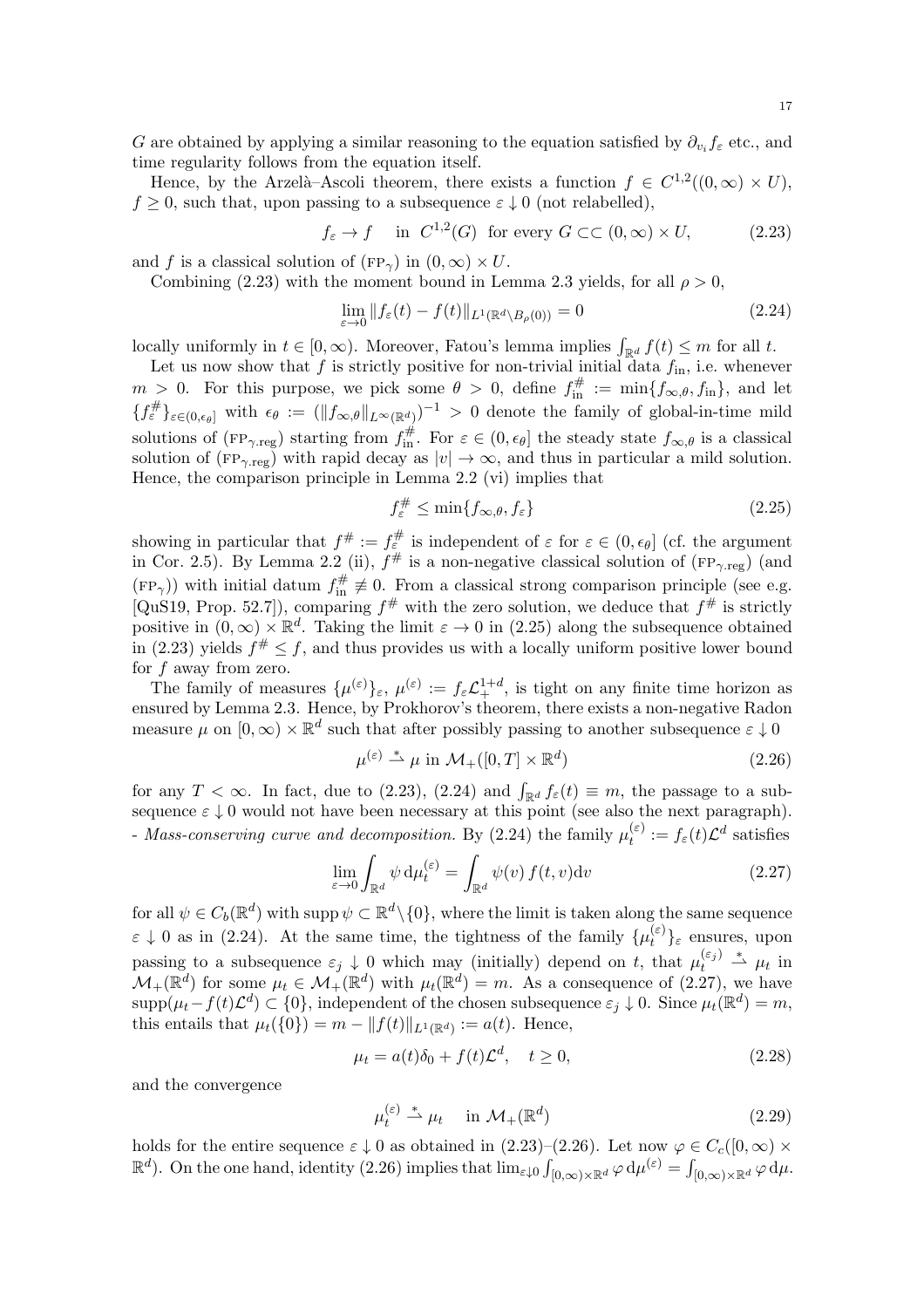On the other hand, the function  $\iota_{\varepsilon}(t) := \int_{\mathbb{R}^d} \varphi(t,v) d\mu_t^{(\varepsilon)}$  $t_t^{(e)}(v)$  admits the uniform bound  $|\iota_{\varepsilon}(t)| \leq m \|\varphi\|_{L^{\infty}}$  for all  $t \geq 0$  and converges pointwise to  $\int_{\mathbb{R}^d} \varphi(t, v) d\mu_t(v)$  as  $\varepsilon \downarrow 0$ . Hence, using dominated convergence for the right-hand side (in conjunction with the compact support of  $\varphi$  in time), we may pass to the limit  $\varepsilon \downarrow 0$  in the identity

$$
\int_{[0,\infty)\times\mathbb{R}^d} \varphi \,d\mu^{(\varepsilon)} = \int_{[0,\infty)} \int_{\mathbb{R}^d} \varphi(t,v) \,d\mu_t^{(\varepsilon)}(v) \mathrm{d}t
$$

to deduce the representation  $d\mu = d\mu_t dt$ .

To prove the asserted weak-\* continuity of the mapping  $[0, \infty) \ni t \mapsto \mu_t \in \mathcal{M}_+(\mathbb{R}^d)$ , let us first recall that  $\mathcal{M}_{+}(\mathbb{R}^{d})$  endowed with the weak-\* topology is metrizable (see e.g. [\[AGS08,](#page-33-22) [Kle14\]](#page-33-23)), so that it suffices to show sequential continuity: given  $\hat{t} \geq 0$  and a sequence  $(t_j)$  satisfying  $\lim_{j\to\infty} t_j = \hat{t}$ , we need to prove that  $\mu_{t_j} \stackrel{*}{\rightharpoonup} \mu_{\hat{t}}$  in  $\mathcal{M}_+(\mathbb{R}^d)$ . By the Portmanteau theorem (see e.g. [\[Kle14,](#page-33-23) Theorem 13.16]), it suffices to show for every open subset  $O \subset \mathbb{R}^d$  the estimate

<span id="page-17-1"></span>
$$
\int_{O} d\mu_{\hat{t}} \le \liminf_{j \to \infty} \int_{O} d\mu_{t_j}.
$$
\n(2.30)

If  $0 \in O$ , then  $B_{\rho}(0) \subset O$  for  $\rho > 0$  small enough, and [\(2.30\)](#page-17-1) holds with an equality. Indeed, the smoothness of f away from  $v = 0$  and the moment bound in Lemma [2.3](#page-9-1) (which implies an analogous bound for the pointwise limit f of  $f_{\varepsilon}$ ) ensure that  $f(t_j) \to f(\hat{t})$  in  $L^1(\mathbb{R}^d \setminus O)$ , and hence

$$
\int_O d\mu_{\hat{t}} = m - \int_{\mathbb{R}^d \setminus O} f(\hat{t}) = \lim_{j \to \infty} \left( m - \int_{\mathbb{R}^d \setminus O} f(t_j) \right) = \lim_{j \to \infty} \int_O d\mu_{t_j}.
$$

If  $0 \notin O$ , inequality  $(2.30)$  is equivalent to  $\int_O f(\hat{t}, v) dv \leq \liminf_{j \to \infty} \int_O f(t_j, v) dv$  (in virtue of [\(2.28\)](#page-16-5)), and this bound is a consequence of Fatou's lemma since  $f(t_j) \rightarrow f(\hat{t})$ a.e. in  $\mathbb{R}^d$ . This establishes  $(2.30)$ .

It remains to prove assertions [\(iv\)](#page-3-7) and [\(v\).](#page-3-8)

- *Unique limit.* We now show [\(iv\).](#page-3-7) In the isotropic case, Proposition [2.7](#page-14-2) ensures that the limit  $M(t,r) := \lim_{\varepsilon \to 0} M_{\varepsilon}(t,r) = c_d^{-1}$  $\frac{1}{d}$ lim<sub>ε→0</sub> μ<sup>(ε)</sup>  $t_t^{(0)}(B_r)$  is well-defined for all  $t, r > 0$ . Thus, in this case, the limiting density  $\ddot{f}$  in [\(2.23\)](#page-16-0) and hence  $\mu$  can be uniquely recovered from M, which is independent of the choice of the sequence  $\varepsilon \downarrow 0$ . In view of the above compactness properties, this implies assertion [\(iv\).](#page-3-7)

- *Lipschitz continuity of point mass.* Restricting to isotropic data, we have for  $r > 0$ ,

$$
c_d M_{\varepsilon}(t, r) = \mu_t^{(\varepsilon)}(B_r) \to \mu_t(B_r) \quad \text{as } \varepsilon \to 0,
$$
  

$$
\mu_t(B_r) \to a(t) \quad \text{as } r \to 0,
$$

where the first line follows from  $(2.29)$  and the fact that supp  $\mu_t^{\text{sing}} \subseteq \{0\}$ . Thus, the Lipschitz bound [\(2.19\)](#page-12-8) implies that  $|a(t) - a(s)| \leq c_d K_* |t - s|$ , hence part [\(v\).](#page-3-8)

#### 3. Universal space profile

<span id="page-17-0"></span>Equipped with the uniform control [\(2.19\)](#page-12-8), we will now combine ODE and bootstrap arguments with localised semi-group estimates to study the regularity and the space profile of the density  $f$  near the origin. A rigorous analysis is achieved by working with the family of approximate solutions  $f_{\varepsilon}$  constructed in Section [2.1.](#page-6-1) We will show that for isotropic data the solution at any fixed positive time is either regular and smooth, or the density of the regular part follows, up to a lower order term with explicit rate, a universal profile at the origin that is uniquely determined by the limiting steady state  $f_c$ . This even slightly improves the profile obtained in [\[CHR20\]](#page-33-9) for  $d = 1$ .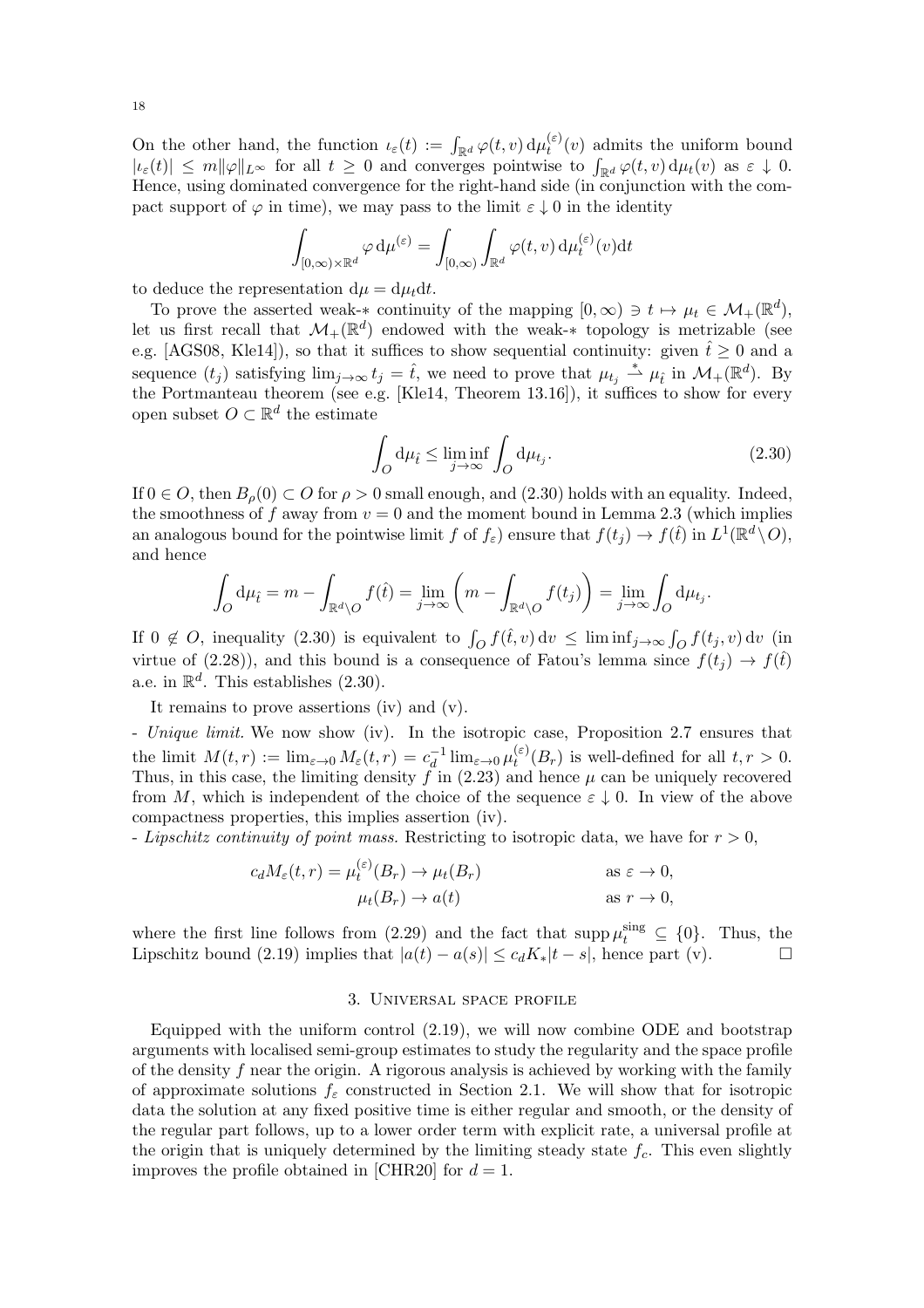Throughout this section we assume  $(H2')$  and let  $K_*$  denote the least upper bound such that inequality [\(2.19\)](#page-12-8) holds true, that is

<span id="page-18-2"></span>
$$
K_* := \sup_{\varepsilon \in (0,\epsilon_*]}\sup_{t>0,r>0} |\partial_t M_{\varepsilon}(t,r)|. \tag{3.1}
$$

In virtue of Section [2.2.1,](#page-11-2) it is clear that the main conclusion of the present section, Theorem [1.2,](#page-4-1) only requires hypothesis [\(H2\)](#page-2-0) and not its stronger version [\(H2'\).](#page-11-2)

3.1. Lower and upper bounds. The analysis in this subsection mostly concerns isotropic solutions, for which the uniform bound [\(2.19\)](#page-12-8) is available. As introduced in Sec-tion [2.2.2,](#page-12-9) in the isotropic case we write  $g_{\varepsilon}(t,r) := f_{\varepsilon}(t,v)$  whenever  $r = |v| > 0$ , and likewise  $g(t, r) := f(t, v)$  for the pointwise limit obtained upon sending  $\varepsilon \downarrow 0$ .

<span id="page-18-3"></span>**Proposition 3.1** (Lower bound). Abbreviate  $\alpha_c = \frac{2}{\gamma}$  $\frac{2}{\gamma}$ *. In addition to [\(H1\),](#page-2-1) [\(H2'\)](#page-11-2) suppose that*

$$
\alpha_c + 2 - d > 0.
$$

*Further assume that the initial value*  $f_{\text{in}}$  *is isotropic. Pick any*  $\underline{\alpha} \in ((d-2)_+, \alpha_c)$ *. If*  $d = 1$ *,* assume in addition that  $\underline{\alpha} > \frac{1}{\gamma - 1}$ . For  $\alpha \in [\underline{\alpha}, \alpha_c]$  let  $\tilde{g}(r) = c_\gamma r^{-\alpha}$ , where  $c_\gamma = (2/\gamma)^{1/\gamma}$ . *For*  $t > 0$  *and*  $\varepsilon \in (0, \epsilon_*]$  *define* 

$$
\tilde{r}_{\varepsilon} = \tilde{r}_{\varepsilon}(t) = \sup\{r > 0 : g_{\varepsilon}(t,\rho) < \tilde{g}(\rho) \text{ for all } \rho \in (0,r)\}.
$$

*There exists a constant*  $B < \infty$  *and a radius*  $r_* \in (0,1]$  *only depending on*  $K_*$  *(cf.* [\(3.1\)](#page-18-2)*) and on*  $\gamma$ ,  $d, \underline{\alpha}$  *(but not on*  $\alpha$ *) such that for all*  $t > 0$  *and all*  $\varepsilon \in (0, \epsilon_*)$  *the following holds: whenever*  $\tilde{r}_{\varepsilon}(t) \in (0, r_*)$ , then

$$
g_{\varepsilon}(t,r) \ge \tilde{g}(r) - Br^{2-d}
$$
 for  $r \in (\tilde{r}_{\varepsilon}(t), r_*)$ .

<span id="page-18-0"></span>*Remark* 3.2. Let us note that for  $\alpha = \alpha_c$  it is (a priori) not clear whether the unboundedness of the limiting function f at some time t, i.e.  $||f(t)||_{L^{\infty}(\mathbb{R}^d)} = \infty$ , implies that  $\liminf_{\varepsilon\to 0} \tilde{r}_{\varepsilon}(t) = 0$ . This is the main reason why the derivation of the universal lower bound on the spatial singularity profile in Theorem [1.2](#page-4-1) requires several further steps (cf. Sec. [3.2](#page-21-1) and Sec. [3.3\)](#page-25-0). For ruling out fine spike-like singularities in  $f(t)$  near the origin that are dominated by a subcritical power law, i.e. by  $Cr^{-\alpha}$  for some  $\alpha < \alpha_c$ , we exploit the fact that such subcritical singularities are smoothed out instantaneously (cf. Prop. [3.5\)](#page-21-2) and so cannot form at a positive time. For dealing with potential intermediate situations (e.g. oscillatory power laws), it is crucial that the stability result in Proposition [3.1](#page-18-3) is valid not only for  $\alpha = \alpha_c$  but also for a small range of subcritical exponents  $\alpha$  near  $\alpha_c$ , see Section [3.3](#page-25-0) for details.

*Proof of Proposition [3.1.](#page-18-3)* To begin with, we note that for any  $\alpha \in [\alpha, \alpha_c]$ 

$$
-\alpha \le -\underline{\alpha} < 2 - d \le 4 - d - \alpha \gamma.
$$

Let now  $t > 0$  and  $\varepsilon \in (0, \epsilon_*]$ . Observe that the radius  $\tilde{r}_\varepsilon(t)$  may be infinite and that the assertion of Proposition [3.1](#page-18-3) only concerns the case where  $\tilde{r}_\varepsilon(t) > 0$  is small. (If  $\tilde{r}_\varepsilon(t) \geq 1$ for all  $\varepsilon \in (0, \epsilon_*]$  and  $t > 0$ , the assertion is trivially satisfied for  $r_* = 1$ .) Hence, in the following we may assume that  $\tilde{r}_{\varepsilon}(t) \in (0,1)$ . Then, by continuity,  $g_{\varepsilon}(t, \tilde{r}_{\varepsilon}(t)) = \tilde{g}(\tilde{r}_{\varepsilon}(t)),$ and we may define a radius  $\tilde{r}_{1,\varepsilon} > \tilde{r}_{\varepsilon}$  via

$$
\tilde{r}_{1,\varepsilon}(t) := \sup\{r \in (\tilde{r}_{\varepsilon}(t),1) : g_{\varepsilon}(t,\rho) \ge \frac{1}{2}\tilde{g}(\rho) \text{ for all } \rho \in (\tilde{r}_{\varepsilon}(t),r)\}.
$$

To proceed, we abbreviate  $b_{\varepsilon}(t,r) := \partial_t M_{\varepsilon}(t,r)$  and note that (cf. [\(2.15\)](#page-12-2))

$$
r^{d-1}\partial_r g_{\varepsilon} + r^d h_{\varepsilon}(g_{\varepsilon}) = b_{\varepsilon}.
$$

<span id="page-18-1"></span><sup>&</sup>lt;sup>4</sup>In dimension  $d = 1$  condition [\(H1\)](#page-2-1) reduces to  $\gamma > 2$ , which is implies that  $\alpha_c > \frac{1}{\gamma - 1}$ .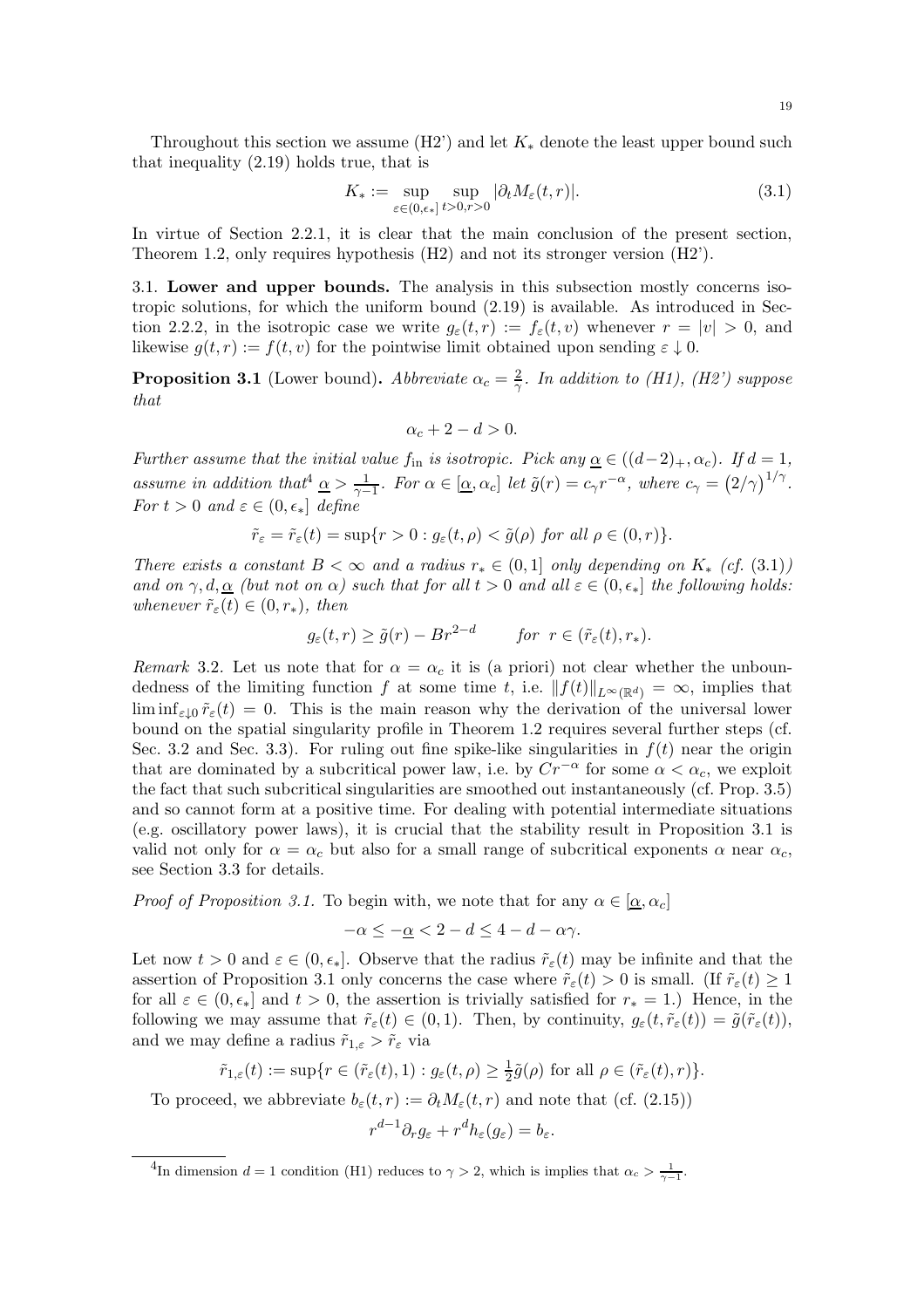In the rest of the proof we are concerned with suitably estimating an integrated version of this differential equation. The following calculations being of a purely spatial type, we henceforth omit the fixed time argument t. Recall that  $\Phi'$  is a primitive of  $\frac{1}{h}$ , i.e.  $\Phi'' = \frac{1}{h}$ h (cf. page [1\)](#page-0-1), whence

$$
\frac{\mathrm{d}}{\mathrm{d}r}\Phi'(g_{\varepsilon}) = \frac{\partial_r g_{\varepsilon}}{h(g_{\varepsilon})} = -r \frac{h_{\varepsilon}(g_{\varepsilon})}{h(g_{\varepsilon})} + b_{\varepsilon} r^{1-d} \frac{1}{h(g_{\varepsilon})} \geq -r - K_* r^{1-d} g_{\varepsilon}^{-(\gamma+1)},
$$

where we used the fact that  $\frac{h_{\varepsilon}(s)}{h(s)} \leq 1$  and  $h(s) \geq s^{\gamma+1}$  for all  $s > 0$ . Renaming r by  $\rho$  and integrating the above inequality in space over  $\rho\in (\tilde{r}_\varepsilon,r)$  for  $r\in (\tilde{r}_\varepsilon,1]$  yields

$$
\Phi'(g_{\varepsilon}(r)) - \Phi'(g_{\varepsilon}(\tilde{r}_{\varepsilon})) \ge -\frac{1}{2}r^2 + \frac{1}{2}\tilde{r}_{\varepsilon}^2 - K_* \int_{\tilde{r}_{\varepsilon}}^r \rho^{1-d} g_{\varepsilon}(\rho)^{-(\gamma+1)} d\rho.
$$
 (3.2)

We next expand for  $s \gg 1$ 

$$
\Phi'(s) = -\frac{1}{\gamma} \log(s^{-\gamma} + 1) = -\frac{1}{\gamma} s^{-\gamma} + O(s^{-2\gamma}) = -\frac{1}{\gamma} s^{-\gamma} \left( 1 + O(s^{-\gamma}) \right). \tag{3.3}
$$

Note that the increasing function  $\Phi': (0, \infty) \to (-\infty, 0)$  is bijective and for  $-1 \ll \hat{s} < 0$ 

$$
(\Phi')^{-1}(\hat{s}) = \left(\exp(-\gamma \hat{s}) - 1\right)^{-\frac{1}{\gamma}} = (-\gamma \hat{s})^{-\frac{1}{\gamma}} \left(1 + O(\hat{s})\right). \tag{3.4}
$$

Furthermore, we assert that there exists  $r_0 = r_0(\underline{\alpha}, \gamma) \in (0, e^{-1}]$  such that

<span id="page-19-3"></span><span id="page-19-2"></span><span id="page-19-1"></span><span id="page-19-0"></span>
$$
r^2 - \rho^2 \le r^{\alpha \gamma} - \rho^{\alpha \gamma} \qquad \text{for all } 0 < \rho < r \le r_\text{o}.\tag{3.5}
$$

Inequality [\(3.5\)](#page-19-0) can be shown as follows: since  $\beta := \frac{\alpha \gamma}{2} \leq 1$ , concavity yields

 $\beta r^{\beta-1}(r-\rho) \leq r^{\beta} - \rho^{\beta}$  for all  $0 < \rho < r < 1$ .

Upon multiplication by  $r + \rho \leq r^{\beta} + \rho^{\beta}$ , we deduce  $\beta r^{\beta-1}(r^2 - \rho^2) \leq r^{2\beta} - \rho^{2\beta}$ . This implies [\(3.5\)](#page-19-0), since  $\beta r^{\beta - 1} \ge 1$  for all  $\beta \in \left[\frac{\alpha \gamma}{2}\right]$  $\left[\frac{y}{2}, 1\right]$  and  $r \in (0, r_{\circ}]$  if  $r_{\circ} > 0$  is small enough as above. (To see the latter, note that  $\beta r^{\beta-1} \geq 1$  is equivalent to  $r \leq \beta^{\frac{1}{1-\beta}}$ , where  $\beta^{\frac{1}{1-\beta}} \uparrow e^{-1}$ as  $\beta \uparrow 1$ .)

Letting  $\rho = \tilde{r}_{\varepsilon}$  in [\(3.5\)](#page-19-0) we infer from [\(3.2\)](#page-19-1), using also [\(3.3\)](#page-19-2) and the identity  $g_{\varepsilon}(\tilde{r}_{\varepsilon}) =$  $c_{\gamma} \tilde{r}_{\varepsilon}^{-\alpha},$ 

$$
\Phi'(g_{\varepsilon}(r)) \geq -\frac{1}{2}r^{\alpha\gamma} + O(r^{2\alpha\gamma}) - K_{*} \int_{\tilde{r}_{\varepsilon}}^{r} \rho^{1-d} g_{\varepsilon}(\rho)^{-(\gamma+1)} d\rho
$$

whenever  $\tilde{r}_{\varepsilon} < r < r_{\circ}$ . For  $\rho \in (\tilde{r}_{\varepsilon}, \tilde{r}_{1,\varepsilon})$  we have  $g_{\varepsilon}(\rho)^{-(\gamma+1)} \leq 2^{\gamma+1}\tilde{g}(\rho)^{-(\gamma+1)} =$  $C_1(\gamma)\rho^{\alpha\gamma+\alpha}$ . We will now show that there exists  $r_* \in (0, r_\circ]$  only depending on  $K_*$ ,  $\alpha$  and fixed parameters such that  $\tilde{r}_{1,\varepsilon}(t) \geq r_*$  for all  $t > 0$  and  $\varepsilon \in (0, \epsilon_*]$  for which  $\tilde{r}_{\varepsilon}(t) \in (0, 1)$ . To this end, we let  $\tilde{r}_{2,\varepsilon} := \min\{\tilde{r}_{1,\varepsilon}, r_*\}$  for some  $r_* \in (0, r_\circ]$  to be fixed later. For  $r \in (\tilde{r}_{\varepsilon}, \tilde{r}_{2, \varepsilon}]$  we have

$$
\Phi'(g_{\varepsilon}(r)) \geq -\frac{1}{2}r^{\alpha\gamma}\big(1 + K_*C_1(\gamma)r^{2-d+\alpha} + O(r^{\alpha\gamma})\big).
$$

The last two terms in the brackets on the right-hand side behave like  $O(r^{2-d+\alpha})$  for  $0 < r \ll 1$ , because  $2 - d + \alpha < \alpha \gamma$  for all  $\alpha \in [\alpha, \alpha_c]$  (if  $d = 1$  it follows from the choice  $\alpha > \frac{1}{\gamma - 1}$  $\frac{1}{\gamma-1}$ ; if  $d \geq 2$  this follows from the condition  $\gamma > \frac{2}{d}$  in [\(H1\),](#page-2-1) which implies that  $\alpha(\gamma - 1) > \alpha(\frac{2}{d} - 1) = \frac{\alpha}{d}(2 - d) \ge (2 - d)$  since  $2 - d \le 0$  and  $\alpha \le \frac{2}{\gamma} < d$ , where the hidden constants in  $O(·)$  only depend on  $K_*$  and fixed parameters. Hence, using the fact that  $\Phi'$  is increasing and recalling the expansion [\(3.4\)](#page-19-3), we infer for  $r \in (\tilde{r}_{\varepsilon}, \tilde{r}_{2,\varepsilon}]$ 

<span id="page-19-4"></span>
$$
g_{\varepsilon}(r) \ge (\Phi')^{-1}(-\frac{1}{2}r^{\alpha\gamma}(1+O(r^{2-d+\alpha})))
$$
  
=  $c_{\gamma}r^{-\alpha}(1+O(r^{2-d+\alpha})) = c_{\gamma}r^{-\alpha} + O(r^{2-d}).$  (3.6)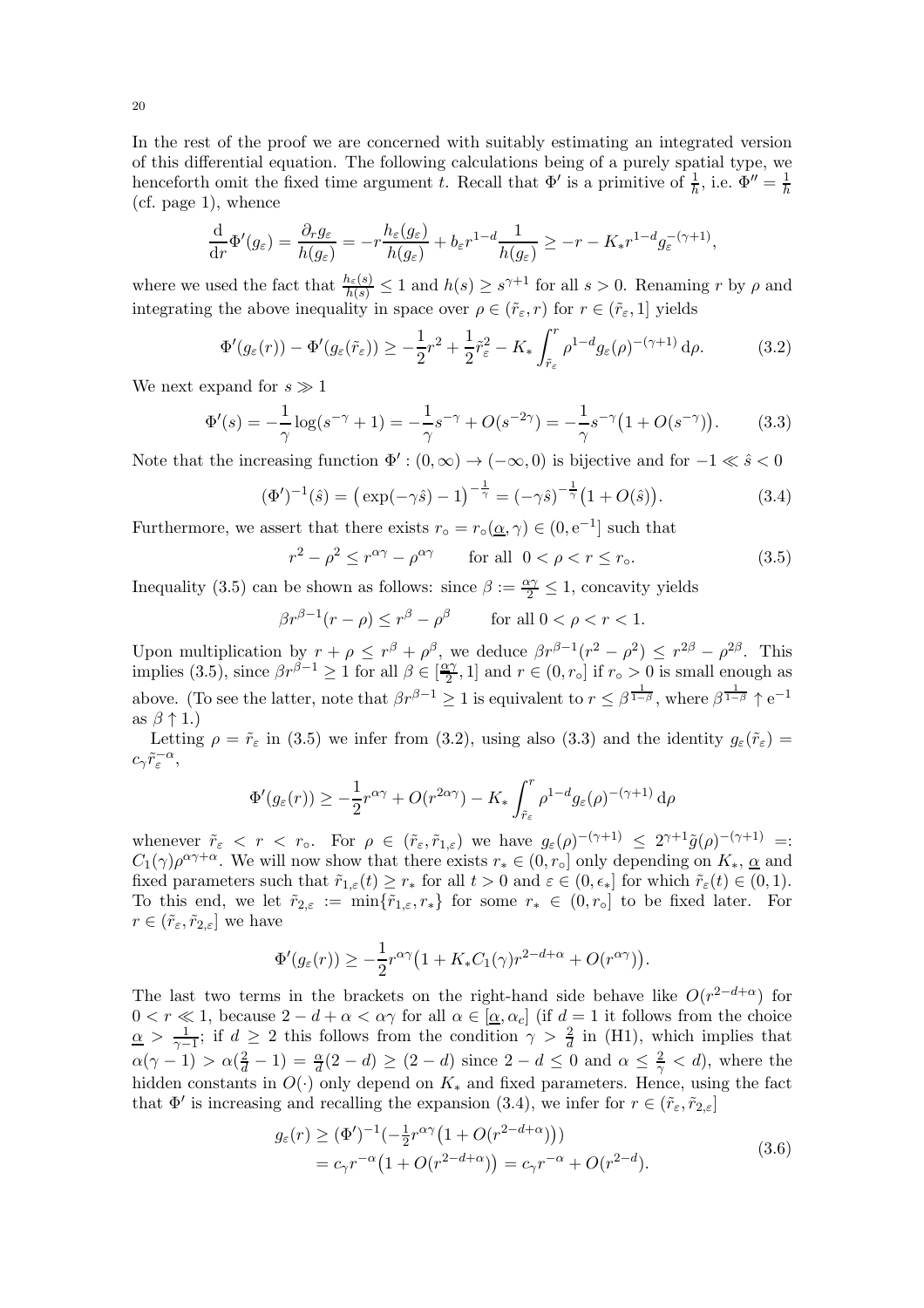Since  $2 - d + \underline{\alpha} > 0$ , this shows that after possibly decreasing  $r_* \in (0, r_{\circ}]$  (only depending on  $K_{*}$ ,  $\underline{\alpha}$  and fixed parameters) we can ensure that  $g_{\varepsilon}(t,r) \geq \frac{3}{4}\tilde{g}(r)$  for all  $r \in (\tilde{r}_{\varepsilon}, \tilde{r}_{2,\varepsilon}],$  $t > 0$  and  $\varepsilon \in (0, \epsilon_*]$ . As a consequence,  $\tilde{r}_{1,\varepsilon}(t) > \tilde{r}_{2,\varepsilon}(t)$  and  $\tilde{r}_{2,\varepsilon}(t) = r_*$ . This, in turn, means that inequality [\(3.6\)](#page-19-4) is valid for all  $r \in (\tilde{r}_{\varepsilon}, r_*]$  whenever  $\tilde{r}_{\varepsilon}(t) < 1$ , completing the proof of Proposition [3.1.](#page-18-3)

<span id="page-20-3"></span>Proposition 3.3 (Upper bound). *Use the notations and assume the hypotheses of Proposition* [3.1.](#page-18-3) There exists a finite constant B and a radius  $r_*$  only depending on  $K_*, \gamma, d$ *such that for all*  $t > 0$  *and all*  $r \in (0, r_*)$ 

<span id="page-20-1"></span><span id="page-20-0"></span>
$$
g(t,r) \le g_c(r) + Br^{2-d},\tag{3.7}
$$

*where*  $g_c(r) = (\Phi')^{-1}(-\frac{1}{2})$  $(\frac{1}{2}r^2)$ .

Note that, in contrast to the lower bound in Proposition [3.1,](#page-18-3) the upper bound [\(3.7\)](#page-20-0) is formulated only for the limiting function g obtained after sending  $\varepsilon \downarrow 0$ .

*Proof.* We adopt the notations of Proposition [3.1](#page-18-3) and its proof, where here it will suffice to consider the choice  $\alpha = \frac{2}{\gamma}$  $\frac{2}{\gamma}$ . Thus, we let  $\tilde{g}(r) = c_{\gamma} r^{-\frac{2}{\gamma}}$  and set

$$
r_{\varepsilon} = r_{\varepsilon}(t) = \sup\{r > 0 : g_{\varepsilon}(t,\rho) < \tilde{g}(\rho) \text{ for all } \rho \in (0,r)\}.
$$

Let  $r_*$  be the radius obtained in Proposition [3.1.](#page-18-3) For  $r \in (0, r_{{\varepsilon}}(t))$  we trivially have  $g_{\varepsilon}(t,r) \leq \tilde{g}(r) = \left(\frac{\gamma}{2}\right)$  $(\frac{\gamma}{2}r^2)^{-\frac{1}{\gamma}},$  or equivalently (cf. [\(3.3\)](#page-19-2))

$$
\Phi'(g_{\varepsilon}(r)) \le \Phi'(\tilde{g}(r)) = -\frac{1}{2}r^2(1 + O(r^2)), \qquad r \in (0, r_{\varepsilon}(t)).
$$
\n(3.8)

The main step in the proof of the upper bound  $(3.7)$  is to establish a bound similar to  $(3.8)$ on the interval  $r \in [r_{\varepsilon}(t), r_*)$  in the case where  $r_{\varepsilon}(t) < r_*$ . Of course, due to the possible formation of a point mass at the origin, such a bound can in general only be expected to hold true up to some error term that tends to zero as  $\varepsilon \downarrow 0$ .

If  $r_{\varepsilon}(t) < r_*$ , we note that as in the proof of Proposition [3.1](#page-18-3) we have the formula

$$
\frac{\mathrm{d}}{\mathrm{d}r}\Phi'(g_{\varepsilon}) = \frac{\partial_r g_{\varepsilon}}{h(g_{\varepsilon})} = -r \frac{h_{\varepsilon}(g_{\varepsilon})}{h(g_{\varepsilon})} + b_{\varepsilon} r^{1-d} \frac{1}{h(g_{\varepsilon})}.
$$

Hence, for all  $r \in [r_{\varepsilon}, r_*)$ ,

$$
\Phi'(g_{\varepsilon}(r)) = \Phi'(\tilde{g}(r_{\varepsilon})) - \int_{(r_{\varepsilon},r)} \rho \frac{h_{\varepsilon}(g_{\varepsilon})}{h(g_{\varepsilon})} d\rho + \int_{(r_{\varepsilon},r)} b_{\varepsilon} \rho^{1-d} \frac{1}{h(g_{\varepsilon})} d\rho,
$$

where we omitted the  $(fixed)$  time argument t. To proceed, we define the set

<span id="page-20-2"></span>
$$
J_{\varepsilon} = J_{\varepsilon}(t) = \{ \rho \in [r_{\varepsilon}(t), r_*) : g_{\varepsilon}(t, \rho) \geq \varepsilon^{-1} \}.
$$

On  $[r_{\varepsilon}, r_*) \setminus J_{\varepsilon}$  we have  $\frac{h_{\varepsilon}(g_{\varepsilon})}{h(g_{\varepsilon})} \equiv 1$ , while on  $J_{\varepsilon}$  we only know that  $0 \leq \frac{h_{\varepsilon}(g_{\varepsilon})}{h(g_{\varepsilon})} \leq 1$ . Hence, we may estimate for  $r \in [r_{\varepsilon}, r_*)$ , using also the bound  $g_{\varepsilon}(\rho) \gtrsim \rho^{-\frac{2}{\gamma}}$  for  $\rho \in (r_{\varepsilon}, r_*)$  from Proposition [3.1,](#page-18-3)

$$
\Phi'(g_{\varepsilon}(r)) \leq \Phi'(c_{\gamma}r_{\varepsilon}^{-\frac{2}{\gamma}}) - \int_{(r_{\varepsilon},r)\setminus J_{\varepsilon}} \rho \,d\rho + CK_{*}r^{2-d+(\gamma+1)\frac{2}{\gamma}} \n\leq -\frac{1}{2}r_{\varepsilon}^{2} + O(r^{4}) - \frac{1}{2}(r^{2} - r_{\varepsilon}^{2}) + r_{*}\mathcal{L}^{1}(J_{\varepsilon}) + CK_{*}r^{4-d+\frac{2}{\gamma}} \n\leq -\frac{1}{2}r^{2} + C(K_{*})r^{4-d+\frac{2}{\gamma}} + r_{*}\mathcal{L}^{1}(J_{\varepsilon}).
$$
\n(3.9)

Here, we further used [\(3.3\)](#page-19-2) in the second step and  $d > \frac{2}{\gamma}$  in the third step.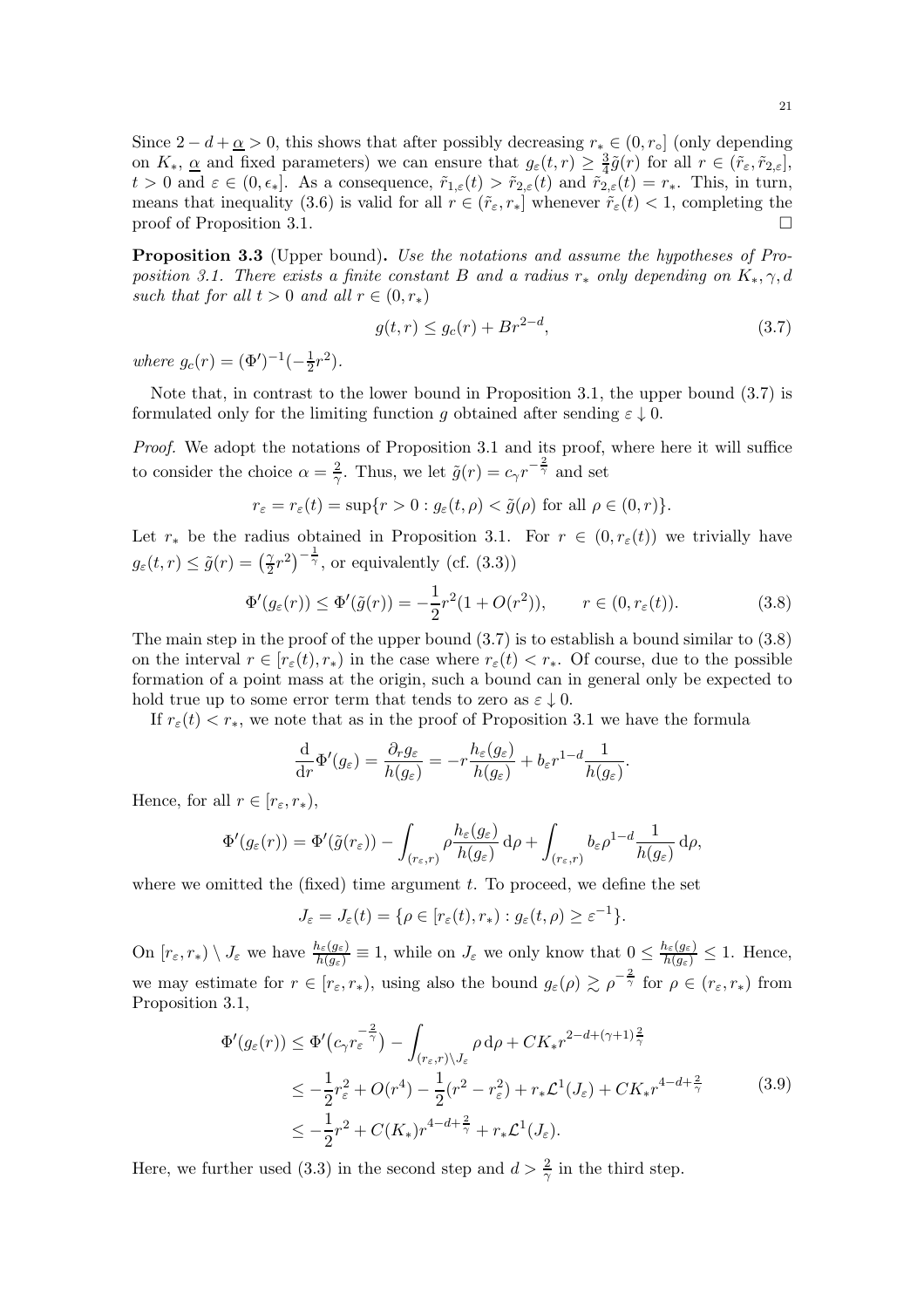Combining [\(3.9\)](#page-20-2) with [\(3.8\)](#page-20-1), we deduce (independently of whether  $r_{\varepsilon} < r_*$  or  $r_{\varepsilon} \geq r_*$ )

$$
\Phi'(g_{\varepsilon}(r)) \le -\frac{1}{2}r^2\left(1 + O(r^{2-d+\frac{2}{\gamma}})\right) + r_*\mathcal{L}^1(J_{\varepsilon}) \qquad \text{for all } r \in (0, r_*),
$$

where  $O = O(\cdot)$  only depends on  $K_*$  and  $\gamma$ . Mass conservation, i.e.  $\int_{\mathbb{R}^d} f_{\varepsilon}(t) \equiv \int_{\mathbb{R}^d} f_{\text{in}}$ , implies that  $\lim_{\varepsilon\to 0} \mathcal{L}^1(J_\varepsilon(t)) = 0$ . Thus, sending  $\varepsilon \to 0$ , we infer the bound  $\Phi'(g(r)) \leq$  $-\frac{1}{2}$  $\frac{1}{2}r^2(1+O(r^{2-d+\frac{2}{\gamma}}))$  for all  $r \in (0,r_*)$ . Finally, we invoke [\(3.4\)](#page-19-3) and arrive at

$$
g(r) \le c_{\gamma} r^{-\frac{2}{\gamma}} (1 + O(r^{2-d+\frac{2}{\gamma}}))(1 + O(r^2)) = g_c(r) + O(r^{2-d}), \quad r \in (0, r_*).
$$

For anisotropic data, the approximate solutions  $\{f_{\varepsilon}\}\$ are dominated by an isotropic scheme  $\{\hat{f}_{\varepsilon}\}$  (cf. Section [2.2.3\)](#page-15-3). Hence, the density  $f(t, v)$  of the regular part of the limiting measure in Proposition [1.1](#page-3-5) inherits the upper bound obtained above for the isotropic case.

<span id="page-21-0"></span>Corollary 3.4 (Upper bound on space profile: anisotropic case). In addition to [\(H1\),](#page-2-1) [\(H2\)](#page-2-0) suppose that  $\frac{2}{\gamma}+2-d>0$ . There exists a finite constant  $\hat{B}$  and a radius  $\hat{r}_*$  only depending on  $f_{\text{in}}$  (non-explicitly) and on  $\gamma$ , d such that for all  $t > 0$  and all v with  $|v| \in (0, \hat{r}_*)$ 

$$
f(t, v) \le f_c(v) + \hat{B}|v|^{2-d}.
$$

In particular, the point mass at the origin  $t \mapsto \mu_t({0}) = m - \int f(t, \cdot)$  is continuous (as a consequence of Lebesgue's dominated convergence theorem).

<span id="page-21-1"></span>3.2. Instantaneous regularisation. For the nonlinear problem  $(\text{FP}_{\gamma})$  the Lebesgue space  $L^{p_c}(\mathbb{R}^d), p_c := \frac{\gamma d}{2}$  $\frac{\gamma a}{2}$  is critical (as regards high values of the density). Thus, for  $p > p_c$  one would expect equation (FP<sub> $\gamma$ </sub>) to enjoy a smoothing property in  $L^p$ . The following result formalises these heuristics.

<span id="page-21-2"></span>**Proposition 3.5** (Smoothing out subcritical singularities). Let  $\{f_{\varepsilon}\}_{{\varepsilon}\in(0,\varepsilon_0]}$  be a family of (suitably regular) non-negative mild solutions of the  $\varepsilon$ -regularised problems  $(\text{FP}_{\gamma.\text{reg}})^5$  $(\text{FP}_{\gamma.\text{reg}})^5$  with *uniformly controlled mass*  $||f_{\varepsilon}(t)||_{L^{1}} \leq m$ *. Let*  $p > p_{c} := \frac{\gamma d}{2}$  $\frac{\pi}{2}$ , let  $t_0 \geq 0$ , and suppose the *following conditions:*

- <span id="page-21-7"></span><span id="page-21-4"></span>(C1) *There exists*  $L < \infty$  *such that*  $|| f_{\varepsilon}(t_0, \cdot) ||_{L^p(\mathbb{R}^d)} \leq L$  *for all*  $\varepsilon \in (0, \varepsilon_0]$ *.*
- (C2) *There exists*  $t_1 \in (t_0, t_0 + 1]$ , a constant  $L' < \infty$  and a radius  $r_0 \in (0, 1]$  such that  $f_{\varepsilon}(t, v) \leq L'|v|^{-\frac{2}{\gamma}}$  for all  $t \in [t_0, t_1]$ , all  $v \in \mathbb{R}^d$  with  $|v| \leq r_0$  and all  $\varepsilon \in (0, \varepsilon_0]$ .
- <span id="page-21-5"></span>(C3) For all  $\tilde{r}_0 > 0$  there exists  $L'' = L''(\tilde{r}_0) < \infty$  such that  $f_{\varepsilon} \leq L''$  in  $[t_0, \infty) \times \{v : L''(t_0) \leq \varepsilon\}$  $|v| > \tilde{r}_0$ *} for all*  $\varepsilon \in (0, \varepsilon_0]$ *.*

*Then there exists*  $T = T(L, L', L''(r_0), p, d, \gamma, m) \in (0, 1]$  *such that for*  $\hat{T} := \min\{T, t_1 - t_0\}$ *and for all*  $\tau \in (0, T]$ 

$$
\sup_{\varepsilon \in (0,\varepsilon_0]} \sup_{t \in [t_0 + \tau, t_0 + \hat{T}]} \|f_{\varepsilon}(t, \cdot)\|_{L^{\infty}(\mathbb{R}^d)} < \infty.
$$
\n(3.10)

*Proof.* We proceed in two steps. In a first step, we derive smoothing estimates based on the mild formulation [\(2.2\)](#page-7-2) satisfied by  $f_{\varepsilon}$ , where as in Section [2](#page-6-2) the nonlinear term is to be rewritten analogously to [\(2.3\)](#page-7-3).

Step 1: *localised smoothing estimate*.

Fix some sufficiently small  $\epsilon_1 > 0$  such that

<span id="page-21-6"></span>
$$
\frac{p_c}{p} \leq 1-2\epsilon_1.
$$

22

<span id="page-21-3"></span><sup>&</sup>lt;sup>5</sup>The family  $\{f_{\varepsilon}\}\)$  does not have to take the same initial data.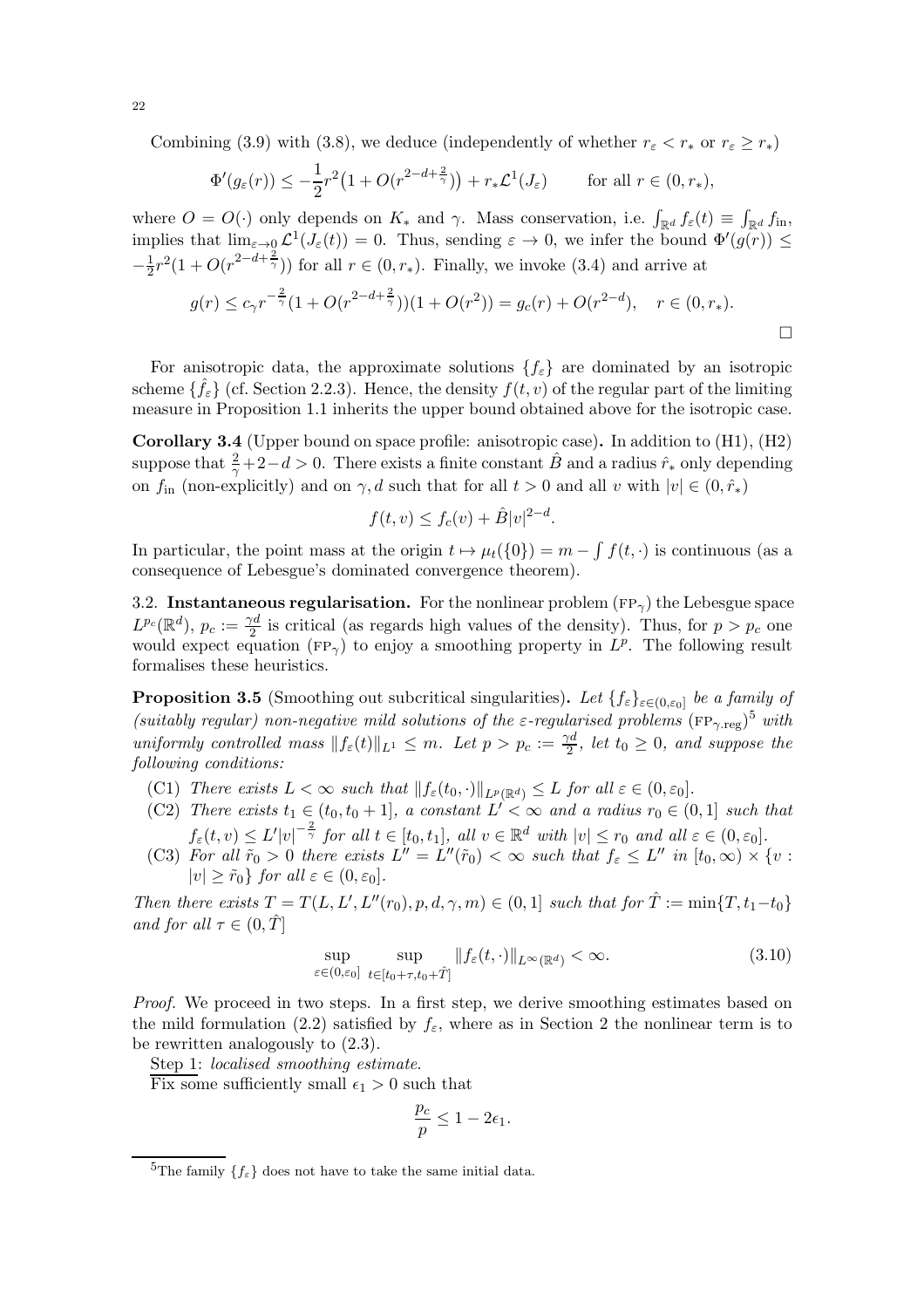Let  $\tilde{p}, \tilde{q} \in [p, \infty]$  with  $\tilde{p} \leq \tilde{q}$ . Then

$$
a := \frac{d\gamma}{4} \frac{1}{\tilde{q}} + \frac{1}{2} = \frac{1}{2} \left( \frac{p_c}{\tilde{q}} + 1 \right) \le 1 - \epsilon_1.
$$
 (3.11)

Defining  $b := \frac{d}{2}(\frac{1}{\tilde{p}} - \frac{1}{\tilde{q}})$  $\frac{1}{\tilde{q}}$  $\left(\frac{\gamma}{2} + 1\right)$  we further have

$$
a+b-\frac{d}{2}\left(\frac{1}{\tilde{p}}-\frac{1}{\tilde{q}}\right)=\frac{d}{2}\left(\frac{1}{\tilde{p}}-\frac{1}{\tilde{q}}\right)\frac{\gamma}{2}+\frac{d\gamma}{4}\frac{1}{\tilde{q}}+\frac{1}{2}=\frac{1}{2}\left(\frac{p_c}{\tilde{p}}+1\right)\leq 1-\epsilon_1.\tag{3.12}
$$

We assert that if  $\tilde{p}, \tilde{q}$  are sufficiently close in the sense that

$$
b = \frac{d}{2}(\frac{1}{\tilde{p}} - \frac{1}{\tilde{q}})(\frac{\gamma}{2} + 1) \le 1 - \hat{\epsilon}_1
$$
\n(3.13)

<span id="page-22-5"></span><span id="page-22-4"></span><span id="page-22-3"></span><span id="page-22-2"></span><span id="page-22-1"></span>.

for some  $\hat{\epsilon}_1 > 0$ , there exists an (explicit) strictly increasing function  $\kappa \in C([0,1])$  only depending on  $\epsilon_1, \hat{\epsilon}_1, d$  and on L' and L'' :=  $L''(r_0)$  with  $\kappa(0) = 0$ , and a finite constant  $C_1 = C_1(d)$  such that for all  $t \in [0, t_1-t_0]$ 

$$
\|\chi_{\{|v|\leq r_0\}}f_{\varepsilon}^{(t_0)}\|_{Z_t} \leq C_1 \|f_{\varepsilon}(t_0,\cdot)\|_{L^{\tilde{p}}(\mathbb{R}^d)} + \kappa(t) \|f_{\varepsilon}^{(t_0)}\|_{Z_t} (\|f_{\varepsilon}^{(t_0)}\|_{Z_t}^{\frac{\gamma}{2}} + 1), \tag{3.14}
$$

where  $f_{\varepsilon}^{(t_0)}(\tau, \cdot) := f_{\varepsilon}(t_0 + \tau, \cdot)$  and

**ALCOHOL:** 

$$
\|\tilde{f}\|_{Z_t}:=\|\tilde{f}\|_{Z_t^{(\tilde{p},\tilde{q})}}:=\sup_{s\in[0,t]}\nu(s)^{\frac{d}{2}(\frac{1}{\tilde{p}}-\frac{1}{\tilde{q}})}\|\tilde{f}(s,\cdot)\|_{L^{\tilde{q}}(\mathbb{R}^d)}
$$

*Proof of Step 1.* Let  $\zeta \in C_c^{\infty}(\mathbb{R}^d)$  with  $0 \le \zeta \le 1$ ,  $\zeta = 1$  on  $\{|v| \le r_0\}$ , supp  $\zeta \subset B_{2r_0}(0)$ . By the mild solution property of  $f_{\varepsilon}$ , we have (cf. Sec. [2.1\)](#page-6-1)

$$
f_{\varepsilon}^{(t_0)}(\tau, v) = \int_{\mathbb{R}^d} \mathcal{F}(\tau, v, w) f_{\varepsilon}(t_0, w) \, dw
$$
  
+ 
$$
\int_0^{\tau} e^{-(\tau - s)} \int_{\mathbb{R}^d} \nabla_v \mathcal{F}(\tau - s, v, w) \cdot w \, \vartheta_{\varepsilon}(f_{\varepsilon}^{(t_0)}(s, w)) \, dw \, ds.
$$
 (3.15)

Using the bound  $|\vartheta_{\varepsilon}(g)| \leq |g|^{\gamma+1}$  (cf. def. [\(1.4\)](#page-3-9)), the fact that  $|w| f_{\varepsilon}^{\frac{\gamma}{2}}(s,w) \leq C(L',\gamma)^{6}$  $|w| f_{\varepsilon}^{\frac{\gamma}{2}}(s,w) \leq C(L',\gamma)^{6}$  $|w| f_{\varepsilon}^{\frac{\gamma}{2}}(s,w) \leq C(L',\gamma)^{6}$ for  $|w| \le r_0$  and  $|f_{\varepsilon}(s, w)| \le L''$  for  $|w| \ge r_0$  for all  $s \in [t_0, t_1]$  (cf. [\(C2\)](#page-21-4) and [\(C3\)\)](#page-21-5), we now estimate for  $0 \leq s < \tau \leq t \leq t_1-t_0$ 

$$
\left| \int_{\mathbb{R}^d} \nabla_v \mathcal{F}(\tau - s, v, w) \cdot (w \,\vartheta_{\varepsilon}(f_{\varepsilon}^{(t_0)}(s, w))) \,dw \right|
$$
  
\n
$$
\leq C(L') \int_{\{|w| \leq r_0\}} |\nabla_v \mathcal{F}(\tau - s, v, w)| (f_{\varepsilon}^{(t_0)})^{\frac{\gamma}{2}+1}(s, w) \,dw
$$
  
\n
$$
+ C(L'') e^{\tau - s} \int_{\{|w| > r_0\}} |\nabla_v \mathcal{F}(\tau - s, v, w)| (|v| + |e^{-(\tau - s)} w - v|) f_{\varepsilon}^{(t_0)}(s, w) \,dw.
$$

The integrals on the RHS will be handled similarly as in the proof of [\[CLR09,](#page-33-5) Prop. A.1]. For estimating the  $L^{\tilde{q}}(\mathbb{R}^d)$ -norm, Young's convolution inequality is employed. For the first term on the RHS we invoke inequality [\(2.5\)](#page-7-4) and estimate

$$
\left\| \int_{\mathbb{R}^d} |\nabla_v \mathcal{F}(\tau - s, v, w)| (f_{\varepsilon}^{(t_0)})^{\frac{\gamma}{2}+1}(s, w) \, dw \right\|_{L^{\tilde{q}}(\mathbb{R}^d)}
$$
\n
$$
\leq C\nu(\tau - s)^{-\frac{1}{2} - \frac{d}{2} \left(\frac{\frac{\gamma}{2}+1}{\tilde{q}} - \frac{1}{\tilde{q}}\right)} \| (f_{\varepsilon}^{(t_0)})^{\frac{\gamma}{2}+1}(s) \|_{L^{\tilde{q}/(\frac{\gamma}{2}+1)}(\mathbb{R}^d)}
$$
\n
$$
\leq C\nu(\tau - s)^{-\frac{1}{2} - \frac{d\gamma}{4\tilde{q}}}\nu(s)^{-\frac{d}{2}\left(\frac{1}{\tilde{p}} - \frac{1}{\tilde{q}}\right)\left(\frac{\gamma}{2}+1\right)} \| f_{\varepsilon}^{(t_0)} \|_{Z_t}^{\frac{\gamma}{2}+1}
$$
\n
$$
= C\nu(\tau - s)^{-a}\nu(s)^{-b} \| f_{\varepsilon}^{(t_0)} \|_{Z_t}^{\frac{\gamma}{2}+1}.
$$

<span id="page-22-0"></span> $6$ Any dependence on the fixed parameter  $\gamma$  will henceforth not be explicitly indicated.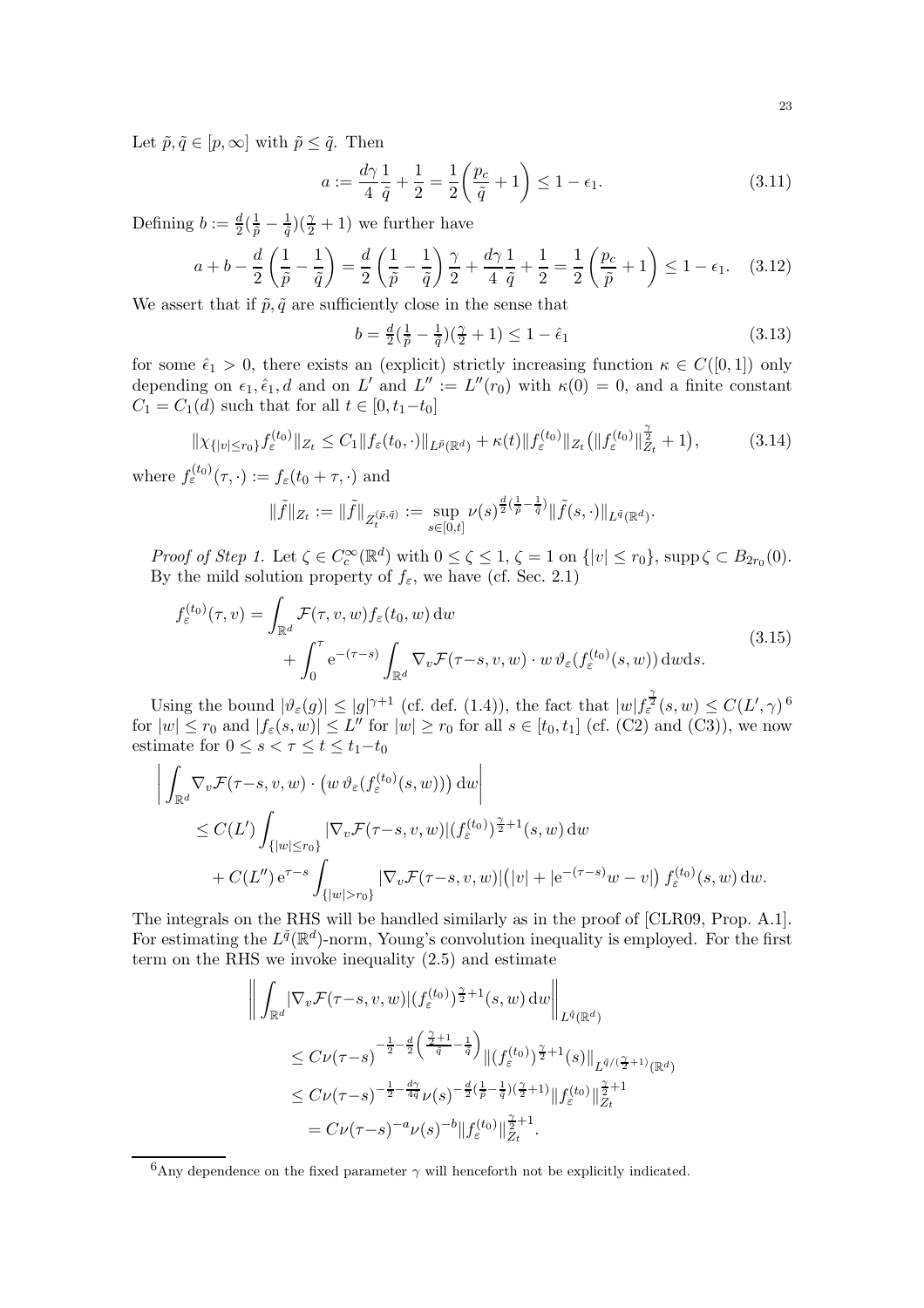Here and below, C denotes a positive constant that only depends on fixed parameters, but which may change from line to line.

We next estimate

$$
\left\| \zeta(v) \int_{\{|w|>r_0\}} |\nabla_v \mathcal{F}(\tau-s, v, w)||v| f_{\varepsilon}^{(t_0)}(s, w) dw \right\|_{L^{\tilde{q}}(\mathbb{R}^d)}
$$
  
\n
$$
\leq C \left\| \int_{\mathbb{R}^d} |\nabla_v \mathcal{F}(\tau-s, v, w)| f_{\varepsilon}^{(t_0)}(s, w) dw \right\|_{L^{\tilde{q}}(\mathbb{R}^d)}
$$
  
\n
$$
\leq C \nu (\tau-s)^{-\frac{1}{2}} \nu(s)^{-\frac{d}{2}(\frac{1}{\tilde{p}} - \frac{1}{\tilde{q}})} \| f_{\varepsilon}^{(t_0)} \|_{Z_t},
$$

where the second step follows from  $(2.5)$ .

Finally, the rapid decay of the Fokker–Planck kernel allows us to further estimate

$$
\left\| \int_{\mathbb{R}^d} |\nabla_v \mathcal{F}(\tau - s, v, w)| |e^{-(\tau - s)}w - v| f_{\varepsilon}^{(t_0)}(s, w) dw \right\|_{L^{\tilde{q}}(\mathbb{R}^d)}
$$
  

$$
\leq C \nu (\tau - s)^{-\frac{1}{2}} \nu(s)^{-\frac{d}{2}(\frac{1}{\tilde{p}} - \frac{1}{\tilde{q}})} \|f_{\varepsilon}^{(t_0)}\|_{Z_t},
$$

see Lemma [A.1](#page-32-1) for details.

Inserting the above estimates into [\(3.15\)](#page-22-1), we infer for  $\tau \le t \in [0, t_1-t_0] \subseteq [0, 1]$ 

$$
\nu(\tau)^{\frac{d}{2}(\frac{1}{\tilde{p}}-\frac{1}{\tilde{q}})}\|f_{\varepsilon}^{(t_{0})}(\tau)\zeta\|_{L^{\tilde{q}}(\mathbb{R}^{d})} \leq C_{1}\|f_{\varepsilon}(t_{0})\|_{L^{\tilde{p}}(\mathbb{R}^{d})} \n+ C(L',L'')\nu(\tau)^{\frac{d}{2}(\frac{1}{\tilde{p}}-\frac{1}{\tilde{q}})}\int_{0}^{\tau}\nu(\tau-s)^{-a}\nu(s)^{-b}\mathrm{d}s\|f_{\varepsilon}^{(t_{0})}\|z_{t}(\|f_{\varepsilon}^{(t_{0})}\|_{Z_{t}}^{\frac{\gamma}{2}}+1),
$$

where we used once more inequality [\(2.5\)](#page-7-4) as well as the fact that  $a \ge \frac{1}{2}$  and  $b \ge \frac{d}{2}(\frac{1}{\tilde{p}} - \frac{1}{\tilde{q}})$ . To proceed we estimate for  $t \in [0, 1]$ , using the bound  $s \leq 2s \leq \nu(s) \leq 2e^2 s$  for all  $s \in [0, 1]$ and a change of variables,

$$
\sup_{\tau \in [0,t]} C \nu(\tau)^{\frac{d}{2}(\frac{1}{p} - \frac{1}{q})} \int_0^{\tau} \nu(\tau - s)^{-a} \nu(s)^{-b} ds \le C \sup_{\tau \in [0,t]} \tau^{\frac{d}{2}(\frac{1}{p} - \frac{1}{q}) + 1 - a - b} \int_0^1 (1 - \tilde{s})^{-(1 - \epsilon_1)} \tilde{s}^{-(1 - \hat{\epsilon}_1)} d\tilde{s}
$$
  

$$
\le C t^{\epsilon_1} \int_0^1 (1 - \tilde{s})^{-(1 - \epsilon_1)} \tilde{s}^{-(1 - \hat{\epsilon}_1)} d\tilde{s} \implies \kappa(t),
$$

where we abbreviated  $C = C(L', L'') \in (0, \infty)$ . In the first line we used inequality [\(3.11\)](#page-22-2) and hypothesis [\(3.13\)](#page-22-3), in the second line we used [\(3.12\)](#page-22-4).

Hence, for all  $t \in [0, t_1 - t_0]$ 

$$
\|\zeta f_{\varepsilon}^{(t_0)}\|_{Z_t} \leq C_1 \|f_{\varepsilon}(t_0)\|_{L^{\tilde{p}}(\mathbb{R}^d)} + \kappa(t) \|f_{\varepsilon}^{(t_0)}\|_{Z_t} \big( \|f_{\varepsilon}^{(t_0)}\|_{Z_t}^{\frac{\gamma}{2}} + 1 \big),
$$

which proves the assertion of Step 1.

Step 2. We are now ready to *complete the proof of Proposition [3.5](#page-21-2)* using estimate [\(3.14\)](#page-22-5) and property [\(C3\)](#page-21-5) with  $L'' := L''(r_0)$ . The idea is to perform a finite number of iterations in the integrability exponents to eventually upgrade the  $\varepsilon$ -uniform  $L^p$  bound on  $f_{\varepsilon}(t_0)$  to an  $\varepsilon$ -uniform  $L^{\infty}$  bound on  $f_{\varepsilon}(t_0 + \tau)$  for given  $\tau > 0$  small.

It is elementary to verify that for any  $\tilde{p} \ge p > p_c$  and for  $\tilde{q} := 2\tilde{p}$  the tuple  $(\tilde{p}, \tilde{q})$ satisfies the hypotheses of Step 1 with parameter  $\epsilon_1$  only depending on  $p, \gamma, d$  and with  $\hat{\epsilon}_1 = \frac{1}{4}$ . Indeed, for this choice we have  $\frac{d}{2}(\frac{1}{\tilde{p}} - \frac{1}{\tilde{q}})(\frac{\gamma}{2} + 1) = \frac{p_c}{\tilde{p}}$ 1  $\frac{1}{2}(\frac{1}{2}+\frac{1}{\gamma}) \leq \frac{3}{4} = 1-\hat{\epsilon}_1,$ showing [\(3.13\)](#page-22-3). Hence, by Step 1, there exists a strictly increasing function  $\kappa \in C([0,1])$ with  $\kappa(0) = 0$  only depending on  $p, \gamma, d$  and on  $L', L''$  such that for any  $\tilde{p} \geq p$ , for  $\tilde{q} = 2\tilde{p}$ , and all  $t \in [0, t_1-t_0]$ 

<span id="page-23-0"></span>
$$
\|\chi_{\{|v|\leq r_0\}}f_{\varepsilon}^{(t_0)}\|_{Z_t} \leq C_1 \|f_{\varepsilon}(t_0,\cdot)\|_{L^{\tilde{p}}(\mathbb{R}^d)} + \kappa(t) \|f_{\varepsilon}^{(t_0)}\|_{Z_t} \left(\|f_{\varepsilon}^{(t_0)}\|_{Z_t}^{\frac{\gamma}{2}} + 1\right),\tag{3.16}
$$

24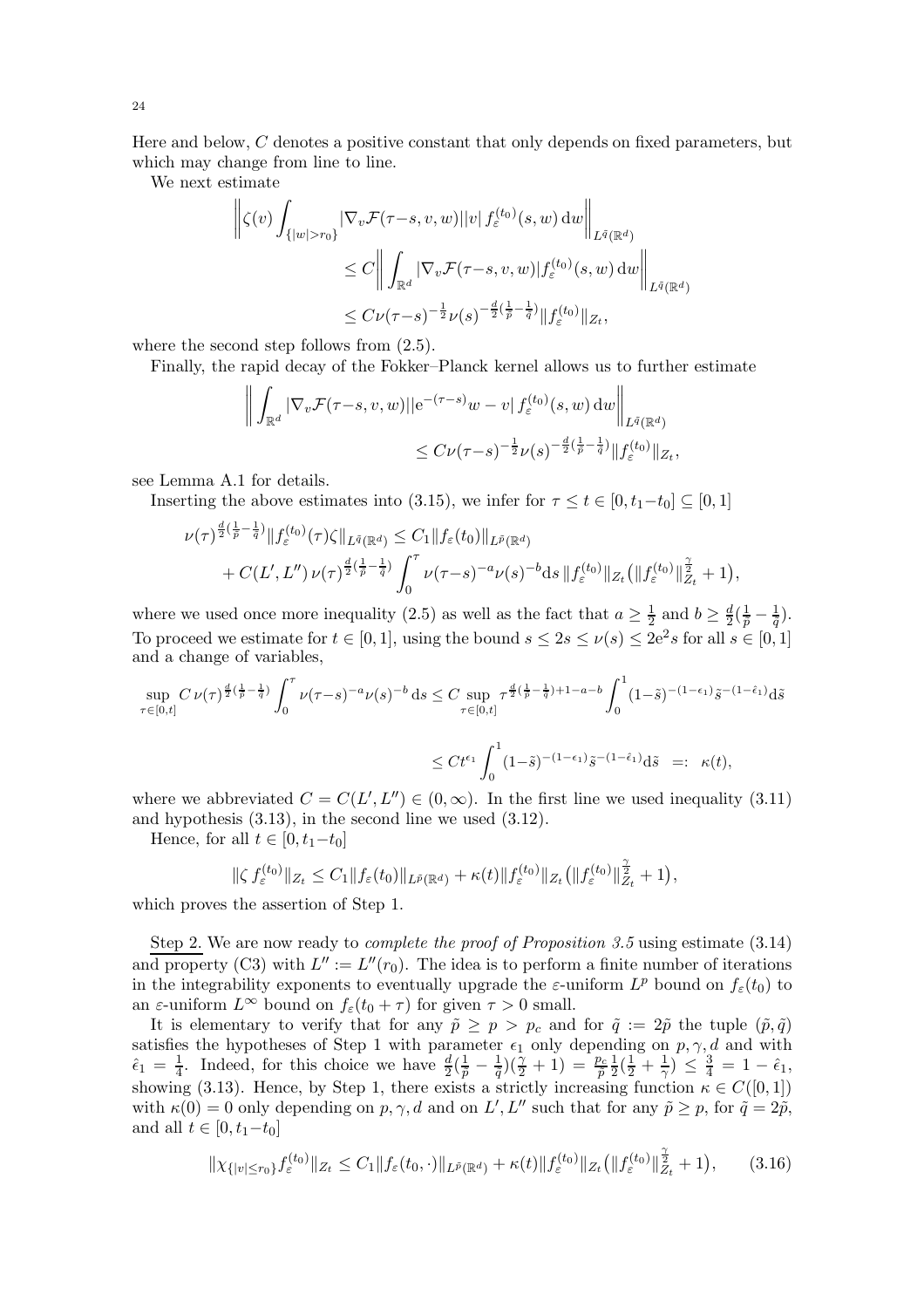where  $f_{\varepsilon}^{(t_0)}(\tau, \cdot) := f_{\varepsilon}(t_0 + \tau, \cdot)$  and  $\|\cdot\|_{Z_t} := \|\cdot\|_{Z_t^{(\tilde{p}, \tilde{q})}}$ .

In the following, we abbreviate  $F(t) := \|\chi_{\{|v| \le r_0\}} f_{\varepsilon}^{(t_0)}\|_{Z_{t}^{(\tilde{p}, \tilde{q})}}$ . Thanks to mass control and [\(C3\),](#page-21-5) we have for any  $t \in [0, 1]$  and any  $\tilde{q} \geq \tilde{p} \geq 1$  the estimate

<span id="page-24-0"></span>
$$
||f_{\varepsilon}^{(t_0)}||_{Z_t} \le F(t) + \sup_{s \in [0,t]} \nu(s)^{\frac{d}{2}(\frac{1}{\tilde{p}} - \frac{1}{\tilde{q}})} ||\chi_{\{|v| > r_0\}} f_{\varepsilon}^{(t_0)}(s)||_{L^{\tilde{q}}(\mathbb{R}^d)}
$$
  
\n
$$
\le F(t) + \sup_{s \in [0,t]} \nu(s)^{\frac{d}{2}(\frac{1}{\tilde{p}} - \frac{1}{\tilde{q}})}(m + L'')
$$
\n
$$
\le F(t) + C_{\#},
$$
\n(3.17)

where  $C_{\#} = C(d)(m + L'')$ .

Inequalities [\(3.16\)](#page-23-0) and [\(3.17\)](#page-24-0) show that for  $(\tilde{p}, \tilde{q}) = (p, 2p)$  the function  $F(t)$  obeys a bound of the form

$$
F(t) \le B + \kappa(t) \big( F(t) + C_{\#} \big) \big( (F(t) + C_{\#})^{\frac{\gamma}{2}} + 1 \big), \qquad t \in [0, t_1 - t_0], \tag{3.18}
$$

where B only depends on fixed parameters (here one may choose  $B = C_1L$ ). Since  $\kappa(0) = 0$ , there exists, for every  $B > 0$ , a unique maximal time  $T_B \in (0, 1]$  such that

<span id="page-24-1"></span>
$$
\sup_{t \in [0,T_B]} \kappa(t) \leq \frac{B}{(2B+C_{\#})((2B+C_{\#})^{\frac{\gamma}{2}}+1)},
$$

that is  $T_B := \kappa^{-1}(\min\{\kappa(1), \frac{B}{(2B+C_{\mu})}(\frac{B}{(2B_{\mu})})\})$  $\frac{B}{(2B+C_{\#})(2B+C_{\#})^{\gamma/2}+1)}\},\$  where  $\kappa^{-1}$  denotes the inverse of  $\kappa$ .

With this choice, we deduce from [\(3.18\)](#page-24-1) that  $F(t) \leq 2B$  for all  $t \in [0, \hat{T}_B]$ , where  $\hat{T}_B :=$  $\min\{T_B, t_1-t_0\}$ . In particular, for  $B = B_1 := C_1L$  we infer

<span id="page-24-2"></span>
$$
\|\chi_{\{|v|\leq r_0\}}f_{\varepsilon}(t_0+t)\|_{L^{2p}} \leq \nu(t)^{-\frac{d}{4p}} 2B_1, \qquad t \in [0,\hat{T}],
$$

where  $\hat{T} := \hat{T}_{B_1}$ . Combined with [\(C3\)](#page-21-5) and mass control this shows that

$$
\sup_{\varepsilon \in (0,\varepsilon_0]} \|f_{\varepsilon}^{(t_0)}\|_{L^{\infty}([\tau,\hat{T}];L^{2p}(\mathbb{R}^d))} \le C(\tau) \quad \text{ for all } \tau \in (0,\hat{T}]
$$
\n(3.19)

for some non-increasing function  $C(\cdot)$ , which depends on further fixed parameters. This argument can be iterated to give the asserted bound [\(3.10\)](#page-21-6) for the same time  $\hat{T}$  (=  $T_{B_1}$ ). Let us provide some details. Fix some  $N \in \mathbb{N}_+$  large enough such that  $2^N p > d$ . For  $\tau > 0$  small and  $(\tilde{p}, \tilde{q}) = (2^i p, 2^{i+1} p), i = 1$ , the (time-shifted) function  $F(t) :=$  $\|\chi_{\{|v| \le r_0\}} f_{\varepsilon}^{(t_0+\tau)}\|_{Z_t}$  obeys a bound of the form

$$
F(t) \le B + \kappa(t) \big( F(t) + C_{\#} \big) \big( (F(t) + C_{\#})^{\frac{\gamma}{2}} + 1 \big), \qquad t \in [0, t_1 - (t_0 + \tau)] \tag{3.20}
$$

where  $B = B(\tau) < \infty$  is non-increasing in  $\tau > 0$ . This allows us to infer (for  $i = 1$ ) that

<span id="page-24-4"></span><span id="page-24-3"></span>
$$
\sup_{\varepsilon \in (0,\varepsilon_0]} \|f_{\varepsilon}^{(t_0)}\|_{L^{\infty}([\tau,\hat{T}];L^{2^{i+1}p}(\mathbb{R}^d))} \le C(\tau) \quad \text{ for all } \tau \in (0,\hat{T}]
$$
\n(3.21)

for a non-increasing function  $C(\cdot)$ . Observe that, thanks to the non-increase with respect to  $\tau$  of the constants  $C(\cdot)$  and B appearing in [\(3.19\)](#page-24-2) and [\(3.20\)](#page-24-3), the locally uniform bound [\(3.21\)](#page-24-4) can indeed be achieved on the entire time interval  $(0, \hat{T}]$  (by iteration), so that the final time  $\hat{T}$  does not need to be decreased. Repeating the argument for  $i = 2, \ldots, N-1$ , we deduce a bound of the form  $\sup_{\varepsilon \in (0,\varepsilon_0]} \| f_{\varepsilon}^{(t_0)} \|_{L^{\infty}([\tau,\hat{T}];L^{2^N p}(\mathbb{R}^d))} \leq C(\tau)$ for all  $\tau \in (0, \hat{T}]$ . For  $\tau \in (0, \hat{T})$  and  $f_{\varepsilon}^{(t_0)}$  replaced by  $f_{\varepsilon}^{(t_0+\tau)}$  we may now take  $\tilde{p} := 2^N p >$  $\max\{d, p_c\}$  in Step 1, in which case the choice  $\tilde{q} = \infty$  is admissible. (Indeed, with this choice we have  $b = \frac{d}{2}(\frac{\gamma}{2})$ 2  $(\frac{1}{\tilde{p}} + \frac{1}{\tilde{p}}) < \frac{d}{2}(\frac{1}{d} + \frac{1}{d}) = 1$ , so that [\(3.13\)](#page-22-3) is fulfilled.) Arguing similarly as before we infer  $(3.10)$ .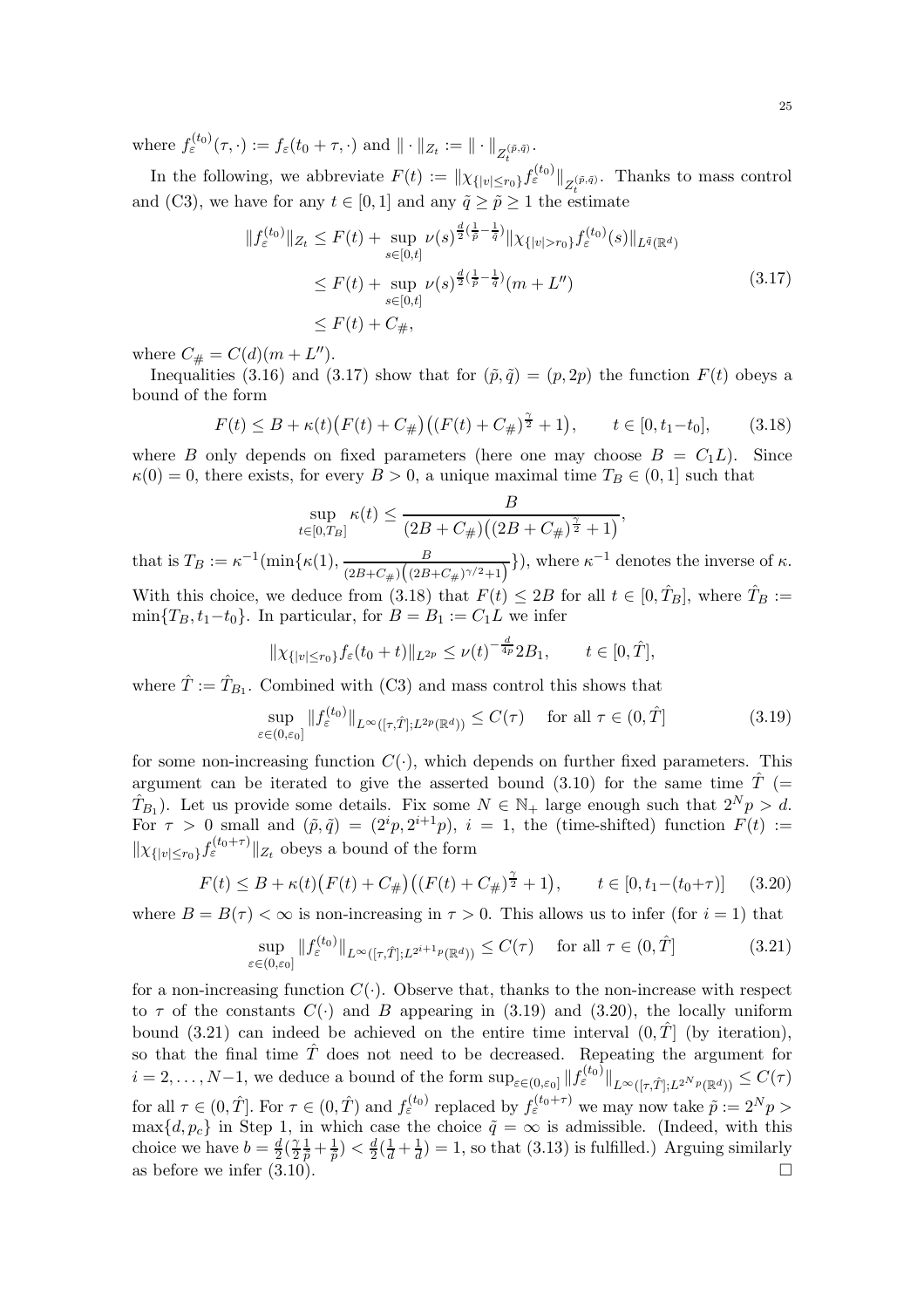### <span id="page-25-0"></span>3.3. Space profile. Finally, we are in a position to prove Theorem [1.2.](#page-4-1)

*Proof of Theorem [1.2.](#page-4-1)* Thanks to the short-time regularity for  $(FP_{\gamma})$ , we may assume without loss of generality the strengthened version [\(H2'\)](#page-11-2) of [\(H2\).](#page-2-0) We fix some  $\alpha < \alpha_c := \frac{2}{\gamma}$ as in Proposition [3.1](#page-18-3) and let  $r_* > 0$  denote the associated radius obtained in Proposi-tion [3.1.](#page-18-3) Let now  $\hat{t} > 0$ . We assert that the behaviour of  $q(\hat{t}, \cdot)$  near zero is determined by the fact of whether or not the hypotheses of *Case 1* are fulfilled, where Case 1 is determined as follows:

<u>Case 1:</u> there exists  $\alpha \in [\alpha, \alpha_c)$ , a time  $\hat{t}_0 < \hat{t}$ , a radius  $r_0 \in (0, r_*)$ , and  $\varepsilon_0 \in (0, \epsilon_*]$  such that for all  $\varepsilon \in (0, \varepsilon_0]$ , all  $r \in (0, r_0]$  and all  $t \in [\tilde{t}_0, \tilde{t}]$ 

$$
g_{\varepsilon}(t,r) \le \tilde{g}^{(\alpha)}(r) := c_{\gamma}r^{-\alpha}, \text{ where } c_{\gamma} := \left(\frac{2}{\gamma}\right)^{\frac{1}{\gamma}}.
$$
 (3.22)

Here,  ${g_{\varepsilon}}$  denotes the family of isotropic approximate solutions in radial coordinates.

If Case 1 is fulfilled, Proposition [3.5](#page-21-2) implies the existence of a constant  $\delta > 0$  such that

<span id="page-25-1"></span>
$$
\sup_{\varepsilon \in (0,\varepsilon_0]} \sup_{t \in (\hat{t}-\delta,\hat{t}]} \|f_{\varepsilon}(t,\cdot)\|_{L^{\infty}} < \infty.
$$
\n(3.23)

Indeed, since  $\alpha < \alpha_c$ , we can choose  $p > p_c$  such that  $f^{(\alpha)}(v) := c_\gamma |v|^{-\alpha} \in L^p(B_1)$ , where  $B_1 := \{v : |v| \leq 1\}.$  Hence, combining [\(3.22\)](#page-25-1) with mass conservation and the uniform bound away from the origin (cf. Lemma [2.8\)](#page-14-1), we find that

<span id="page-25-2"></span>
$$
\sup_{\varepsilon\in(0,\varepsilon_0]}\|f_\varepsilon(t,\cdot)\|_{L^p}\leq L
$$

for all  $t \in [\hat{t}_0, \hat{t}]$  and some finite constant L. Property [\(3.22\)](#page-25-1) further guarantees the bound  $\sup_{\varepsilon \in (0,\varepsilon_0]} f_{\varepsilon}(t,v) \leq L'|v|^{-\frac{2}{\gamma}}$  for all  $v \in B_{r_0}$ , all  $t \in [\hat{t}_0,\hat{t}]$  and suitable  $L' < \infty$ . Finally, Lemma [2.8](#page-14-1) ensures that for all  $\tilde{r}_0 > 0$  there exists  $L''(\tilde{r}_0) < \infty$  such that  $\sup_{t>0} \sup_{\varepsilon \in (0,\varepsilon_0]} f_{\varepsilon}(t,v) \leq L''(\tilde{r}_0)$  whenever  $|v| \geq \tilde{r}_0$ . Hence, for every  $t_0 \in [\hat{t}_0,\hat{t}) \cap [\hat{t}-1,\hat{t}]$ and for p as above the conditions [\(C1\)–](#page-21-7)[\(C3\)](#page-21-5) of Proposition [3.5](#page-21-2) are satisfied with  $t_1 = \hat{t}$ , which implies [\(3.23\)](#page-25-2) for suitable  $\delta > 0$ .

It is easy to see that, after possibly decreasing  $\delta > 0$ , the bound [\(3.23\)](#page-25-2) even holds with sup<sub>t</sub> being taken over  $t \in J_{\hat{t}} := (\hat{t} - \delta, \hat{t} + \delta)$ . (To this end, one may adapt the estimates in the proof of Proposition [3.5](#page-21-2) and choose  $p = \infty$  in [\(C1\).](#page-21-7) In this case, the proof greatly simplifies, condition  $(C2)$  is not needed and one may deduce an estimate of the form  $(3.10)$ even with  $\tau = 0$ .) Given this uniform bound, we can argue classically as in the proof of Proposition [1.1](#page-3-5) [\(iii\)](#page-3-3) to infer the smoothness of the limiting density f on  $J_{\hat{t}} \times \mathbb{R}^d \supset J_{\hat{t}} \times B_1$ .

Case 2: it remains to consider the situation where the hypotheses of Case 1 are not satisfied. In this case, we can find sequences

$$
\alpha_j \uparrow \alpha_c, \qquad t_j \uparrow \hat{t}, \qquad r_j \downarrow 0, \qquad \varepsilon_j \downarrow 0,
$$

with  $\underline{\alpha} \leq \alpha_i$  and  $r_i < r_*$  for all j, in such a way that

<span id="page-25-3"></span>
$$
g_{\varepsilon_j}(t_j, r_j) \ge \tilde{g}^{(\alpha_j)}(r_j) \quad \text{for all } j \in \mathbb{N}.
$$

Thus, invoking Proposition [3.1,](#page-18-3) we infer

$$
g_{\varepsilon_j}(t_j, r) \ge \tilde{g}^{(\alpha_j)}(r) - Cr^{2-d} \qquad \text{for all } r \in (r_j, r_*)
$$
 (3.24)

By construction,  $\lim_{j\to\infty} g_{\varepsilon_j}(t_j,r) = g(\hat{t},r)$  for every  $r > 0$ . Hence, sending  $j \to \infty$  in inequality [\(3.24\)](#page-25-3) yields

$$
g(\hat{t},r) \ge \tilde{g}^{(\alpha_c)}(r) - Cr^{2-d} \qquad \text{for all } r \in (0,r_*),
$$

which implies that

$$
g(\hat{t},r) \ge g_c(r) - Cr^{2-d} \qquad \text{for all } r \in (0,r_*).
$$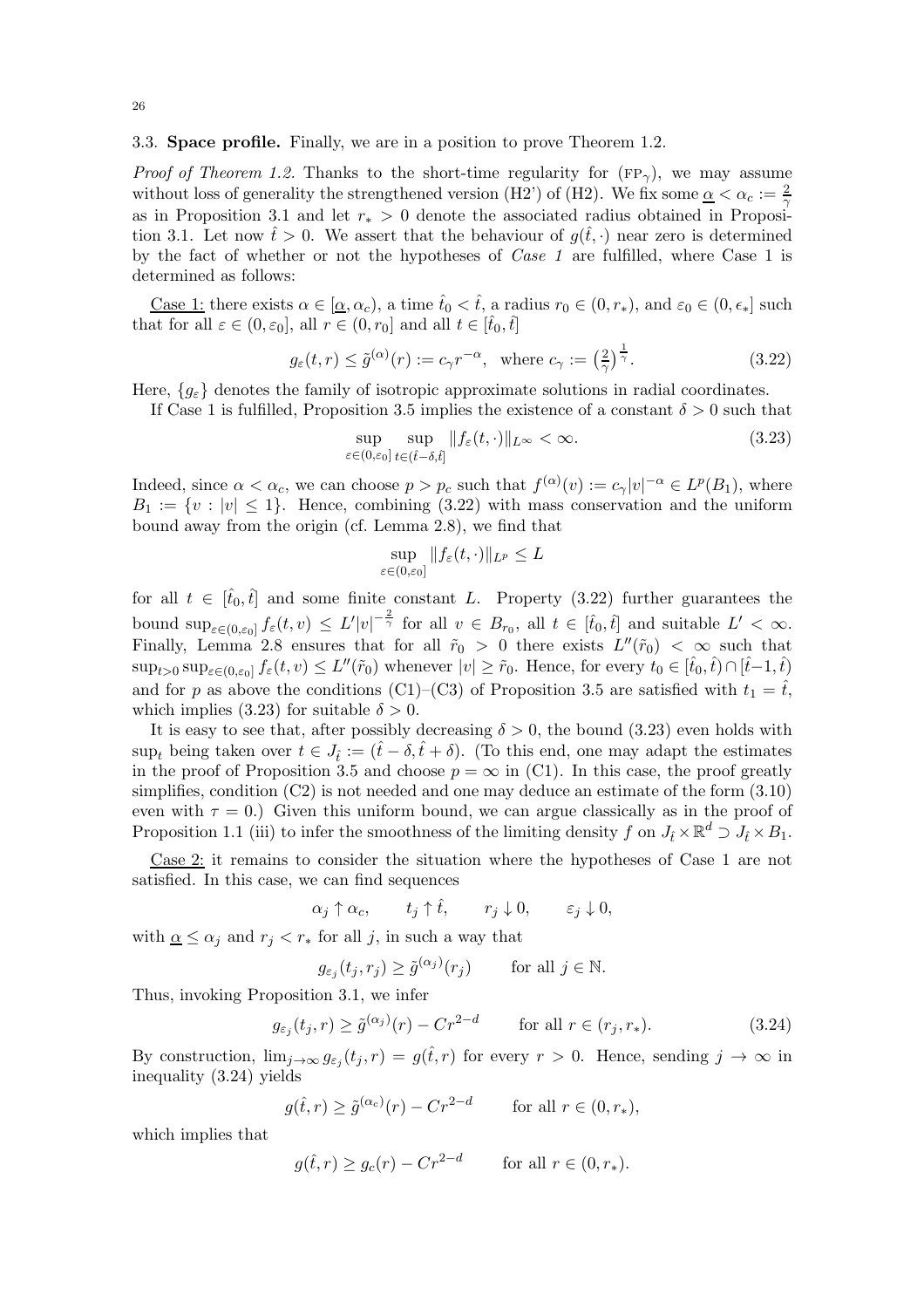In view of the upper bound in Proposition [3.3](#page-20-3) this completes the proof of the main assertion in Theorem [1.2.](#page-4-1)

Let now  $\alpha = \alpha_c$  in Proposition [3.1](#page-18-3) and define  $\tilde{r}_{\varepsilon}$  correspondingly. If  $\hat{t}$  is such that  $\mu_i({0}) > 0$ , we must have  $\lim_{\varepsilon \to 0} \tilde{r}_{\varepsilon}(t) = 0$ . Proposition [3.1](#page-18-3) (combined with Prop. [3.3\)](#page-20-3) thus implies the assection concerning this case. thus implies the assertion concerning this case.

# 4. Renormalised form

<span id="page-26-0"></span>4.1. Variational structure. Our subsequent analysis relies on the following gradientflow structure of the regularised Fokker–Planck equation ( $FP_{\gamma, reg}$ ). Such a structure has previously been used in [\[CHR20,](#page-33-9) Section 3.3] for the proof of an energy dissipation identity. To proceed, let us recall that  $\Phi'(s) = -\int_s^\infty$ 1  $\frac{1}{h(\sigma)} d\sigma$  and  $\Phi(0) = 0$ .

We define the approximate free energy functional by

$$
\mathcal{H}_{\varepsilon}(f) = \int_{\mathbb{R}^d} \left( \frac{|v|^2}{2} f + \Phi_{\varepsilon}(f) \right) \mathrm{d}v,
$$

where  $\Phi_{\varepsilon} \in C([0,\infty)) \cap C^{\infty}((0,\infty))$  satisfies

$$
\Phi_{\varepsilon}(s) = \Phi(s) \text{ for } s \in [0, \varepsilon^{-1}]
$$
\n(4.1)

and

<span id="page-26-2"></span><span id="page-26-1"></span>
$$
\Phi''_{\varepsilon} = \frac{1}{h_{\varepsilon}}, \quad \Phi_{\varepsilon} \ge \Phi. \tag{4.2}
$$

The function  $\Phi_{\varepsilon}$  with the above properties can be obtained by setting  $\Phi_{\varepsilon}(s) = \int_0^s \Phi'_{\varepsilon}(\sigma) d\sigma$ , where  $\Phi_{\varepsilon}'(s)$  is given by

$$
\Phi_{\varepsilon}'(s) = -\int_{s}^{B_{\varepsilon}} \frac{1}{h_{\varepsilon}(\sigma)} d\sigma
$$

with the constant  $B_{\varepsilon} > \frac{1}{\varepsilon}$  being such that

$$
\int_{\frac{1}{\varepsilon}}^{B_{\varepsilon}} \frac{1}{h_{\varepsilon}(\sigma)} d\sigma = \int_{\frac{1}{\varepsilon}}^{\infty} \frac{1}{h(\sigma)} d\sigma.
$$

Identity [\(4.1\)](#page-26-1) is a consequence of the fact that  $h_{\varepsilon}(s) = h(s)$  in  $[0, \varepsilon^{-1}]$ , while the second property in [\(4.2\)](#page-26-2) follows from the inequality  $h_{\varepsilon} \leq h$ .

Notice that the functional derivative of  $\mathcal{H}_{\varepsilon}$  is given by  $\delta \mathcal{H}_{\varepsilon}(f) = \frac{1}{2}|v|^2 + \Phi_{\varepsilon}'(f)$ , which allows us to rewrite ( $FP_{\gamma, \text{reg}}$ ) as

<span id="page-26-3"></span>
$$
\partial_t f_{\varepsilon} = \mathrm{div} \big( h_{\varepsilon}(f_{\varepsilon}) \nabla \delta \mathcal{H}_{\varepsilon}(f_{\varepsilon}) \big).
$$

<span id="page-26-5"></span>**Lemma 4.1** (Energy dissipation balance for  $(FP_{\gamma, \text{reg}})$ ). *Under the hypotheses of Proposition* [2.4,](#page-10-0) the solutions  $f_{\varepsilon}$  of ( $FP_{\gamma, reg}$ ) obtained therein satisfy for all  $0 \le s \le t < \infty$ 

$$
\mathcal{H}_{\varepsilon}(f_{\varepsilon}(t)) + \int_{s}^{t} \int_{\mathbb{R}^{d}} \frac{1}{h_{\varepsilon}(f_{\varepsilon})} |\nabla f_{\varepsilon} + v h_{\varepsilon}(f_{\varepsilon})|^{2} dv d\tau = \mathcal{H}_{\varepsilon}(f_{\varepsilon}(s)). \tag{4.3}
$$

*Proof.* Recall that  $f_{\varepsilon} \in C^{1,2}((0,\infty) \times \mathbb{R}^d)$  is a classical solution of (FP<sub> $\gamma$ </sub>reg). Hence, the only task in deriving equation [\(4.3\)](#page-26-3) lies in appropriately controlling the tails as  $|v| \to \infty$ . This is a consequence of the moment control of the bounded function  $f_{\varepsilon}$  and follows from classical arguments, see e.g. [\[CLR09\]](#page-33-5).  $\Box$ 

<span id="page-26-4"></span>**Lemma 4.2.** *Suppose* (*H1*), (*H2*) and use the notations in Proposition [1.1.](#page-3-5) For any  $t \geq 0$ 

$$
\liminf_{\varepsilon \to 0} \mathcal{H}_{\varepsilon}(f_{\varepsilon}(t)) \geq \mathcal{H}(f(t)),
$$

*where the* liminf *is taken along the sequence*  $\varepsilon \downarrow 0$  *selected in Proposition [1.1](#page-3-5) [\(iii\).](#page-3-3)*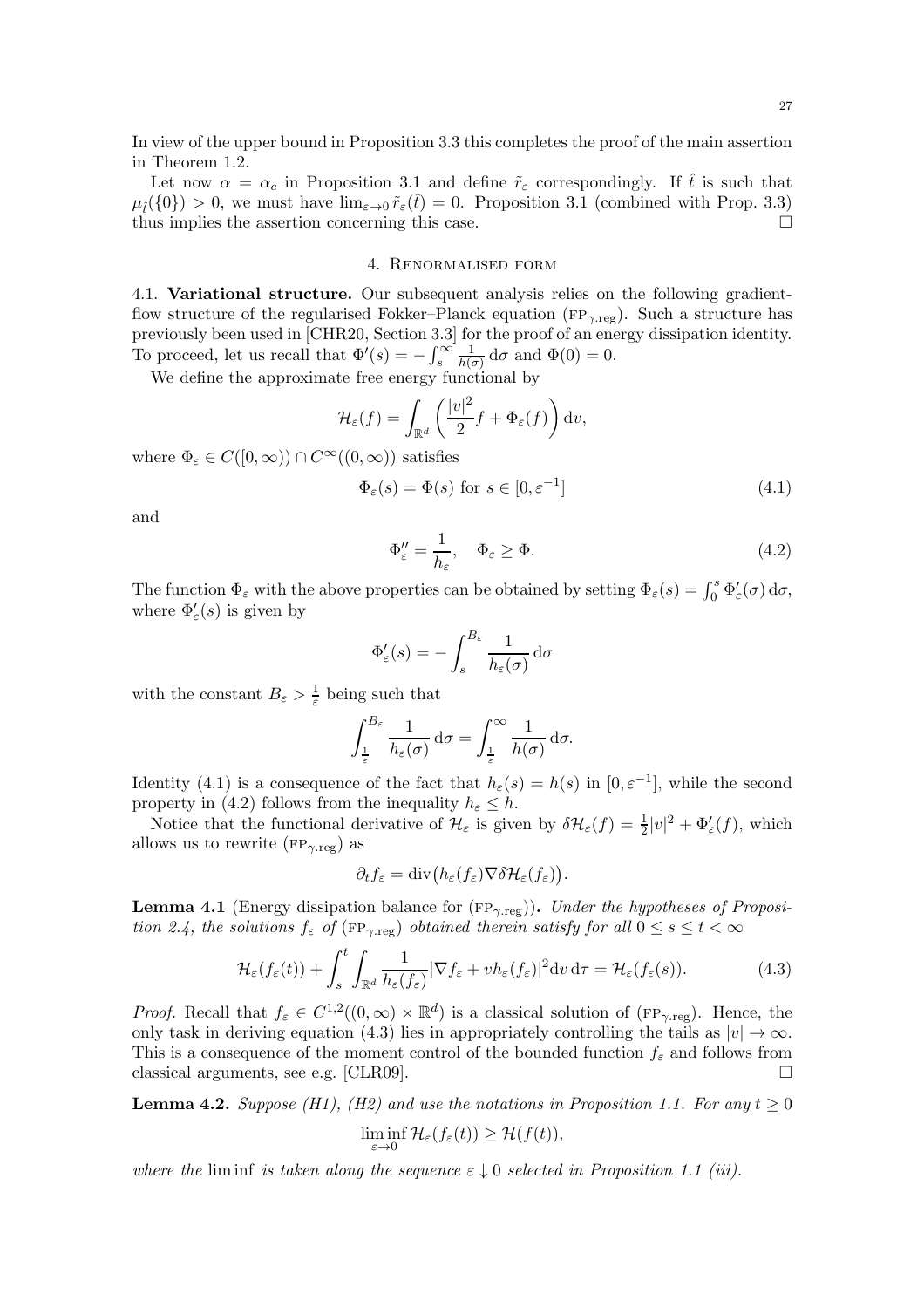*Proof.* Since  $\Phi_{\varepsilon} \geq \Phi$  (cf. [\(4.2\)](#page-26-2)), we have  $\int \Phi_{\varepsilon}(f_{\varepsilon}(t)) \geq \int \Phi(f_{\varepsilon}(t))$ . Next, given  $\delta > 0$ , we let  $L = L(\delta) > 0$  be large enough such that  $|\Phi(s)| \leq \delta s$  for  $s \geq L$ . Then

$$
\int \Phi(f_{\varepsilon}(t,v)) dv \ge \int \Phi(f_{\varepsilon}(t,v)) \chi_{\{f_{\varepsilon} \le L\}} dv + \int \Phi(f_{\varepsilon}(t,v)) \chi_{\{f_{\varepsilon} > L\}} dv
$$
  

$$
\ge \int \Phi(f_{\varepsilon}(t,v)) \chi_{\{f_{\varepsilon} \le L\}} dv - \delta m,
$$

where  $m = \int f_{\text{in}}$ . Sending first  $\varepsilon \to 0$  (using dominated convergence) and then  $L \to \infty$ , we infer  $\liminf_{\varepsilon \to 0} \int \Phi_{\varepsilon}(f_{\varepsilon}(t)) \ge \int \Phi(f(t)) - \delta m$  and hence

$$
\liminf_{\varepsilon \to 0} \int \Phi_{\varepsilon}(f_{\varepsilon}(t)) \geq \int \Phi(f(t)).
$$

For the kinetic part, we let  $\mathcal{A}_{\rho} := \{ \rho \leq |v| \leq \rho^{-1} \}$  for  $0 < \rho \ll 1$  and estimate

$$
\left|\int_{\mathbb{R}^d} \frac{1}{2} |v|^2 f_{\varepsilon}(t) - \int_{\mathbb{R}^d} \frac{1}{2} |v|^2 f(t)\right| \leq \left|\int_{\mathcal{A}_{\rho}} \frac{1}{2} |v|^2 (f_{\varepsilon}(t) - f(t)) dv\right| + \rho^2 m + C\rho \|f_{\mathrm{in}}\|_{L^1_3},
$$

where we used mass conservation and the bound  $||f(t)||_{L_3^1}$ ,  $||f_\varepsilon(t)||_{L_3^1} \leq C||f_{\text{in}}||_{L_3^1} < \infty$ (cf. L. [2.3\)](#page-9-1). We deduce  $\lim_{\varepsilon \to 0} \int_{\mathbb{R}^d} \frac{1}{2}$  $\frac{1}{2}|v|^2 f_{\varepsilon}(t,v) dv = \int_{\mathbb{R}^d} \frac{1}{2}$  $\frac{1}{2}|v|^2 f(t, v) dv$ , where we used the locally uniform convergence in Prop. [1.1](#page-3-5) [\(iii\)](#page-3-3) and the fact that  $0 < \rho \ll 1$  can be taken arbitrarily small.

### <span id="page-27-0"></span>4.2. The limiting measure is a renormalised solution.

*Proof of Theorem [1.4.](#page-5-2)* The weak-star continuity of the mass-conserving curve  $t \mapsto \mu_t$  in  $\mathcal{M}_{+}(\mathbb{R}^{d})$  has already been established in Proposition [1.1.](#page-3-5)

We next show that  $\mathcal{T}_k(f) = \min\{f, k\}$  has a weak derivative  $\nabla \mathcal{T}_k(f) \in L^2_{\text{loc}}([0, \infty) \times \mathbb{R}^d)$ . For this purpose, we choose  $s = 0$  and  $t = T$  in estimate [\(4.3\)](#page-26-3) and, letting  $\epsilon_* > 0$  be small enough so that, by Lemma [4.2,](#page-26-4)  $-\mathcal{H}_{\varepsilon}(f_{\varepsilon}(T)) \leq -\mathcal{H}(f(T)) + 1$  for all  $\varepsilon \in (0, \epsilon_*]$ , we infer the ε-uniform bound

$$
\int_0^T \int_{\mathbb{R}^d} \frac{1}{h_{\varepsilon}(f_{\varepsilon})} |\nabla f_{\varepsilon} + v h_{\varepsilon}(f_{\varepsilon})|^2 dv d\tau \le \mathcal{H}(f_{\rm in}) - \mathcal{H}(f(T)) + 1.
$$
 (4.4)

<span id="page-27-3"></span><span id="page-27-2"></span><span id="page-27-1"></span>.

To deduce a bound on  $\nabla \mathcal{T}_k(f_\varepsilon)$ , we note that

$$
|\nabla \mathcal{T}_{k}(f_{\varepsilon})|^{2} \leq 2|\mathcal{T}'_{k}(f_{\varepsilon})[\nabla f_{\varepsilon} + v h_{\varepsilon}(f_{\varepsilon})]|^{2} + 2|\mathcal{T}'_{k}(f_{\varepsilon})v h_{\varepsilon}(f_{\varepsilon})|^{2}
$$

Hence, using the fact that  $|\mathcal{T}'_k| \leq 1$  and  $\mathcal{T}'_k(s) = 0$  for  $s > k$ , we deduce from [\(4.4\)](#page-27-1) for any  $R\in(0,\infty)$ 

$$
\int_0^T \int_{\{|v| \le R\}} |\nabla \mathcal{T}_k(f_\varepsilon)|^2 dv dt \le C(k) (\mathcal{H}(f_{\rm in}) - \mathcal{H}(f(T)) + 1) + C(k, R)T.
$$
 (4.5)

Thanks to the convergence in Proposition [1.1](#page-3-5) [\(iii\)](#page-3-3)

$$
\mathcal{T}_{k}(f_{\varepsilon}) \to \mathcal{T}_{k}(f) \quad \text{a.e. in } [0, \infty) \times \mathbb{R}^{d},
$$
  

$$
\mathcal{T}_{k}(f_{\varepsilon}) \to \mathcal{T}_{k}(f) \quad \text{in } L_{\text{loc}}^{p}([0, \infty) \times \mathbb{R}^{d}), \quad \text{for all } p \in [1, \infty),
$$
  
(4.5), 
$$
\nabla \mathcal{T}_{k}(f_{\varepsilon}) \to \nabla \mathcal{T}_{k}(f) \quad \text{in } L_{\text{loc}}^{2}([0, \infty) \times \mathbb{R}^{d}).
$$

and thus, by As a consequence,

$$
\int_0^T \int_{\{|v| \le R\}} |\nabla \mathcal{T}_k(f)|^2 \, \mathrm{d}v \mathrm{d}t \le C(k) (\mathcal{H}(f_{\text{in}}) - \mathcal{H}(f(T)) + 1) + C(k, R)T. \tag{4.6}
$$

If the gradients  $\nabla \mathcal{T}_k(f_\varepsilon)$  were known to converge strongly in  $L^2_{\text{loc}}$ , the renormalised for-mulation [\(1.7\)](#page-5-0) could easily be derived from that for  $f_{\varepsilon}$  in the limit  $\varepsilon \to 0$ . For general anisotropic solutions such a result is, however, not available at the moment. The proof

28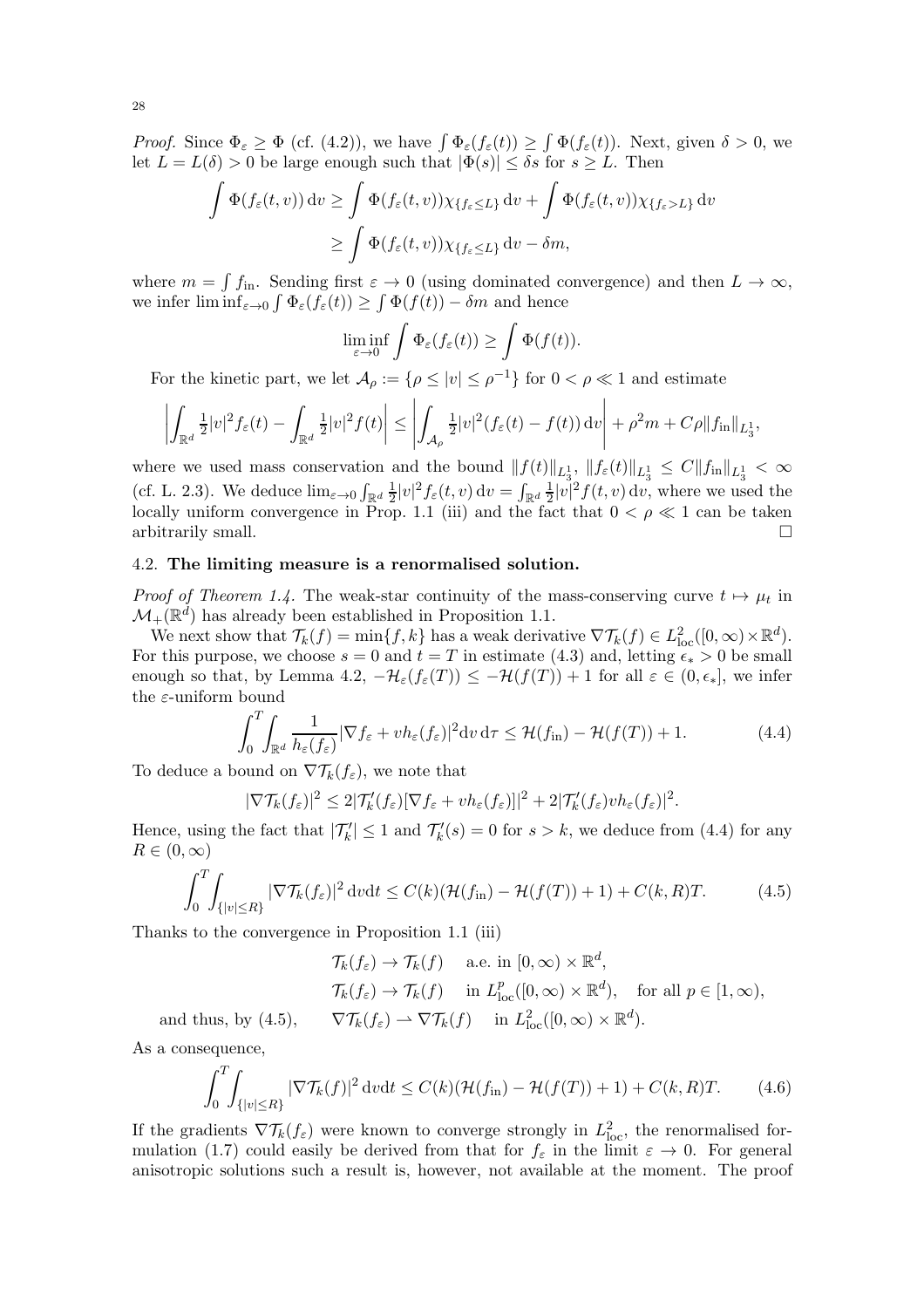of [\(1.7\)](#page-5-0) presented below in the isotropic case uses a somewhat different argument that will be taken up when deriving the entropy balance law [\(1.8\)](#page-5-3).

Let now  $\xi \in C^{\infty}([0,\infty))$  have a compactly supported derivative  $\xi'$ , let  $T < \infty$  and let  $\psi \in C_c^{\infty}([0,T] \times \mathbb{R}^d)$ . Further let  $\varphi \in C^{\infty}([0,\infty);[0,1])$  satisfy  $\varphi(r) = 0$  for  $r \in [0,1]$ and  $\varphi(r) = 1$  for  $r \geq 2$ , and abbreviate  $\varphi_{\rho}(r) = \varphi(r/\rho)$  for  $\rho \in (0, 1]$ . Then, since f is a classical solution of  $(\text{FP}_{\gamma})$  in  $(0, \infty) \times (\mathbb{R}^d \setminus \{0\})$ , a direct calculation gives

$$
\int_{\mathbb{R}^d} \xi(f(T,\cdot))\psi(T,\cdot)\varphi_{\rho}(|v|) dv - \int_{\mathbb{R}^d} \xi(f_{\rm in})\psi(0,\cdot)\varphi_{\rho}(|v|) dv - \int_0^T \int_{\mathbb{R}^d} \xi(f)\partial_t\psi\varphi_{\rho}(|v|) dv dt
$$
\n
$$
= -\int_0^T \int_{\mathbb{R}^d} (\nabla f + h(f)v) \cdot [\xi''(f)\nabla f\psi\varphi_{\rho}(|v|) + \xi'(f)\nabla\psi\varphi_{\rho}(|v|)] dv dt \quad (4.7)
$$
\n
$$
- \int_0^T \int_{\mathbb{R}^d} (\nabla f + h(f)v) \cdot [\xi'(f)\psi\varphi'_{\rho}(|v|) \cdot \frac{v}{|v|}] dv dt.
$$

By the dominated convergence theorem and since  $\varphi_{\rho}(r) \stackrel{\rho \downarrow 0}{\rightarrow} 1$  for all  $r > 0$ , the LHS of [\(4.7\)](#page-28-0) converges, as  $\rho \to 0$ , to

$$
\int_{\mathbb{R}^d} \xi(f(T,\cdot))\psi(T,\cdot) \, \mathrm{d}v - \int_{\mathbb{R}^d} \xi(f_{\mathrm{in}})\psi(0,\cdot) \, \mathrm{d}v - \int_0^T \int_{\mathbb{R}^d} \xi(f)\partial_t\psi \, \mathrm{d}v \mathrm{d}t.
$$

Likewise, thanks to the bound [\(4.6\)](#page-27-3) and the compact support of  $\xi''$ ,  $\xi'$  and of  $\psi$ , the dominated convergence theorem allows to pass to the limit in the first integral on the RHS of [\(4.7\)](#page-28-0) giving the term

<span id="page-28-0"></span>
$$
- \int_0^T \int_{\mathbb{R}^d} (\nabla f + h(f)v) \cdot [\xi''(f) \nabla f \psi + \xi'(f) \nabla \psi] dv dt.
$$

We are left to show that the last integral in [\(4.7\)](#page-28-0) vanishes in the limit  $\rho \downarrow 0$ . First, since  $|h(f)\xi'(f)| \leq C(\text{supp }\xi') < \infty$  and  $\varphi'_\rho(|v|) = 0$  for  $|v| \geq 2\rho$  as well as  $|v\varphi'_\rho(|v|)| =$  $|\rho^{-1}v\varphi'(|\rho^{-1}v|)| \lesssim 1$ , the dominated convergence theorem yields

$$
\Big| \int_0^T \int_{\mathbb{R}^d} h(f) v \cdot [\xi'(f) \psi \varphi'_{\rho}(|v|) \cdot \frac{v}{|v|}] dv dt \Big|
$$
  

$$
\leq \int_0^T \int_{\mathbb{R}^d} |h(f) \xi'(f)| |\psi| |v \varphi'_{\rho}(|v|) | dv dt \longrightarrow 0 \text{ as } \rho \to 0.
$$

The remaining part of the integral is more delicate. We estimate using the radial symmetry of  $f(t, v) (= g(t, |v|))$ 

$$
\left| \int_0^T \int_{\mathbb{R}^d} \nabla f \cdot \left[ \xi'(f) \psi \varphi'_{\rho}(|v|) \cdot \frac{v}{|v|} \right] dv dt \right|
$$
  
\n
$$
\leq C \int_0^T \int_0^{2\rho} |\xi'(g) \partial_r g| \rho^{-1} |\varphi'(\rho^{-1}r)| r^{d-1} dr dt
$$
  
\n
$$
= C \int_0^T A(t, \rho) dt,
$$

where we abbreviated

$$
A(t,\rho) = \int_0^{2\rho} |\xi'(g)\partial_r g|\rho^{-1}|\varphi'(\rho^{-1}r)|r^{d-1}\mathrm{d}r.
$$

As a consequence of the bound [\(2.19\)](#page-12-8), we have  $|\xi'(g)r^{d-1}\partial_r g| \leq CK_* + C(\text{supp }\xi')r^d$ . We hence infer the following  $(t, \rho)$ -uniform bound on  $|A(t, \rho)|$ :

$$
|A(t,\rho)| \le C \int_0^{2\rho} \rho^{-1} |\varphi'(\rho^{-1}r)| dr = C \int_0^2 |\varphi'(\hat{r})| d\hat{r}.
$$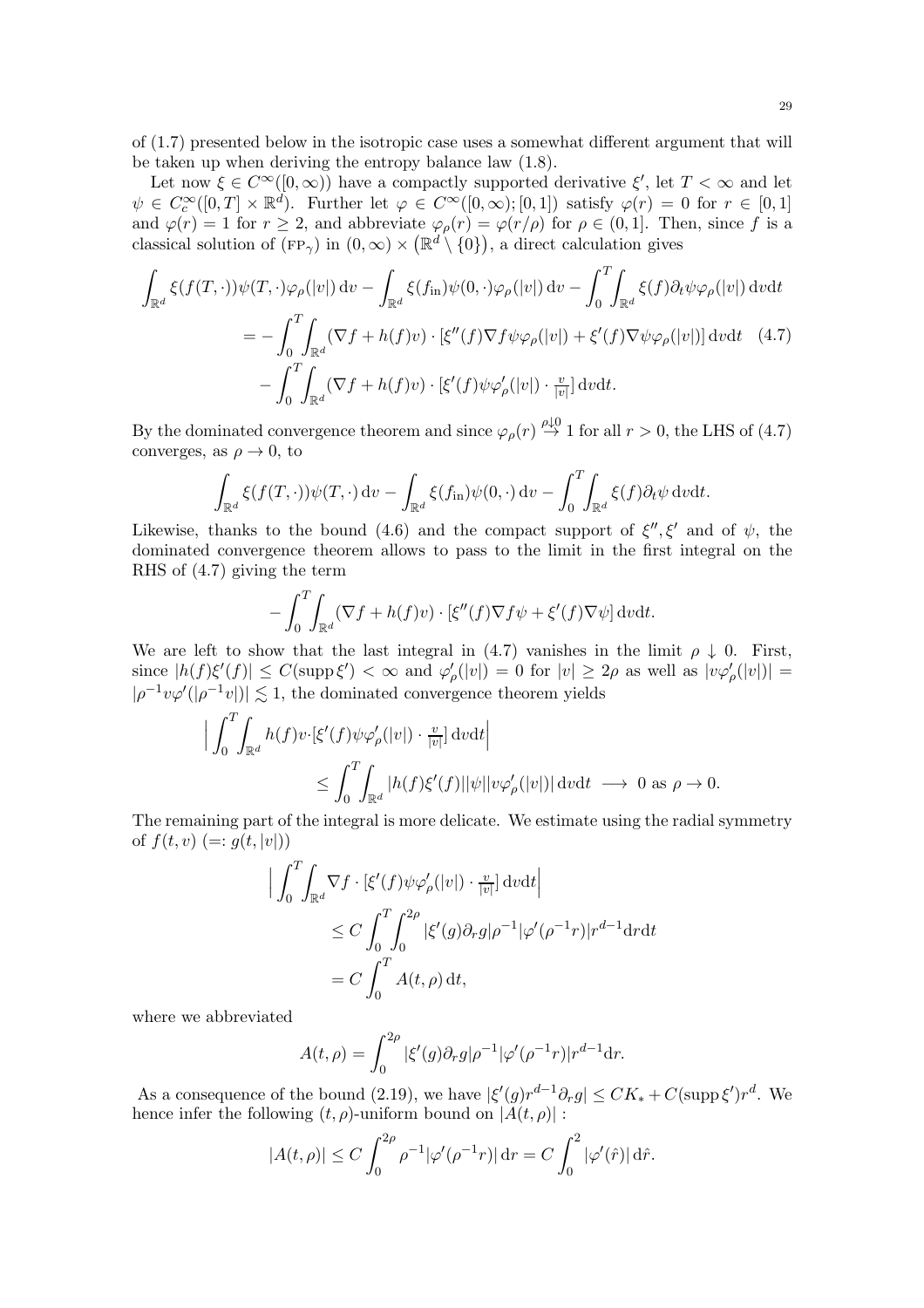Thus, to show that  $\lim_{\rho\to 0} \int_0^T A(t,\rho) dt = 0$  it suffices to prove the pointwise convergence  $\lim_{\rho\to 0} A(t,\rho) = 0$  for (almost) all  $t \in (0,T]$ . Thanks to Theorem [1.2,](#page-4-1) only the following two cases may occur.

Case 1:  $g(t, 0+) = +\infty$ . In this case, there exists  $r_* > 0$  such that  $\xi'(g(t, r)) = 0$  for all  $r \in (0, r_*)$ . Hence, we trivially have  $\lim_{\rho \to 0} A(t, \rho) = 0$ .

Case 2:  $g(t, \cdot) \in L^{\infty}$ . In this case, by Theorem [1.2,](#page-4-1) there exists a neighbourhood J of t such that  $f_{|J\times\mathbb{R}^d}$  is smooth. In particular,  $\partial_r g(t, \cdot) \in L^\infty(0,1)$ . If  $d > 1$ , the conclusion  $\lim_{\rho\to 0} A(t,\rho) = 0$  then directly follows from the definition of  $A(t,\rho)$ , while for  $d=1$  we resort to the fact that  $\sup_{r\in(0,\rho)}|\partial_r g(t,r)|\to 0$  as  $\rho\to 0$ .

<span id="page-29-0"></span>4.3. Energy dissipation identity. An argument similar to that in the proof of Theorem [1.4](#page-5-2) shows that isotropic solutions satisfy the energy dissipation balance. In the anisotropic case, we obtain an inequality.

*Proof of Proposition [1.5.](#page-5-1)* Combining Lemmas [4.1](#page-26-5) and [4.2](#page-26-4) with the convergence properties of  $f_{\varepsilon}$  to f in Proposition [1.1](#page-3-5) [\(iii\),](#page-3-3) we readily infer for all  $t > 0$  the inequality

$$
\mathcal{H}(f(t)) + \int_0^t \mathcal{D}(f(\tau)) \, \mathrm{d}\tau \leq \mathcal{H}(f_{\text{in}}),
$$

where

$$
\mathcal{D}(f) := \int_{\mathbb{R}^d} \frac{1}{h(f)} |\nabla f + h(f)v|^2 \, \mathrm{d} v.
$$

It remains to prove that in the isotropic case the above inequality holds with an equality. Then, the asserted identity [\(1.8\)](#page-5-3) follows by subtracting on both sides the quantity  $\mathcal{H}(f(s))$ , which is then known to equal  $\mathcal{H}(f_{\text{in}}) - \int_0^s \mathcal{D}(f(\tau)) d\tau$ . Thus, in the remainder, we assume that  $f_{\text{in}}$  is isotropic. Moreover, without loss of generality, we may assume hypotheses [\(H2'\).](#page-11-2) Otherwise we replace  $f_{\text{in}}$  by  $f(t_0)$  for small  $t_0 > 0$ . From the arguments below we will then obtain the identity  $\mathcal{H}(f(t)) + \int_{t_0}^t \mathcal{D}(f(\tau)) d\tau = \mathcal{H}(f(t_0))$ , and taking the limit  $t_0 \downarrow 0$ , using monotone convergence for the term  $\int_{t_0}^t \mathcal{D}(f(\tau)) d\tau$  and dominated convergence for  $\mathcal{H}(f(t_0))$  we will arrive at the assertion.

As in the proof of Theorem [1.4](#page-5-2) (cf. Section [4.2\)](#page-27-0), we pick a non-decreasing function  $\varphi \in C^{\infty}([0,\infty);[0,1])$  satisfying  $\varphi(r) = 0$  for  $r \in [0,1]$  and  $\varphi(r) = 1$  for  $r \geq 2$ , and abbreviate  $\varphi_{\rho}(r) = \varphi(r/\rho)$  for  $\rho \in (0, 1]$ . Then, defining

$$
\mathcal{H}^{(\rho)}(f) := \int_{\mathbb{R}^d} \left[ \frac{1}{2} |v|^2 f + \Phi(f) \right] \varphi_\rho(|v|) dv,
$$

one has

$$
\mathcal{H}^{(\rho)}(f(t)) - \mathcal{H}^{(\rho)}(f_{\rm in}) = \int_0^t \int_{\mathbb{R}^d} \left[ \frac{1}{2} |v|^2 + \Phi'(f) \right] \operatorname{div}(\nabla f + h(f)v) \varphi_\rho(|v|) \operatorname{dv} d\tau \n= - \int_0^t \int_{\mathbb{R}^d} \frac{1}{h(f)} |\nabla f + h(f)v|^2 \varphi_\rho(|v|) \operatorname{dv} d\tau \n- \int_0^t \int_{\mathbb{R}^d} \left[ \frac{1}{2} |v|^2 + \Phi'(f) \right] (\nabla f + h(f)v) \cdot \frac{v}{|v|} \varphi'_\rho(|v|) \operatorname{dv} d\tau.
$$

We note that

$$
\lim_{\rho \to 0} \mathcal{H}^{(\rho)}(f(t)) = \mathcal{H}(f(t))
$$
 for all  $t \ge 0$ .

Furthermore, monotone convergence gives

$$
\lim_{\rho \to 0} \int_0^t \int_{\mathbb{R}^d} \frac{1}{h(f)} |\nabla f + h(f) v|^2 \varphi_\rho(|v|) dv d\tau = \int_0^t \int_{\mathbb{R}^d} \frac{1}{h(f)} |\nabla f + h(f) v|^2 dv d\tau.
$$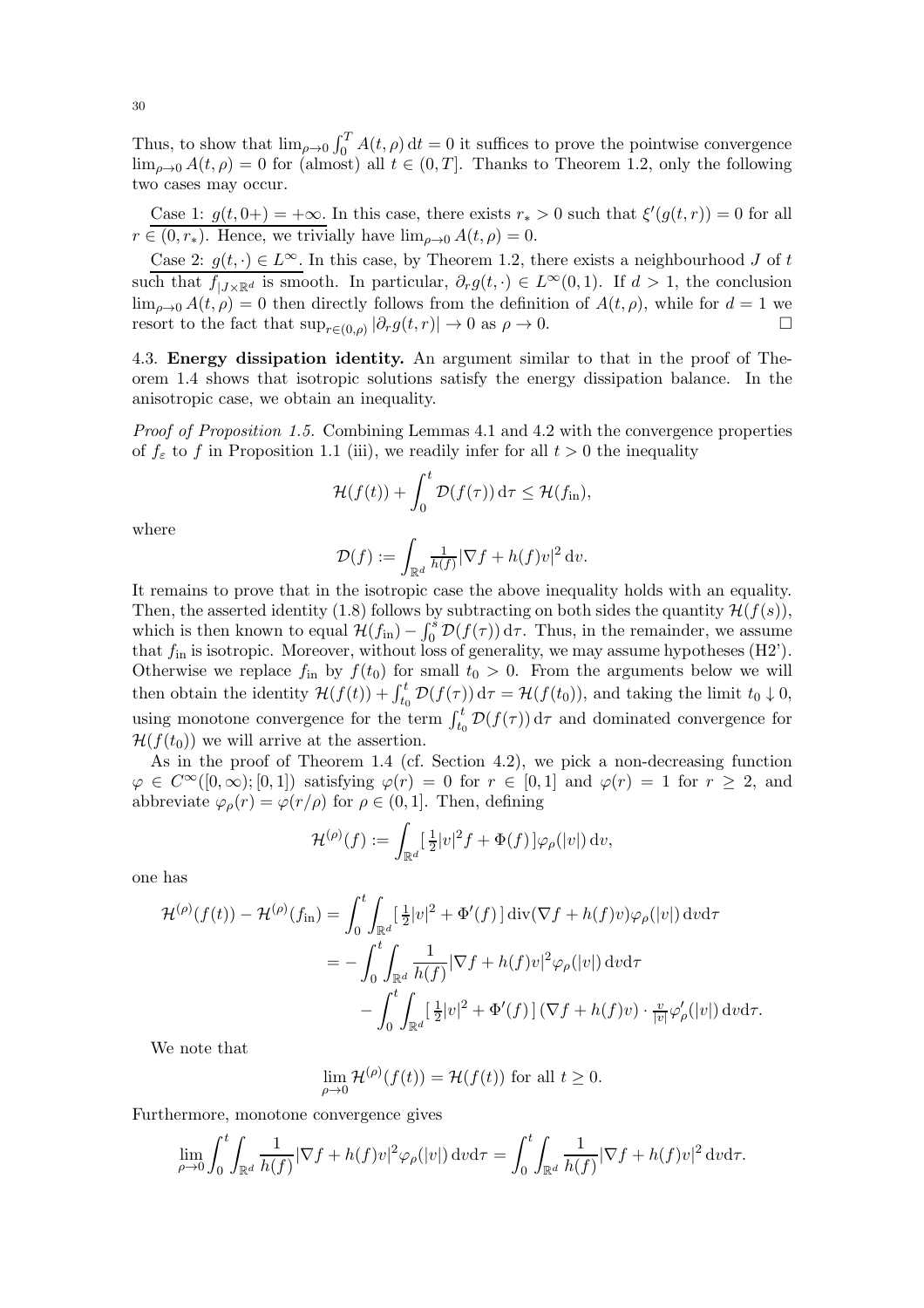$$
B(\tau,\rho) := \int_{\mathbb{R}^d} \left[ \frac{1}{2} |v|^2 + \Phi'(f) \right] (\nabla f + h(f)v) \cdot \frac{v}{|v|} \varphi'_{\rho}(|v|) dv
$$

satisfies

<span id="page-30-2"></span>
$$
\lim_{\rho \to 0} \int_0^t B(\tau, \rho) d\tau = 0.
$$
\n(4.8)

Using the isotropy of  $f(\tau, \cdot)$  we write

$$
B(\tau,\rho) = c_d \int_0^{2\rho} \left[\frac{1}{2}r^2 + \Phi'(g)\right] (\partial_r g + h(g)r) \varphi'_\rho(r) r^{d-1} dr,
$$

where  $c_d$  denotes the area of the unit sphere. We can now argue similarly as in the proof of Theorem [1.4](#page-5-2) (see page [29\)](#page-28-0). The function  $|B(\tau,\rho)|$  is uniformly bounded for  $(\tau,\rho) \in$  $[0, t] \times (0, 1]$  thanks to the estimate  $|(\partial_r g + rh(g))r^{d-1}| \leq K_*$  and the fact that, by  $(H2)$ and Proposition [1.1](#page-3-5) [\(ii\),](#page-3-1)  $\inf_{[0,t]\times(0,1]} g =: \iota > 0$ . Indeed, note that for  $(\tau, \rho) \in [0, t] \times (0, 1]$ 

$$
|B(\tau,\rho)| \le C(\Phi'(\iota)) K_* \int_0^{2\rho} |\varphi'(\rho^{-1}r)| \rho^{-1} dr = C(\Phi'(\iota)) K_* \int_0^2 |\varphi'(\hat{r})| d\hat{r}.
$$

Identity [\(4.8\)](#page-30-2) therefore follows from the dominated convergence theorem provided we can prove the pointwise convergence  $\lim_{\rho\to 0} B(\tau,\rho) = 0$  for a.e.  $\tau > 0$ .

Case 1:  $g(\tau, 0+) = +\infty$ . In this case, we estimate

$$
|B(\tau,\rho)| \leq CK_* \int_0^2 |\varphi'(\hat{r})| d\hat{r} \cdot \sup_{r \in (0,\rho)} |\frac{1}{2}r^2 + \Phi'(g(\tau,r))|
$$

and note that the sublinearity of  $\Phi$  at infinity implies

$$
\sup_{r \in (0,\rho)} |\frac{1}{2}r^2 + \Phi'(g(\tau,r))| \to 0 \quad \text{ as } \rho \to 0.
$$

Hence,  $\lim_{\rho\to 0} |B(\tau,\rho)| = 0.$ 

<span id="page-30-0"></span>Case 2:  $g(\tau, \cdot) \in L^{\infty}$ . Here, the assertion  $\lim_{\rho \to 0} |B(\tau, \rho)| = 0$  is obtained similarly as in Case 2 of the proof of Theorem [1.4](#page-5-2) using the regularity of  $g(\tau, \cdot)$  shown in Theorem [1.2.](#page-4-1)

### 5. Long-time behaviour

## <span id="page-30-1"></span>5.1. Relaxation to equilibrium.

*Proof of Theorem [1.6.](#page-5-4)* Let

$$
\mathcal{D}(f) := \int_{\mathbb{R}^d} \frac{1}{h(f)} |\nabla f + h(f)v|^2 dv = \int_{\mathbb{R}^d} h(f) |\nabla \delta \mathcal{H}(f)|^2 dv.
$$

Proposition [1.5](#page-5-1) implies that  $\int_0^\infty \mathcal{D}(f(t)) dt \leq \mathcal{H}(f_{\text{in}}) - \inf_{\mathcal{M}_+} \mathcal{H} < \infty$ , and hence there exists an increasing sequence  $t_k \to \infty$  such that

<span id="page-30-4"></span>
$$
\lim_{k \to \infty} \mathcal{D}(f(t_k)) = 0.
$$
\n(5.1)

The sequence  $\{\mu_{t_k}\}_k \subset \mathcal{M}_+(\mathbb{R}^d)$  of measures of mass m is tight since  $\sup_k \int |v|^3 d\mu_{t_k} \leq$  $C||f_{\text{in}}||_{L_3^1} < \infty$ . Prokhorov's theorem thus ensures the existence of a measure  $\mu_{\infty} \in$  $\mathcal{M}_{+}(\mathbb{R}^{d})$  with  $\int_{\mathbb{R}^{d}} d\mu_{\infty} = m$  such that, along a subsequence (not relabelled),

<span id="page-30-3"></span>
$$
\mu_{t_k} \stackrel{*}{\rightharpoonup} \mu_{\infty} \quad \text{in } \mathcal{M}_+(\mathbb{R}^d), \tag{5.2}
$$

and moreover,  $|v|^2 \mathrm{d} \mu_{t_k} \to \int |v|^2 \mathrm{d} \mu_\infty.$ 

At the same time, by Proposition [1.1](#page-3-5) [\(ii\),](#page-3-1)  $\mu_{t_k} = a(t_k)\delta_0 + f(t_k)\mathcal{L}^d$  where f satisfies a time-uniform bound of the form  $|f(t,r)| \leq C(\rho)$  for all  $r \geq \rho > 0$  (cf. L. [2.8](#page-14-1) resp.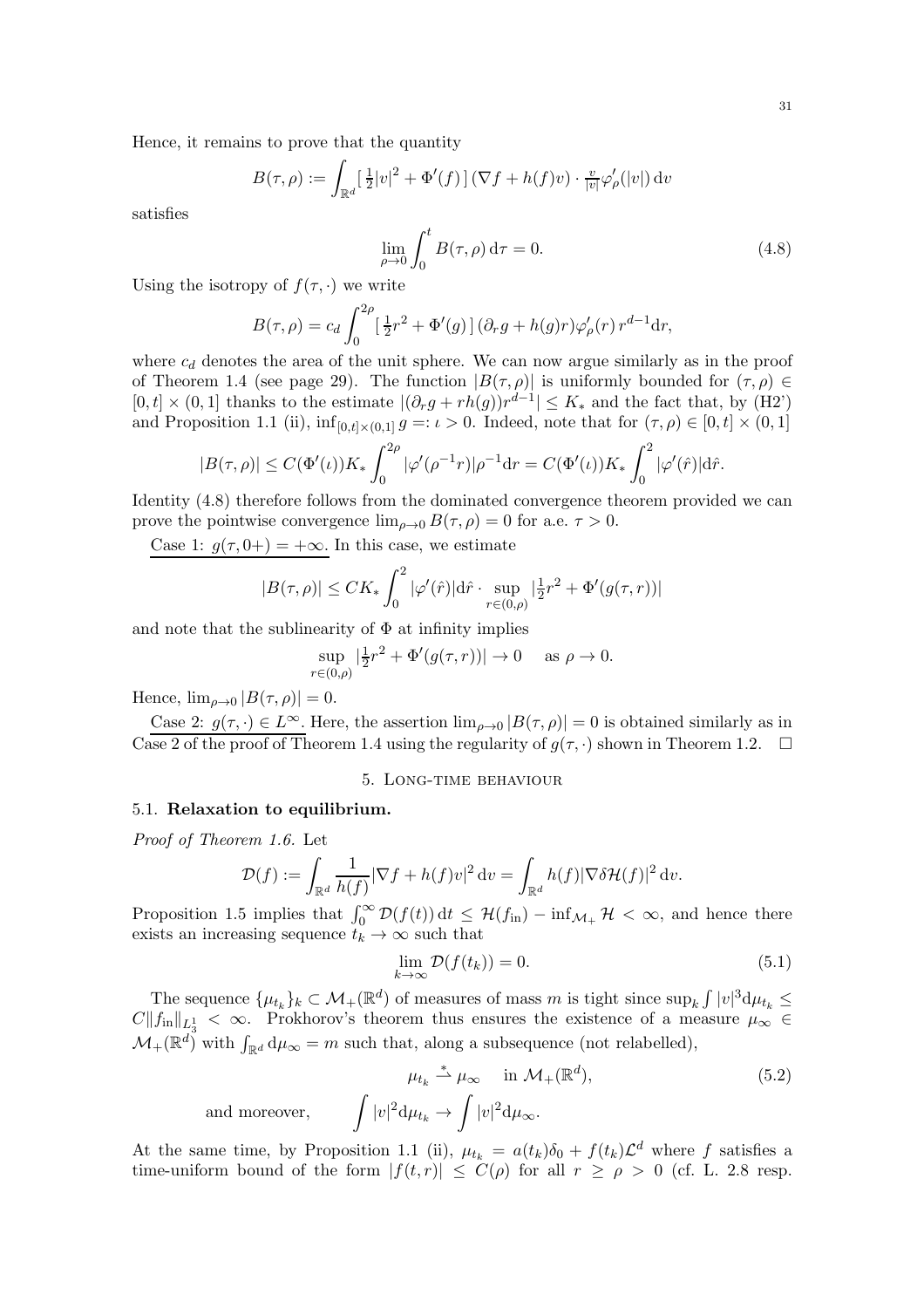Cor. [2.9\)](#page-15-2). Thus, the sequence  $f_k(t) := f(t_k + t)$  obeys an estimate analogous to [\(2.22\)](#page-15-1) for  $G \subset \subset (-1,\infty) \times (\mathbb{R}^d \setminus \{0\}),$  where we assume without loss of generality that  $t_1 \geq 1$ . We may therefore argue similarly as in the proof of Proposition [1.1](#page-3-5) and invoke the Arzelà-Ascoli theorem to infer the existence of  $f_{\infty} \in C^2(\mathbb{R}^d \setminus \{0\}) \cap L_3^1(\mathbb{R}^d)$  such that, after possibly passing to another subsequence,

<span id="page-31-0"></span>
$$
f(t_k) \to f_{\infty} \quad \text{in } C^2_{\text{loc}}(\mathbb{R}^d \setminus \{0\}).
$$
 (5.3)

Notice that  $\mu_{\infty}^{\text{reg}} = f_{\infty} \mathcal{L}^d$  and supp $\mu_{\infty}^{\text{sing}} \subseteq \{0\}$ , as a consequence of [\(5.2\)](#page-30-3) and [\(5.3\)](#page-31-0).

We will now show that  $\mu_{\infty}$  agrees with the minimiser of  $\mathcal{H}$  of mass m. To this end, let  $\lambda(s) = \exp(\Phi'(s)) = \frac{s}{(1+s^{\gamma})^{1/\gamma}}$  and note that  $\frac{h(s)}{\lambda^2(s)} = \frac{s(1+s^{\gamma})^{1+2/\gamma}}{s^2}$  $\frac{\gamma}{s^2} \frac{1+2\gamma}{s^2} \ge (1+s^{\gamma})^{1+\frac{1}{\gamma}} \ge 1$  for all  $s \in (0,\infty)$ . Hence,

$$
\mathcal{D}(f) = \int_{\mathbb{R}^d} h(f) |\nabla \Phi'(f) + v|^2 dv
$$
  
= 
$$
\int_{\mathbb{R}^d} \frac{h(f)}{\lambda(f)^2} |\lambda(f) \nabla \Phi'(f) + \lambda(f) v|^2 dv
$$
  

$$
\geq \int_{\mathbb{R}^d} |\nabla \lambda(f) + v \lambda(f)|^2 dv.
$$

Thanks to the convergence [\(5.1\)](#page-30-4), the last estimate applied to  $f := f(t_k)$  implies that

$$
\nabla \lambda(f(t_k)) + v \lambda(f(t_k)) \to 0 \quad \text{in } L^2(\mathbb{R}^d).
$$

At the same time, using [\(5.3\)](#page-31-0), we may pass to the limit in the sense of distributions

$$
\nabla \lambda(f(t_k)) + v \lambda(f(t_k)) \to \nabla \lambda(f_\infty) + v \lambda(f_\infty) \quad \text{in } \mathscr{D}'(\mathbb{R}^d \setminus \{0\}).
$$

Thus,  $\nabla \lambda(f_\infty) + v \lambda(f_\infty) = 0$  in  $\mathscr{D}'(\mathbb{R}^d \setminus \{0\})$ , and hence  $\nabla (\mathrm{e}^{\frac{1}{2}|v|^2} \lambda(f_\infty)) = 0$  in  $\mathbb{R}^d \setminus \{0\}$ . This implies that  $\Phi'(f_{\infty}) + \frac{1}{2}|v|^2 \equiv -\theta$  for a constant  $\theta \in \mathbb{R}_{\geq 0}$ , where the sign of  $\theta$  follows from the fact that  $\Phi' \leq 0$ . Hence,  $f_{\infty}(v) = (\Phi')^{-1}(-\frac{1}{2})$  $\frac{1}{2}|v|^2 - \theta$  =  $f_{\infty,\theta}(v)$ . To determine  $\theta$ , recall that  $\mu_{\infty}(\mathbb{R}^d) = m$ . Thus, if  $||f_{\infty,\theta}||_{L^1(\mathbb{R}^d)} < m$ , then  $\mu_{\infty}(\{0\}) > 0$ . In this case, the convergence [\(5.2\)](#page-30-3) combined with the time-uniform upper bound  $\sup_{t>0} f(t,v) \leq C|v|^{-\frac{2}{\gamma}} \in$  $L^1(B_{r_*})$ , which follows from Theorem [1.2](#page-4-1) (resp. Cor. [3.4\)](#page-21-0), implies the existence of  $\underline{k} \in \mathbb{N}$ such that  $\mu_{t_k}(\{0\}) > 0$  for all  $k \geq \underline{k}$ . Invoking once more Theorem [1.2](#page-4-1) (now using the radial symmetry assumption), we find that  $(1.6)$  holds true for all such  $t_k$  and, owing to the convergence [\(5.3\)](#page-31-0), we conclude that  $\theta = 0$ . If on the other hand  $||f_{\infty,\theta}||_{L^1(\mathbb{R}^d)} = m$ , there is no excess mass and we must have  $\mu_{\infty} = f_{\infty,\theta} \mathcal{L}^d$ . In conclusion, we have shown that the measure  $\mu_{\infty}$  coincides with the unique minimiser  $\mu_{\min} = \mu_{\min}^{(m)}$  of mass m.

From the convergence properties established so far we infer  $\lim_{k\to\infty} \mathcal{H}(\mu_{t_k}) = \mathcal{H}(\mu_{\min}).$ Since  $t \mapsto \mathcal{H}(\mu_t)$  is non-increasing, this immediately yields

$$
\lim_{t\to\infty} \mathcal{H}(\mu_t) = \mathcal{H}(\mu_{\min}).
$$

Combining this result with the above compactness properties, mass conservation, and the uniqueness of the minimiser  $\mu_{\min}^{(m)}$ , one can easily deduce the remaining convergence properties along any sequence  $t \to \infty$  as asserted in Theorem [1.6.](#page-5-4) Here, also recall the bounds  $\sup_{t>0} f(t,v) \lesssim |v|^{-\frac{2}{\gamma}} \text{ for } |v| \leq r_*, \ f(t,v) \lesssim 1 \text{ for } |v| \geq r_* \text{ and } \sup_{t>0} ||f(t)||_{L^1_3} \lesssim ||f_{\text{in}}||_{L^1_3},$ which guarantee that  $\lim_{t\to\infty}\mu_t(\{0\})=\mu_\infty(\{0\})$  and  $\lim_{t\to\infty}||f(t)-f_{\infty,\theta}||_{L^p(\mathbb{R}^d)}=0$  for  $p \in \left[1, \frac{\gamma d}{2}\right]$ 2 ).  $\Box$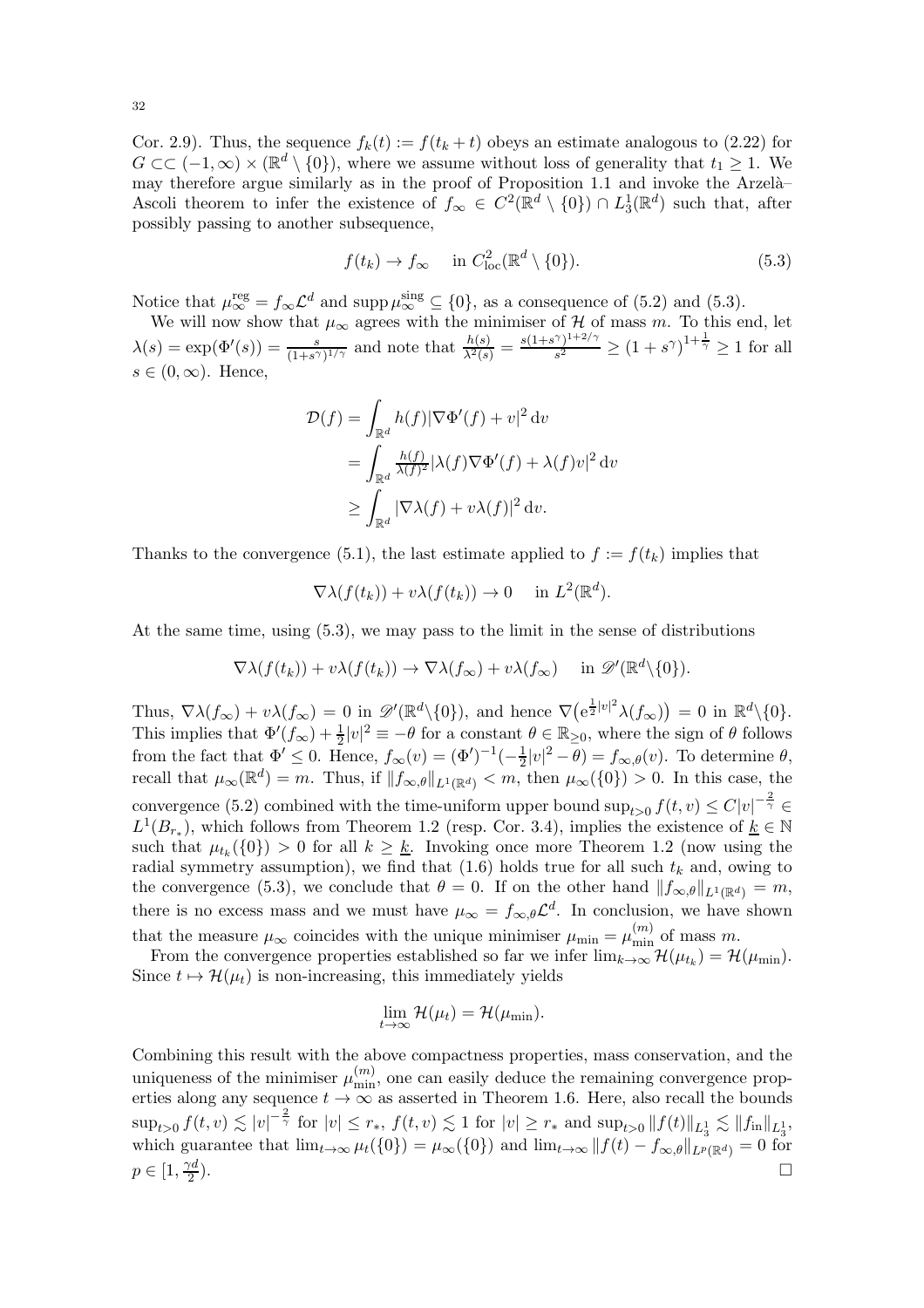<span id="page-32-0"></span>5.2. Long-time and transient properties. Let us briefly point out some implications of the above analysis on further qualitative dynamical properties, restricting for consistency to the isotropic case. If  $m < m_c$ , Theorem [1.6](#page-5-4) along with Theorem [1.2](#page-4-1) imply the eventual regularity of  $\mu_t$  after some sufficiently large time  $T \gg 1$ . However, using a contradiction argument, finite-time blow-up and the formation of a condensate (that is  $\mu_t({0}) > 0$ for some  $t > 0$  can be shown to occur for any size of the mass  $m > 0$  by choosing the smooth initial data sufficiently concentrated near the origin (cf. [\[CHR20,](#page-33-9) [Tos12\]](#page-34-0)). Hence, there exist flows exhibiting *transient condensates* with singular parts compactly supported in time. On the other hand, whenever  $m > m_c$ , the above theory implies the eventual formation of a condensate:  $\exists T \gg 1$  such that  $\mu_t(\{0\}) > 0$  for all  $t \geq T$ . This is a consequence of the convergence  $\lim_{t\to\infty}\mu_t(\{0\})=\mu_{\min}(\{0\})$ . It is also possible to infer information on the spatiotemporal features of singularity formation and regularisation using rescaling methods. We refer to [\[Hop19,](#page-33-15) Chapter 5.2], where such dynamics have been shown to be of 'type II' for the 1D case.

Finally, we note that finite-time condensation in the mass-supercritical case and convergence to the entropy minimiser can also be deduced in the anisotropic setting if  $f_{\text{in}}$  admits a mass-supercritical isotropic lower barrier, i.e.  $f_{\text{in}} \ge f_{\text{in}}^{\#}$  for some non-negative function  $f_{\text{in}}^{\#}$  with  $\int f_{\text{in}}^{\#} > m_c$ . In this case, the density  $f(t, \cdot)$  is squeezed between two isotropic barriers which, in virtue of Theorem [1.6,](#page-5-4) both converge to  $f_c$  as  $t \to \infty$ .

5.3. Concluding remark. The comparison principle structure provides us with a priori bounds that allow for a detailed characterisation of the singularities which isotropic flows starting from regular data may exhibit (and even gives uniqueness in the 1D case [\[CHR20,](#page-33-9) [Hop19\]](#page-33-15) resp. convergence of the scheme to a unique limit in higher dimensions). However, one may not expect such a structure to persist in more complex situations. Particularly with regard to the study of uniqueness and stability properties in the presence of singularities, it would be interesting to see whether variational problems like  $(\text{FP}_{\gamma})$  allow for more robust approaches.

### <span id="page-32-2"></span>Appendix A.

Recall that  $\mathcal{F}(t, v, w) = e^{dt} G_{\nu(t)}(e^t v - w), \nu(t) = e^{2t} - 1, G_{\lambda}(\xi) = (2\pi\lambda)^{-\frac{d}{2}} e^{-\frac{|\xi|^2}{2\lambda}}.$ 

<span id="page-32-1"></span>**Lemma A.1.** Let  $T \leq 1$  and let  $\tilde{q} \in [1,\infty]$ . There exists  $C = C(\tilde{q}, d) < \infty$  such that for *all*  $t \in (0, T]$ 

$$
\left\| \int_{\mathbb{R}^d} |\nabla_v \mathcal{F}(t, v, w)| |e^{-t} w - v| |f(w)| \, dw \right\|_{L^{\tilde{q}}(\mathbb{R}^d)} \leq C \|f\|_{L^{\tilde{q}}(\mathbb{R}^d)}
$$
\n(A.1)\n
$$
\leq C \nu(t)^{-\frac{1}{2}} \|f\|_{L^{\tilde{q}}(\mathbb{R}^d)}.
$$

*Proof.* The second bound in [\(A.1\)](#page-32-2) is trivial.

To verify the first inequality, we compute for  $t \in (0, T]$ 

$$
\int_{\mathbb{R}^d} |\nabla_v \mathcal{F}(t, v, w)| |e^{-t} w - v||f(w)| \, dw
$$
\n
$$
= (2\pi\nu(t))^{-\frac{d}{2}} e^{dt} e^{t} (2\nu(t))^{-\frac{1}{2}} \int_{\mathbb{R}^d} 2 \frac{|e^{t}v - w|}{\sqrt{2\nu(t)}} e^{-\frac{|e^{t}v - w|^2}{2\nu(t)}} |e^{-t}w - v||f(w)| \, dw
$$
\n
$$
= (2\pi\nu(t))^{-\frac{d}{2}} e^{2dt} e^{t} (2\nu(t))^{-\frac{1}{2}} \int_{\mathbb{R}^d} 2 \frac{|e^{t}(v - \tilde{w})|}{\sqrt{2\nu(t)}} e^{-\frac{|e^{t}(v - \tilde{w})|^2}{2\nu(t)}} |\tilde{w} - v||f(e^{t}\tilde{w})| \, d\tilde{w}
$$
\n
$$
= (2\pi\nu(t))^{-\frac{d}{2}} e^{2dt} \int_{\mathbb{R}^d} 2 \frac{|e^{t}(v - \tilde{w})|^2}{2\nu(t)} e^{-\frac{|e^{t}(v - \tilde{w})|^2}{2\nu(t)}} |f(e^{t}\tilde{w})| \, d\tilde{w}.
$$

Now, the asserted inequality follows upon an application of Young's convolution inequality,  $||a * b||_{L^{\tilde{q}}} \leq ||a||_{L^1} ||b||_{L^{\tilde{q}}}$ .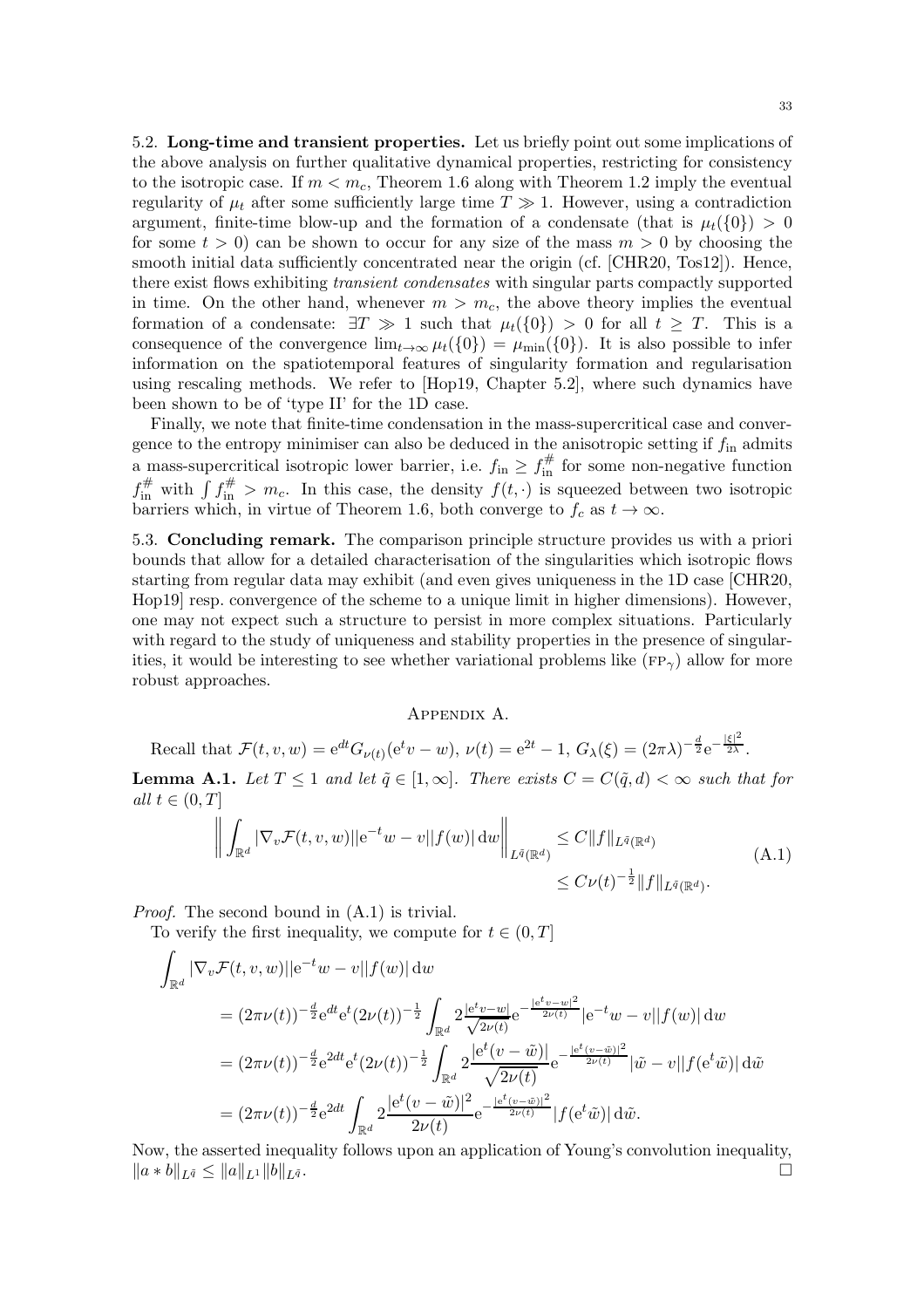### **ACKNOWLEDGEMENTS**

The author would like to thank Prof. John King for valuable discussions on this topic.

### **REFERENCES**

- <span id="page-33-22"></span>[AGS08] L. Ambrosio, N. Gigli, and G. Savaré, *Gradient flows in metric spaces and in the space of prob*ability measures, second ed., Lectures in Mathematics ETH Zurich, Birkhauser Verlag, Basel, 2008.
- <span id="page-33-24"></span>[Ama95] H. Amann, *Linear and quasilinear parabolic problems. Vol. I*, Monographs in Mathematics, vol. 89, Birkhäuser Boston, Inc., Boston, MA, 1995, Abstract linear theory.
- <span id="page-33-11"></span>[BAGT11] N. Ben Abdallah, I. M. Gamba, and G. Toscani: On the minimization problem of sub-linear convex functionals. Kinet. Relat. Models 4:4 (2011) 857–871.
- <span id="page-33-18"></span>[BB<sup>∗</sup>95] P. Bénilan, L. Boccardo, T. Gallouët, R. Gariepy, M. Pierre, and J. L. Vázquez: An L<sup>1</sup>-theory of existence and uniqueness of solutions of nonlinear elliptic equations. Ann. Scuola Norm. Sup. Pisa Cl. Sci. (4) 22:2 (1995) 241–273.
- <span id="page-33-21"></span>[BIM97] D. Blanchard and F. Murat: Renormalised solutions of nonlinear parabolic problems with  $L^1$  data: existence and uniqueness. Proc. Roy. Soc. Edinburgh Sect. A 127:6 (1997) 1137–1152.
- <span id="page-33-20"></span>[CDFT16] J. A. Carrillo, M. Di Francesco, and G. Toscani: Condensation phenomena in nonlinear drift equations. Ann. Sc. Norm. Super. Pisa Cl. Sci. (5) 15 (2016) 145–171.
- <span id="page-33-9"></span>[CHR20] J. A. Carrillo, K. Hopf, and J. L. Rodrigo: On the singularity formation and relaxation to equilibrium in 1D Fokker-Planck model with superlinear drift. Adv. Math. 360 (2020) 106883, 66.
- <span id="page-33-2"></span>[CHW20] J. A. Carrillo, K. Hopf, and M.-T. Wolfram: Numerical study of Bose-Einstein condensation in the Kaniadakis-Quarati model for bosons. Kinet. Relat. Models 13:3 (2020) 507–529.
- <span id="page-33-12"></span>[CIL92] M. G. Crandall, H. Ishii, and P.-L. Lions: User's quide to viscosity solutions of second order partial differential equations. Bull. Amer. Math. Soc. (N.S.) 27:1 (1992) 1–67.
- <span id="page-33-8"></span>[CL<sup>∗</sup>10] J. A. Carrillo, S. Lisini, G. Savaré, and D. Slepčev: Nonlinear mobility continuity equations and generalized displacement convexity. J. Funct. Anal. 258:4 (2010) 1273–1309.
- <span id="page-33-5"></span>[CLR09] J. A. Carrillo, P. Laurencot, and J. Rosado: Fermi-Dirac-Fokker-Planck equation: well-posedness  $\mathcal{O}$  long-time asymptotics. J. Differential Equations 247:8 (2009) 2209–2234.
- <span id="page-33-10"></span>[CnC<sup>∗</sup>16] J. A. Cañizo, J. A. Carrillo, P. Laurençot, and J. Rosado: The Fokker-Planck equation for bosons in 2D: well-posedness and asymptotic behavior. Nonlinear Anal.  $137$  (2016) 291–305.
- <span id="page-33-6"></span>[CRS08] J. A. Carrillo, J. Rosado, and F. Salvarani: 1D nonlinear Fokker-Planck equations for fermions and bosons. Appl. Math. Lett. 21:2 (2008) 148–154.
- <span id="page-33-13"></span>[CRW16] J. A. Carrillo, H. Ranetbauer, and M.-T. Wolfram: Numerical simulation of nonlinear continuity equations by evolving diffeomorphisms. J. Comput. Phys. 327 (2016) 186–202.
- <span id="page-33-4"></span>[DeT84] F. Demengel and R. Temam: Convex functions of a measure and applications. Indiana Univ. Math. J. 33:5 (1984) 673–709.
- <span id="page-33-19"></span>[DMM<sup>\*99]</sup> G. Dal Maso, F. Murat, L. Orsina, and A. Prignet: Renormalized solutions of elliptic equations with general measure data. Ann. Scuola Norm. Sup. Pisa Cl. Sci. (4) **28**:4 (1999) 741–808.
- <span id="page-33-7"></span>[DNS09] J. Dolbeault, B. Nazaret, and G. Savaré: A new class of transport distances between measures. Calc. Var. Partial Differential Equations 34:2 (2009) 193–231.
- <span id="page-33-14"></span>[ESG05] L. C. Evans, O. Savin, and W. Gangbo: Diffeomorphisms and nonlinear heat flows. SIAM J. Math. Anal. 37:3 (2005) 737–751.
- <span id="page-33-3"></span>[Fra05] T. D. Frank, Nonlinear Fokker-Planck equations, Springer Series in Synergetics, Springer-Verlag, Berlin, 2005, Fundamentals and applications.
- <span id="page-33-16"></span>[Gal04] V. A. Galaktionov, Geometric Sturmian theory of nonlinear parabolic equations and applications, Chapman & Hall/CRC Applied Mathematics and Nonlinear Science Series, vol. 3, Chapman & Hall/CRC, Boca Raton, FL, 2004.
- <span id="page-33-17"></span>[GaV04] V. A. Galaktionov and J. L. Vázquez, A stability technique for evolution partial differential equations, Progress in Nonlinear Differential Equations and their Applications, vol. 56, Birkhäuser Boston, Inc., Boston, MA, 2004, A dynamical systems approach.
- <span id="page-33-15"></span>[Hop19] K. Hopf, On the singularity formation and long-time asymptotics in a class of nonlinear Fokker– Planck equations, Ph.D. thesis, University of Warwick, 2019, <http://wrap.warwick.ac.uk/151487/>.
- <span id="page-33-0"></span>[KaQ93] G. Kaniadakis and P. Quarati: Kinetic equation for classical particles obeying an exclusion principle. Phys. Rev. E 48:6 (1993) 4263.
- <span id="page-33-1"></span>[KaQ94] G. Kaniadakis and P. Quarati: Classical model of bosons and fermions. Phys. Rev. E 49 (1994) 5103–5110.
- <span id="page-33-23"></span>[Kle14] A. Klenke, Probability theory, second ed., Universitext, Springer, London, 2014, A comprehensive course.